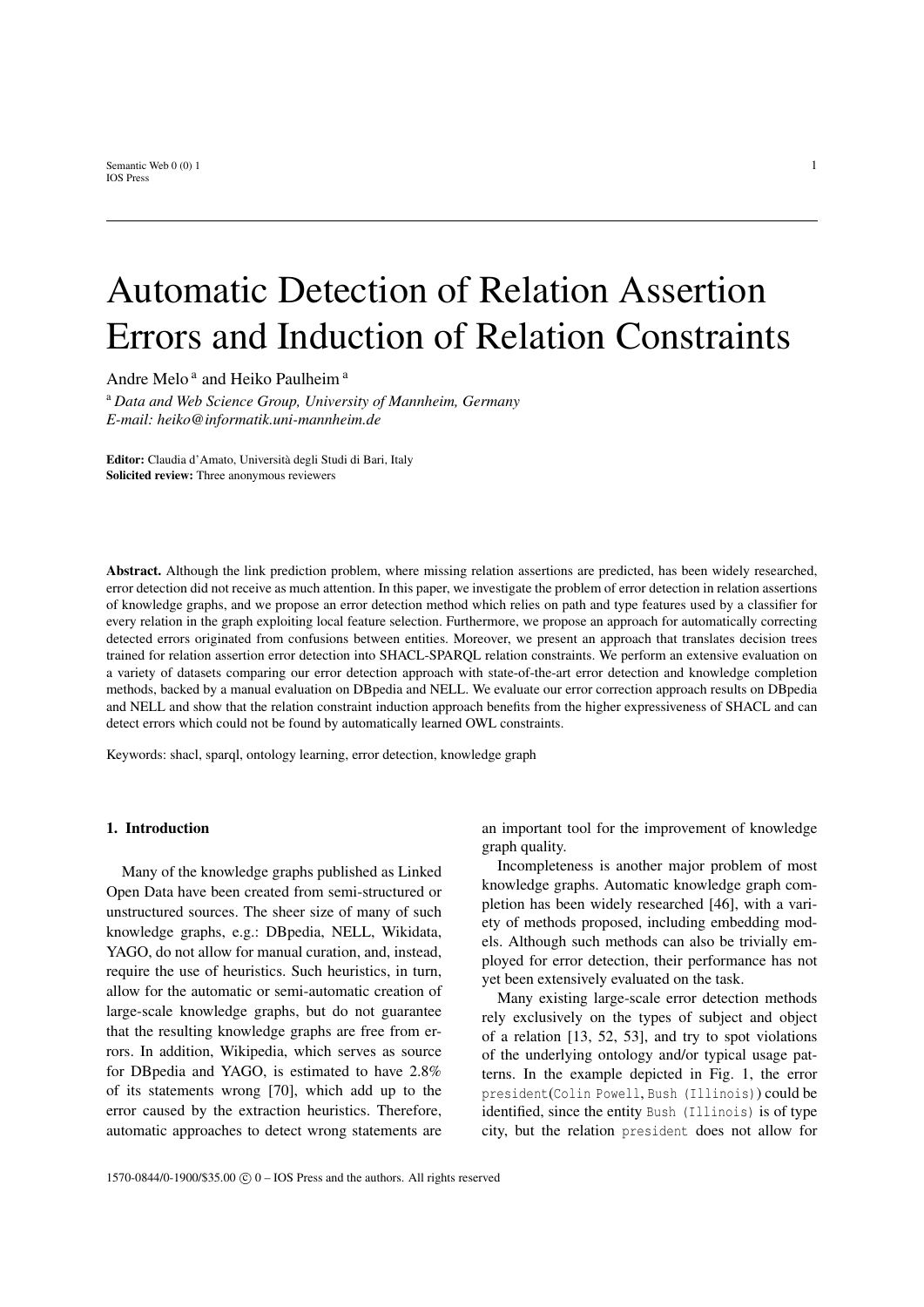<span id="page-1-0"></span>

Fig. 1. Example excerpt from DBpedia. Two erroneous *president* relations, indicated by brackets and dashed lines, have been incidentally added.

cities in the object position (either by an explicit restriction in the ontology or by less formal conventions).

While types can be a valuable feature, some knowledge graphs lack this kind of information, have only incomplete type information, or have types which are not very informative. Moreover, some errors might contain wrong instances of correct types. For example, the fact president(Hillary Clinton, George W. Bush), which is wrong, could not be detected with such an approach, because the schema is not violated: the president relation in this example expects persons both in the subject and object position, which is respected in this example.

In knowledge graph completion, paths in the graph have been proven to be valuable features [\[18,](#page-26-1) [27\]](#page-27-1). In the example depicted in Fig. [1,](#page-1-0) to predict whether a person *a* is member of a party *b* (party( $a$ , $b$ )), one important feature is whether the president *a* serves for is a member of party *b*, i.e., president $(a,X) \rightarrow$  $party(X,b)$ . Generalizing for any pair of entities in a given relation, we can consider president  $\rightarrow$  party as a binary path feature to predict new edges in the knowledge graph.

Typically, in knowledge graph completion, such paths are then exploited to predict missing relation assertions [\[17,](#page-26-2) [36\]](#page-27-2). For error detection, these features can complement the type features. However, searching for interesting paths for all the relations in a knowledge graph can be a challenging task, especially in datasets with many relations.

Once erroneous triples in a knowledge graph are detected, there are various ways of how to proceed. The simplest approach is to delete them, however, in some cases the erroneous relation assertions can be corrected instead. One common source of errors is the confusion between instances of a similar names [\[49,](#page-28-3) [53\]](#page-28-2), as in the (artificial) example in Fig. [1,](#page-1-0) where George W. Bush was confused with Bush (Illinois). [1](#page-1-1)

By exploiting such cases, it is possible to also reduce incompleteness while reducing noise. This also helps reduce the search space of possible facts a knowledge graph could be enriched with. The number of possible relation assertions grows quadratically with the number of instances  $n_c = n_i^2 n_r - n_f$ , where  $n_i$  is the number of instances,  $n_r$  the number of relations and  $n_f$  the number of existing facts in the graph. For large datasets such as DBpedia, Wikidata and YAGO, computing the confidence score of all these facts is challenging. While pruning possible facts which violate ontology constraints, especially domain and range restrictions of relations, can significantly reduce the search space, the problem is still very challenging. To illustrate the size of the search space, in DBpedia (2016-10)  $n_c \approx 4.4 \times 10^{17}$  facts; when filtering those triples which violate the domain and range restriction the number is reduced to  $n_c \approx 2.8 \times 10^{17}$ .<br>When correcting wrong facts originate

When correcting wrong facts originated from confusions between entities, the search space is composed by the entities which could have been confused with the subject and the object. In many cases, the source of such confusions are entities with the same or similar names. Hence, in order to find candidates entities, we can e.g., exploit Wikipedia disambiguation links (which identifies entities which are often confused with each other), or use approximate string matching.

Another interesting field of research is the derivation of higher level patterns from the errors found in a knowledge graph. There are two major motivations: (1) for validating the results of error detection, a user can inspect a small number of patterns instead of a large number of individual mistakes [\[53\]](#page-28-2). Furthermore, given that errors follow typical patterns, (2) a set of higher level patterns can be directly deployed in the knowledge graph creation process, or even for live updates.

The problem of finding higher level patterns is addressed by ontology induction approaches, which normally represent relation constraints in the form of RDFS domain and range restrictions. Since designing a good ontology can be a challenging task, there has been a lot of work on learning ontologies from data,

<span id="page-1-1"></span><sup>1</sup>An actual example from DBpedia is the fact formerTeam( Alan Ricard, Buffalo Bill), which originates from an error in Wikipedia: instead of referring to the NFL team Buffalo\_Bills, the link in Wikipedia was erroneously pointing to the person Buffalo\_Bill.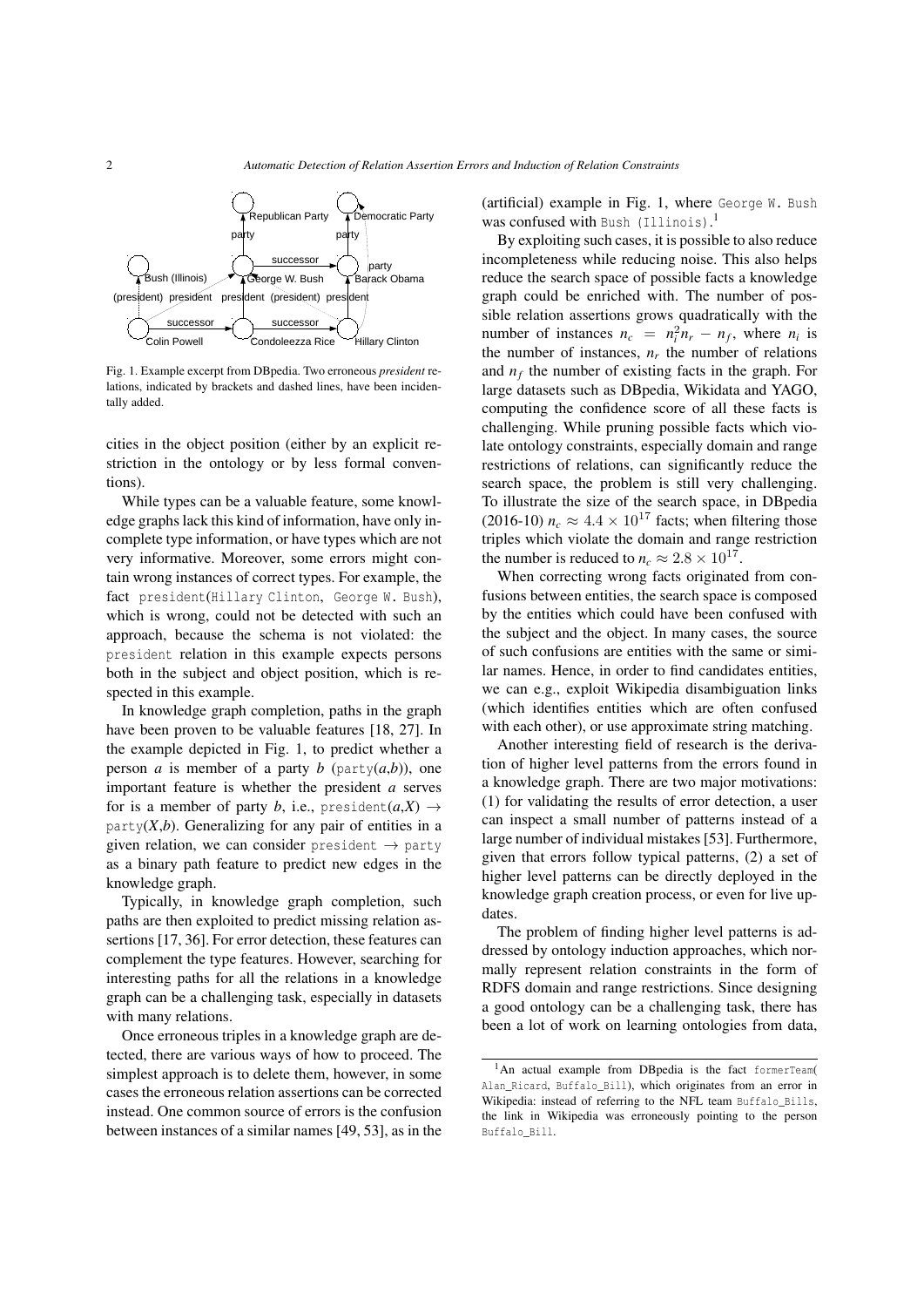using methods such as inductive logic programming (ILP) [\[8\]](#page-26-3) or association rule mining [\[66\]](#page-28-4) for automatically learning ontology axioms.

One of the main problems with these methods is the restricted expressiveness of the learned ontologies. Modern knowledge graphs are often complex, and constraints may require the use of more expressive axioms which cannot be learned by current stateof-the-art methods. Furthermore, the intended and the actual use of a property often diverge, leading to situations where a single ontology can hardly describe the different, often competing usages of a property.

One example for the latter case is the president in DBpedia. The relation is originally conceived to be used to define the person who presides an organization, hence in DBpedia's ontology it has the domain Organisation and range Person. However, the relation is also frequently used to define the president which a member of the government served, as in Figure [1.](#page-1-0) In order to allow the co-existence of both usages, the domain of the relation should be more flexible accepting Organisation or Person. One possible solution using RDFS domain and range axioms is to use the most specific common parent of the two classes, that is Agent, however, that also allows subjects to be of the classes Deity, Family, which would be undesirable. Another possible solution is to specify the union of Organisation and Person as the domain or range of a relation, however, using such disjunctions can drastically increase the reasoning complexity [\[21\]](#page-27-3), which can be a major design factor for the implementation on large-scale knowlegde graphs [\[54\]](#page-28-5), in particular in live settings.

In the example above, path constraints can be useful for describing the relation. In DBpedia, both members of the government and presidents have successor relation assertions indicating the person who occupied their respective positions after them. We know that a member of the government should have the same president as its predecessor, or the successor of the president of its predecessor. The former case happens when a president has, e.g., different secretary of states during its government, and the latter when the secretary of state is the first nominated by a new president. This can be represented with the disjunction of two graph path constraints:<sup>[2](#page-2-0)</sup>

| president( $a,b) \rightarrow$ | $(successor(c,a) \wedge president(c,b))$ $\vee$ |
|-------------------------------|-------------------------------------------------|
|                               | $(successor(c,a) \wedge president(c,d) \wedge$  |
|                               | successor(d,b))                                 |

We assume that each variable only occurs once in a path, i.e., the underlying patterns are acyclic. However, as in the example above, constraints may be formulated using multiple *paths*, which allows also for validating patterns of that kind.

With the method we propose in this paper, we are able to learn such complex logical expressions, which subsume path patterns and simple domain and range restrictions. The patterns are expressed in the language SHACL (Shapes Constraint Language), which is par-ticularly designed for data validation.<sup>[3](#page-2-1)</sup>

This paper addresses the following research questions:

## <span id="page-2-2"></span>RQ1: *How can we efficiently detect wrong assertion errors?*

We propose a hybrid approach called *PaTyBRED* (Paths and Types with Binary Relevance for Error Detection), which incorporates type and path features into local relation classifiers which predict whether a pair of subject and object belongs to a relation or not.

# <span id="page-2-3"></span>RQ2: *How can we describe the error detection process and integrate it into the knowledge graph?*

We propose a method for translating a PaTyBRED model learned with decision trees as classifiers into SHACL relation constraints. SHACL is a versatile constraints language for validating RDF graphs, with which we are able to generate expressive and flexible relation constraints and better handle incomplete and noisy datasets.

## <span id="page-2-4"></span>RQ3: *How can we automatically correct some errors originated from confusions between entities?*

We propose CoCKG, an automatic correction approach which identifies and resolves relation assertion errors caused by confusion between instances. The approach relies on error detection methods as well as type predictors to assess the confidence of the corrected facts. It uses approximate string matching and exploits both searching for entities with similar IRIs as well as Wikipedia disambiguation pages (if available) to find candidate instances for correcting the facts.

<span id="page-2-0"></span><sup>2</sup>While disjunction can be problematic for the complexity of general purpose OWL reasoners, data validation with disjunctive patterns can be performed rather efficiently.

<span id="page-2-1"></span><sup>3</sup><https://www.w3.org/TR/shacl/>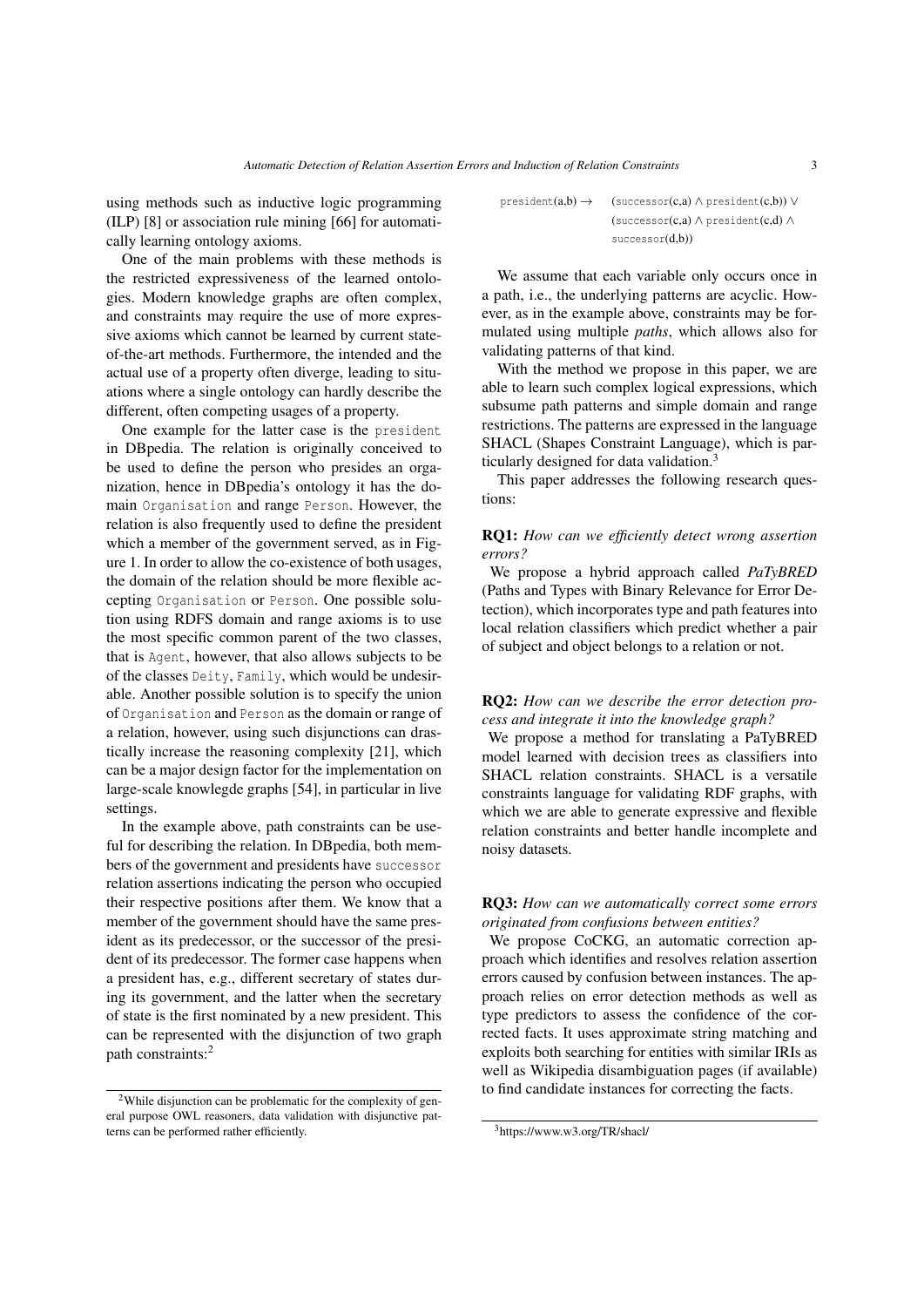This paper is an extension of [\[38\]](#page-27-4), which addresses the detection of relation assertion errors problem, and [\[37\]](#page-27-5), which introduces the idea of correction of confusions between entities. As part of the extension, we propose the learning of SHACL relation constraints, and perform evaluations on additional knowledge graphs.

In the experiments, we perform an extensive comparison of our PaTyBRED with state-of-the-art error detection and knowledge completion methods, and we conduct a manual evaluation of our approach on DBpedia and NELL, as well as evaluate the scalability using synthetic knowledge graphs. Furthermore, we manually evaluate the suggestions made by CoCKG, and we evaluate the generated SHACL relation constraints and perform another manual evaluation comparing them with domain and range restrictions induced with Statistical Schema Induction [\[66\]](#page-28-4).

## 2. Problem Definition

We define a knowledge graph  $\mathcal{K} = (\mathcal{T}, \mathcal{A})$ , where  $\mathcal{T}$ is the T-box and  $A$  is the A-box containing relations assertions  $A_R$ , type assertions  $A_C$ , and literal assertions  $A_L$ , where the latter are mentioned for the sake fo completeness, but not further considered in this course of this work. We define  $N_C$  as the set of concepts (types),  $N_R$  as the set of relations and  $N_I$  as the set of individuals (entities which occur as subject or object in relations). The set of relation assertions is defined as  $\mathcal{A}_R = \{r(s, o) | r \in N_R \land s, o \in N_I\}$  and the set of type assertions as  $A_C = \{C(s) | C \in N_C \land s \in N_I\}$ . It is important to note that on RDF data  $A_R$  corresponds to links between entities (i.e., owl:ObjectProperty), and  $\mathcal{A}_C$  corresponds to rdf:type assertions.

The problem addressed by research question R[Q1](#page-2-2) is the detection of erroneous relation assertions in the set  $A_R$ . In practice, an approach for erroneous relation assertion detection is given a knowledge graph containing errors, and creates a function  $A_R \rightarrow [0, 1]$ , which assigns a score to the model. Using those scores, we reformulate the error detection as a ranking problem, i.e., erroneous relations should be ranked consistently higher than correct ones. In order to make the approach as versatile and applicable to as many knowledge graphs as possible, we do not use any other information, such as textual or numerical literals, or external knowledge sources. The problem can be defined as relation assertions error detection on internal features according to [\[50\]](#page-28-6).

The problem addressed by research question R[Q2](#page-2-3) is the induction of relation constraints from data. That is, instead of trying to directly improve  $A_R$ , the objective is to learn relation constraints in order to extend the T-box  $\mathcal T$ . A better quality T-box might be able to more effectively detect inconsistencies in the A-box, indirectly improving it at as a consequence, at the same time providing reusable and human interpretable artifacts as a result.

The problem addressed by research question R[Q3](#page-2-4) is the identification and correction of errors generated by confusions between entities. In this paper, we assume that errors originate from a confusion in either the subject or object entity. That is, an originally correct relation assertion  $r(s, o) \notin A_R$  is not only missing in the knowledge graph, but represented as an incorrect fact  $r(s, o')$  or  $(s', o)$ , such that  $s' \neq s$ ,  $o' \neq o$ , and  $s \cdot o \leq s' \cdot o' \in N$ . The soal is to identify such cases and  $s, o, s', o' \in N_I$ . The goal is to identify such cases and find the originally correct  $r(s, o)$  given the corrunted find the originally correct  $r(s, o)$  given the corrupted triple  $r(s, o')$  or  $r(s', o)$  and the A-box, i.e.  $A_R$  and  $A_C$ .

## 3. Related Work

The works related to this paper can be divided into two parts: detection and correction of relation assertion errors (related to R[Q1](#page-2-2) and R[Q3\)](#page-2-4), which includes error detection and knowledge completion models, and ontology learning, which includes works which induce ontology axioms from data, more specifically relation constraints (related to R[Q2\)](#page-2-3). In the next subsections we discuss each part in more details.

#### *3.1. Detection of Relation Assertion Errors*

The problem of relation assertion error detection in knowledge graphs has been intensively researched by the Semantic Web community. As discussed in the introduction, there are erroneous relation assertions that are at the same time a violation to the ontology or T-Box of the knowledge graph (e.g., referring to a city instead of a sports team), while others are not (e.g., referring to one person instead of another). Apart from synonyms, a lack of domain and range restrictions of relations or too general restrictions is one of the main causes of problems of the latter category. Most recent methods proposed for cleansing large-scale LOD knowledge graphs, such as DBpedia and NELL, therefore do not rely solely on the schema, but use characteristics of the knowledge graph's A-box to detect erroneous assertions. A detailed survey including link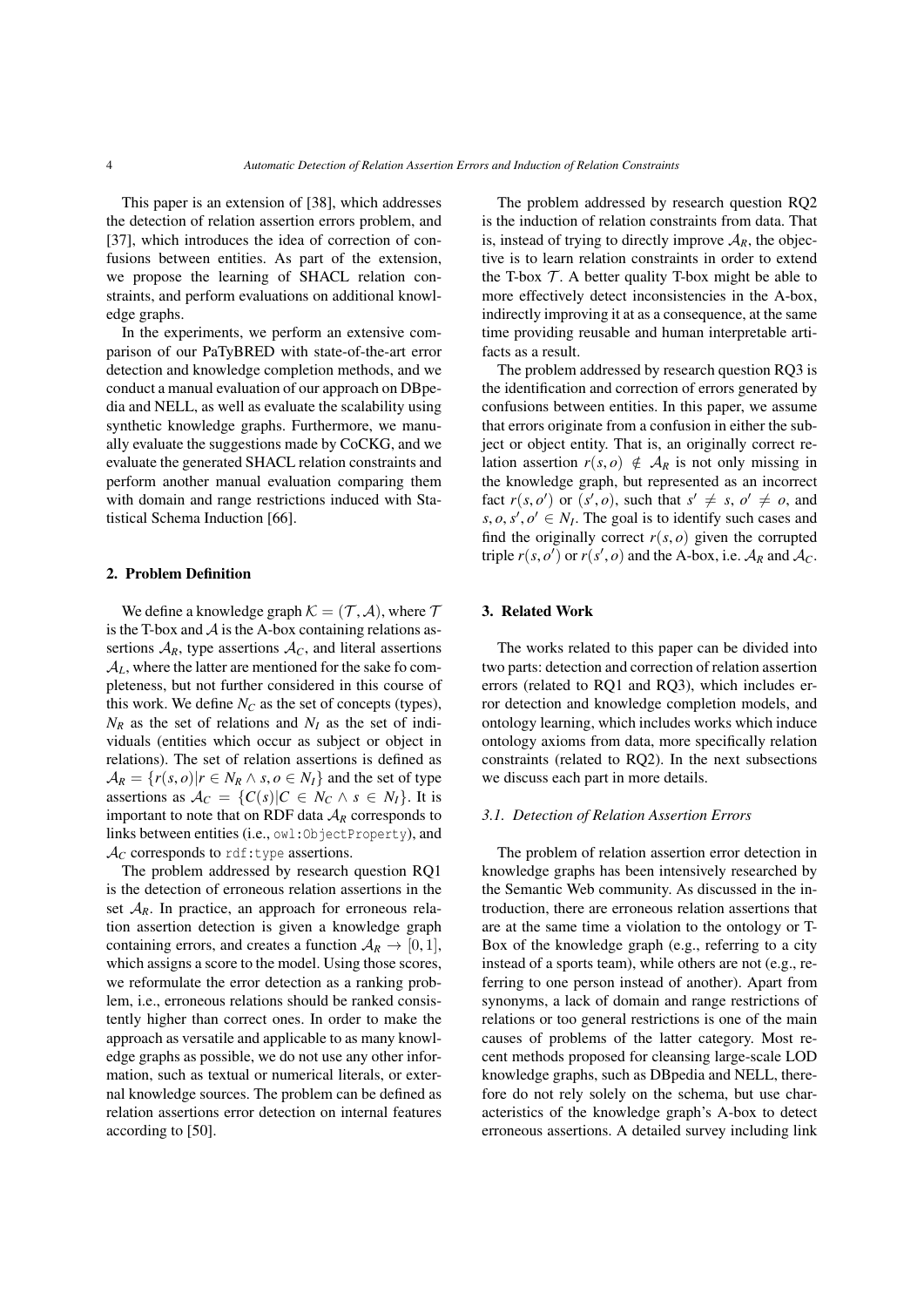<span id="page-4-0"></span>

Fig. 2. Example distribution of the object types of the DBpedia property director

prediction and error detection methods for knowledge graphs can be found in [\[50\]](#page-28-6).

SDValidate [\[52\]](#page-28-1) exploits statistical distributions of types and relations, and [\[13\]](#page-26-0) applies outlier detection on type-based entity similarity measures to detect erroneous relation assertions. In more detail, SDValidate computes a distribution of object types for a given property. For a given relation assertion  $x \, p \, o$ , SDValidate compares all the types of o to the distribution of p, and computes a confidence score based on the deviation of those types from the distribution. An example for such a distribution is shown in figure [2.](#page-4-0) A relation assertion with property director and an object which has Agent and Person as types would receive a high confidence, whereas an assertion with an object of a different types (e.g., a company, for example a movie studio) would receive a lower score. These methods can effectively detect errors on DBpedia, however they require the existence of informative type assertions. Moreover, more complex errors containing wrong entities with correct types cannot be detected.

Knowledge graph completion (KGC) is a field highly related to error detection. Despite addressing a different problem, many KGC methods can also be used on the problem addressed in this paper. This kind of methods can be divided into graph-based, which relies on features which can be directly observed in the graph, and embedding methods, which learn latent features that represent entities and relations in an embedding space.

The Path Ranking Algorithm (PRA) [\[27\]](#page-27-1) has shown that a logistic regression classifier using path features generated with random walks can be used for learning and inference in KGs and outperforms N-FOIL hornclause inference on NELL [\[28\]](#page-27-6). PRA learns HORN clauses to predict relations, e.g., *citizenOf(X,Y)*  $\leftarrow$ 

*livesIn*(*X, Z*), *country*(*Z, Y*). To scale to large knowledge graphs, random walks are used to generate the path features instead of attempting to fully enumerate the search space.

In later works, the PRA approach has been improved with Sub-graph Feature Extraction (SFE) [\[18\]](#page-26-1), which also simplifies aspects of PRA. For instance, while PRA uses real valued features which correspond to the probabilities to reach *o* from *s* with a given path, SFE simply uses binary features which indicate if *o* can be reached from *s* or not. SFE not only reduces runtime by an order of magnitude when compared with PRA, but it also improves the qualitative performance.

In the recent years, knowledge graph embedding models, i.e., projections of knowledge graphs into lower-dimensional, dense vector spaces, have received a lot of attention [\[68\]](#page-28-7). Several different models have been developed for the knowledge graph completion problem and have brought improvements in performance.

There is a plethora of different embeddings models for knowledge graphs. One of the earliest embedding models is RESCAL [\[48\]](#page-27-7), which performs tensor factorization on the knowledge graph's adjacency tensor, with the resulting eigenvectors corresponding to the entity embeddings and the core tensor the relations matrices. TRESCAL [\[10\]](#page-26-4) extends RESCAL by exploiting entity types as well as domain and range restrictions of relations to improve the data quality and speed up the tensor factorization process. Neural Tensor Model (NTN) [\[62\]](#page-28-8) represents each relation as a bilinear tensor operator followed by a linear matrix operator. Other early embedding models include Structure Embeddings (SE) [\[5\]](#page-26-5), Semantic Matching Energy (SME) [\[3\]](#page-26-6) and Latent Factor Model (LFM) [\[25\]](#page-27-8).

Translation-based embeddings represent relations as translations between subject and object entities. TransE [\[4\]](#page-26-7) was the first translation-based model and entities and relations share the same embeddings space. In TransH [\[69\]](#page-28-9) and TransR [\[33\]](#page-27-9) the translations are performed in the relations space, which is different from the entities space, and require projection matrices to map the entities onto the relations space. TransG [\[71\]](#page-28-10) and CTransR [\[33\]](#page-27-9) incorporate multiple relation semantics, where a relation may have multiple meanings determined by the entities pair associated with the relation. PTransE [\[32\]](#page-27-10) extends TransE by considering relation paths as regular relations, which makes the number of relations considered grow exponentially.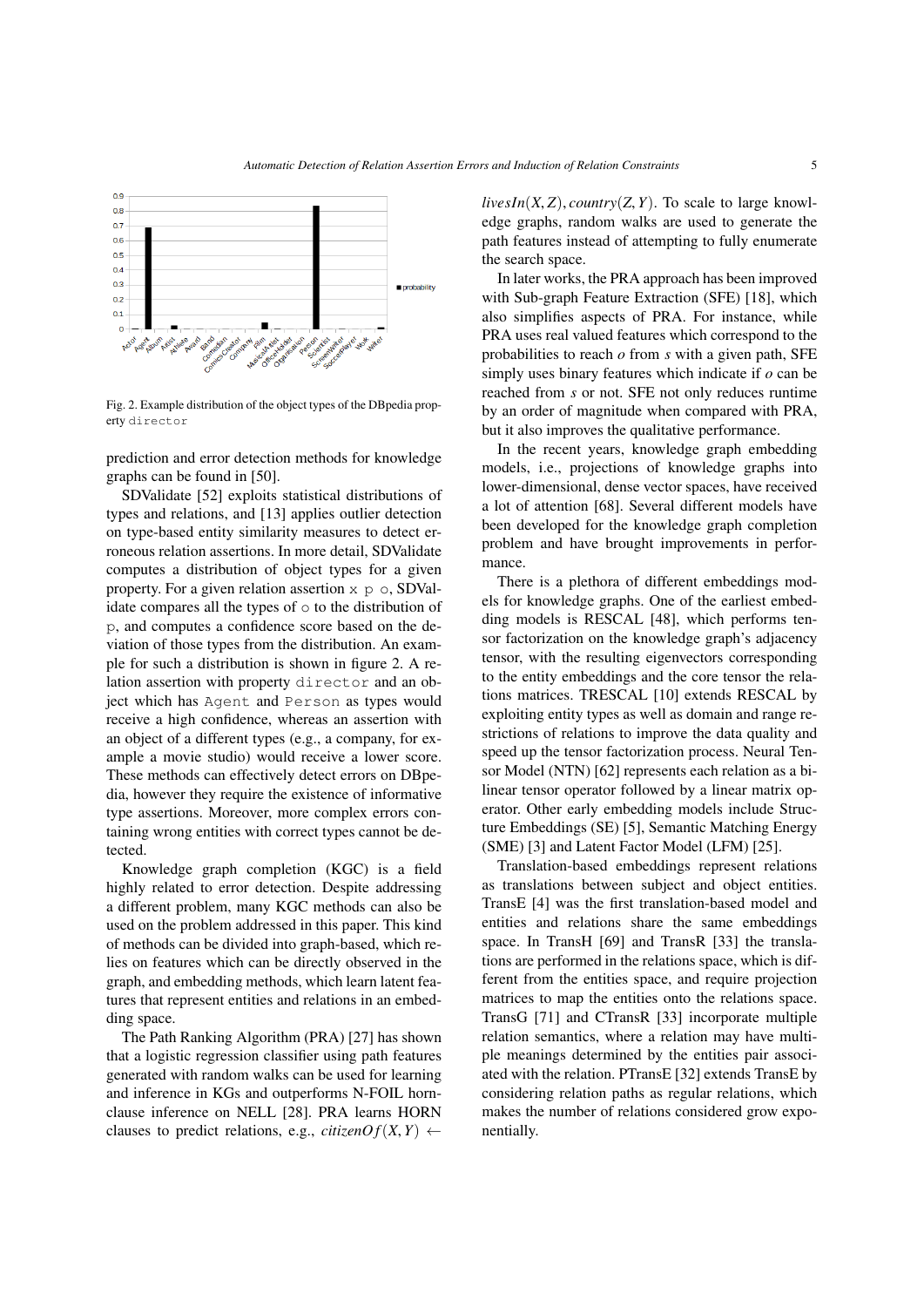Other approaches include DistMult [\[72\]](#page-28-11), which uses dot product instead of translations to compute the triple scores. HolE [\[47\]](#page-27-11) used circular correlation as an operator to combine the subject and object embeddings, Complex Embeddings [\[65\]](#page-28-12) represents a triple score as the hermitian dot product of the relation, subject and object embeddings, which consist of real and imaginary vector components. ProjE [\[61\]](#page-28-13) formulates the knowledge graph completion as a ranking problem, and it optimizes the ranking of candidate entities collectively. It is reportedly one of the best performing KGC methods.

Some embedding models, such as RDF2Vec [\[58,](#page-28-14) [59\]](#page-28-15) and Global RDF vectors [\[11\]](#page-26-8), are not conceived for the KGC task and cannot generate triple scores. Thus, they cannot be directly used for error detection in the same way the other models mentioned earlier can, but in principle, they can serve as feature generation mechanisms for training relation scoring models.

Recently some works have raised doubts about the performance of new KGC embeddings models. Most of the experiments rely exclusively on two datasets (WN18 and FB15k), which contain many inverse relations [\[64\]](#page-28-16). Therefore some of the models may exploit this characteristic and not necessarily perform as well on other KGs. It has also been shown that the presence of relations between candidate pairs can be an extremely strong signal in some cases [\[64\]](#page-28-16). Moreover, recent works showed that a hyperparameter tuning has been overlooked and that a simple method, such as DistMult, can achieve state-of-the-art performance when well tuned [\[26\]](#page-27-12).

#### *3.2. Correction of Detected Errors*

As mentioned in the previous subsection, there are several different approaches for link prediction and some for error detection. It is important to note that none of those approaches mentioned address the problem of covering the candidate triples space (of size *n<sup>c</sup>* as discussed in the introduction). Our approach, on the other hand, exploits the assumption that erroneous facts often have a corresponding correct fact in order to reduce that space. Error detection approaches, such as SDValidate and PaTyBRED, focus on the detecting of already existing erroneous triples. It has been shown that state-of-the-art embeddings perform worse than PaTyBRED in the error detection task [\[38\]](#page-27-4).

Rule-based systems, such as AMIE [\[17\]](#page-26-2), cannot assign scores to arbitrary triples. However, they could be used to restrict the  $n_c$  search space by identifying high confidence soft rules and using the missing facts from instances where the rule does not hold as candidates. Combining them with previously mentioned KG models would be an interesting line of reasearch, however, it is out of the scope of this paper.

Wang et al. [\[67\]](#page-28-17) studied the problem of erroneous links in Wikipedia, which is also the source of many errors of DBpedia. They model the Wikipedia links as a weighted directed mono-relational graph, and propose the LinkRank algorithm which similar to PageRank, but instead of ranking the nodes (entities), it ranks the links. They use LinkRank to generate candidates for the link correction and use textual features from the description of articles to learn a SVM classifier that can detect errors and choose the best candidate for correction. While this is a closely related problem, which can help mitigate the problem studied in this paper, their method cannot be directly applied on arbitrary knowledge graphs. Our approach takes advantage of the multi-relational nature of KGs, entity types, ontological information and the graph structure.

#### *3.3. Ontology Learning*

As discussed above, most works on detecting errors in knowledge graphs address the level of individual assertions, with the already mentioned shortcomings. There are few works which attempt to derive reusable, higher-level artifacts.

One such approach has been proposed in [\[63\]](#page-28-18). The authors provide means of learning additional domain and range restrictions for relations, which can then facilitate more fine-grained fact checking. The domain and range axioms learned are a reusable artifact, but, as discussed above, are not always suitable for the complex scenarios induced by modern knowledge graphs.

In [\[53\]](#page-28-2), we have introduced an approach that clusters similar relation assertion errors. Those clusters can be more easily inspected by experts (e.g., by presenting them one typical, prominent example as a proxy for a class of errors), but the expert still needs to identify the cause and come up with a suitable fix manually.

The work presented in [\[49\]](#page-28-3) aims at closing that gap by precisely pinpointing the cause of an error. For DBpedia, it is able to identify single axioms in the ontology or single mapping elements (i.e., the smallest building blocks of the creation process) that are responsible for a class of errors. It is, however, tightly tangled to the DBpedia creation process and cannot be trivially transferred to other knowledge graphs built with different methods.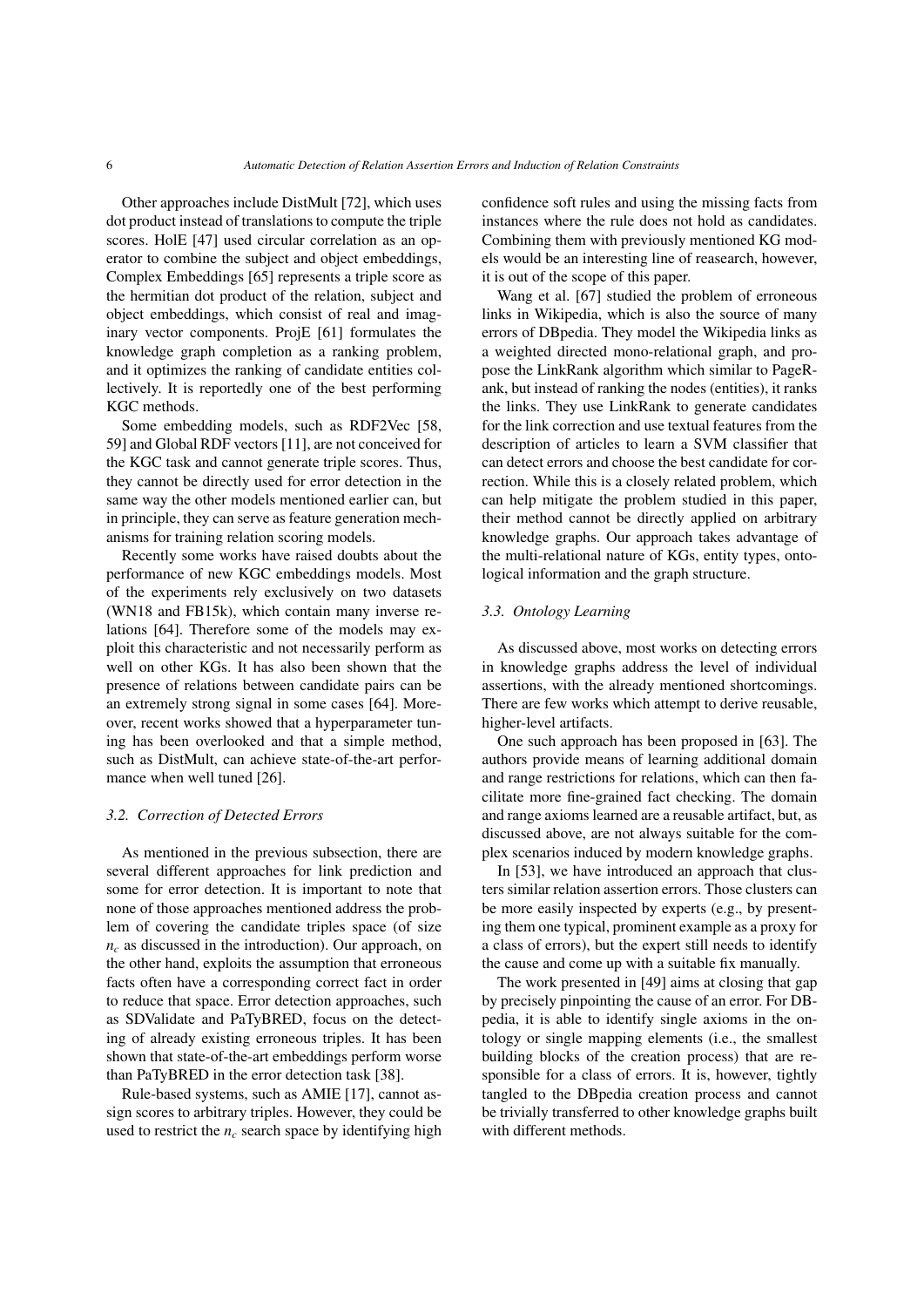Since we discuss the learning of constraints to be used for validating a knowledge graph, we target a problem which is similar to that of ontology learning or enrichment; a field in which quite a bit of related work exists. Rudolph [\[60\]](#page-28-19) uses a class of OWL axioms that generalize domain and range restrictions, which support the conjunction of concepts. Statistical schema induction (SSI) [\[66\]](#page-28-4) uses association rule mining to learn OWL 2 EL axioms, such as class and relation subsumptions, relation's domain and range restrictions, relation transitiveness. Bühmann and Lehmann [\[8\]](#page-26-3) propose a method for enriching ontologies with OWL 2 axioms implemented in the DL-Learner framework. Regarding relation assertion constraints, domain and range restrictions relation cardinalities [\[44\]](#page-27-13) are the only kind of constraint which can be learned by these methods. A brief introduction to ontology learning and overview of the main approaches can be found in [\[31\]](#page-27-14).

Gayo et al. [\[20\]](#page-26-9) use SHACL and ShEX to define constraints to validate and describe linked data portals. Arndt et al. [\[1\]](#page-26-10) uses rule mining to learn RDF-CV (RDF Constraints Vocabulary). Swift Linked Data Miner (SLDM) [\[55\]](#page-28-20) is the only system at the moment which can automatically learn SHACL constraints. However, it does not learn relation constraints, only class expressions.

Rule learning approaches, such as AMIE [\[17\]](#page-26-2) and DL-Learner [\[30\]](#page-27-15), could in principle have some of their rules converted into SHACL constraints. Since they were not originally conceived for learning relation constraints, these approaches would need to be extended in order to support it. As of now there are no works in that direction.

#### 4. Detection of Relation Assertion Errors

In this section, we describe PaTyBRED (Paths and Types with Binary Relevance for Error Detection), a method for detecting relation assertion errors which relies both on path and type features. This method addresses research question RQ1.

## *4.1. PaTyBRED*

Our proposed approach is inspired by the Path Ranking Algorithm (PRA) [\[27\]](#page-27-1) and SDValidate [\[52\]](#page-28-1). It consists of a binary classifier for every relation which predicts the existence of a given pair of subject and object in the given relation. The set of classifiers can be thought of as a single multilabel classifier with binary relevance (i.e., each relation that can hold between a pair of instances is a label), where one binary classifier is learned for each class separately, and local feature selection [\[39\]](#page-27-16), with different classifiers being able to work on different sets of specialized features.

We use two kinds of features. The first one are the types of subject and objects. This kind of information has been successfully used for error detection in SDValidate [\[52\]](#page-28-1). By analyzing the types of subject and object in one given relation, one can easily spot a very common kind of error without relying on the domain and range restrictions, which are often inexistent or too general. For example, in DBpedia the triple recordedIn(I'm\_a\_Loser, Abbey\_Road) is wrong. I'm\_a\_Loser is a song by The Beatles from the album Abbey\_Road and the relation recordedIn has domain MusicalWork and range PopulatedPlace. A song being recorded in an Album is a clearly wrong fact. At the same time, if the object were Abbey Road Studio of the type Recording Studio, which is not a subclass of PopulatedPlace, the fact would also be wrong according to a method relying solely on types. If there are many facts where songs are recorded in recording studios, statistical methods such as SDValidate would be able to identify that such a pattern is common, and therefore unlikely to be wrong, despite the violation of range restriction, while a song recorded in album is uncommon, therefore likely to be an error. Hence, statistical approaches such as SDValidate respect the actual usage of the ontology, rather than its axiomatic design. Recent works have been proposed that pinpoint such mismatches automatically [\[49\]](#page-28-3).

The main problem with this kind of approach is that it solely relies on type features. That means such approaches do not work on knowledge graphs with no type assertions, and may have poor performance on datasets with a shallow type hierarchy, with non informative types, or with incomplete type assertions. Moreover, solely using type features, it is impossible to detect wrong facts with wrong entities of correct types, for instance, when a person instance is confused with another of same or similar name.

Alternatively, we can use path features similar to those of PRA. However, solely relying on path features also may lead to different problems. One of those issues is that correct facts may be labeled as errors because of incompleteness. For instance, if river instances have the properties country (i.e., the countries a river passes through, typically multi-valued),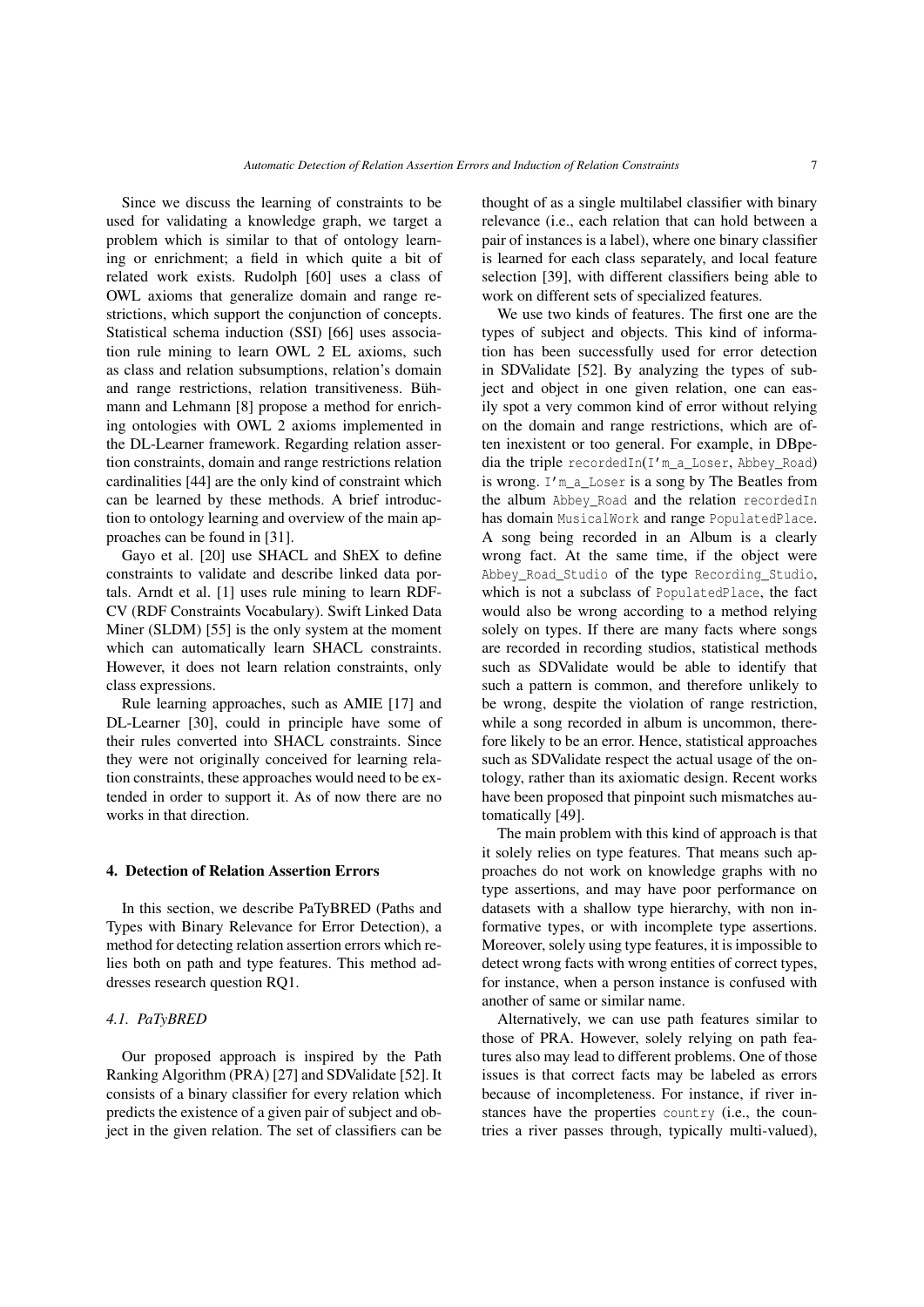and mouthCountry (i.e., the country where the river's mouth is, typically single-valued), then the feature country will be relevant for the relation mouthCountry since the confidence of the rule mouthCountry $(X, Y) \Rightarrow$ country $(X, Y)$  is close to 1. However, some rivers do not have any assertions for country because of incompleteness, thus their correct mouthCountry assertion is predicted to be wrong. That can lead to propagation of incompleteness.

Another problem is that since country is a more relevant feature to mouthCountry than vice versa, since the latter is far less common than the former. Hence, if an error occurs in the assertion of country for a river, it might happen that a correct mouthCountry assertion ends up being more likely to be detected as an error than the wrong country assertion.

In order to make our approach more robust and rule out issues caused by the two approaches, we combine both type and path features.

Finding the relevant paths for each relation can be a challenging task. Since several paths may be relevant for different relations, we compute all possible paths up to a given length, and for every relation's local classifier, we perform local feature selection. The number of possible paths grows exponentially with the number of relations, therefore an exhaustive search can easily become unfeasible. It is then crucial to have heuristics to efficiently navigate the search space. In the following subsection we propose and discuss such heuristic measures.

#### <span id="page-7-1"></span>*4.2. Extracted Features*

Our method includes the following parameters that define the path selection: maximum path length, maximum number of paths per length, and path selection heuristics. Following the approach described in [\[27\]](#page-27-1), we use the domain and range restrictions of relations for pruning uninteresting paths, and we do not allow a relation to be immediately followed by its inverse. If the number of possible paths of a certain length exceeds the maximum number of paths per length, we apply our path selection heuristics to prune the least interesting paths and comply with the specified paths upper limit.

We define a path *P* as a sequence of relations  $r_1 \rightarrow$  $\ldots \rightarrow r_i \rightarrow \ldots \rightarrow r_n$ . The sequence of relations is connected by a chain of variables, with  $P(s, o)$  meaning *s* and *o* can be connected by a path  $P(s, o) \iff$ *r*<sub>1</sub>(*s*, *x*<sub>1</sub>)∧...∧*r*<sub>*i*</sub>(*x*<sub>*i*-1</sub>, *x*<sub>*i*</sub>)∧...∧*r*<sub>*n*</sub>(*x*<sub>*n*-1</sub>, *o*). The inverse of a relation *r* is denoted as  $r^{-1}$  where  $r^{-1}(s, o)$  =

<span id="page-7-0"></span>

| Feature | Description                | Condition                                           |
|---------|----------------------------|-----------------------------------------------------|
| C(s)    | type of subject            | $\exists r. \top \sqsubset C$                       |
| C(o)    | type of object             | $\exists r^{-1}.\top \sqsubseteq C$                 |
| p(s, o) | relations path subsumption | $r \sqsubset p$                                     |
| p(X, s) | ingoing path from subject  | $\exists r. \top \sqsubset \exists p. \top$         |
| p(s, X) | outgoing path from subject | $\exists r.\top \sqsubseteq \exists p^{-1}.\top$    |
| p(X,o)  | ingoing path from object   | $\exists r^{-1}.\top \sqsubset \exists p.\top$      |
| p(o, X) | outgoing path from object  | $\exists r^{-1}.\top \sqsubset \exists p^{-1}.\top$ |
|         | Table 1                    |                                                     |

Kinds of binary features supported by PaTyBRED

 $r(o, s)$  can also be part of paths. A path of length one  $P = (r)$  is equivalent to the relation itself, i.e.,  $P(s, o) \equiv r(s, o)$ . The length of a path is denoted as |*P*|. We define the set of subjects of *P* as  $s_p$  =  ${s|P(s, o)}$  and set of objects as  $o_P = {o|P(s, o)}$ .

PaTyBRED supports type and path features. The features for learning the classifier for a relation *r* are shown in Table [1,](#page-7-0) where each instance is a pair of a subject and an object entity  $(s, o)$ ,  $X$  is a variable which can be any entity, and  $p = r_1 \rightarrow ... \rightarrow r_n$  is a path of length  $n \in \{1, ..., mpl\}$ , where *mpl* denotes the maximum path length.

Relations and paths can be represented as adjacency matrices of size  $|N_I| \times |N_I|$ . The adjacency matrix of *P* can be computed by the dot product of its relations. However, computing the dot product of adjacency matrices can be an expensive operation, especially in large-scale knowledge graphs with millions of entities and high number of relations. Therefore, we need heuristic measures to prune the search space and compute the dot product only for the most relevant paths.

Let *A* and *B* be adjacency matrices – which can refer to a single relation or a path – which we want to concatenate in order to form a new path  $A \cdot B$ . Hence, we require a heuristic measure which can estimate the relevance of the path *A*·*B without* having to perform a potentially expensive full matrix multiplication to compute its adjacency matrix. Since the paths computed are to be used by all relations, the proposed heuristic measures should not be computed with respect to a target relation, but only consider the matrices *A* and *B*.

Paths with empty adjacency matrices  $(|A \cdot B| = 0)$ are useless and should be pruned. A simple way to safely prune them is to calculate  $o_A \cap s_B$ . The set of objects  $o_A$  contains the columns of  $A$  which have nonzero elements, and the set of subjects  $s_B$  contains the rows of *B* which have non-zero elements. If the intersection is empty, then we know that  $|A \cdot B| = 0$ . Note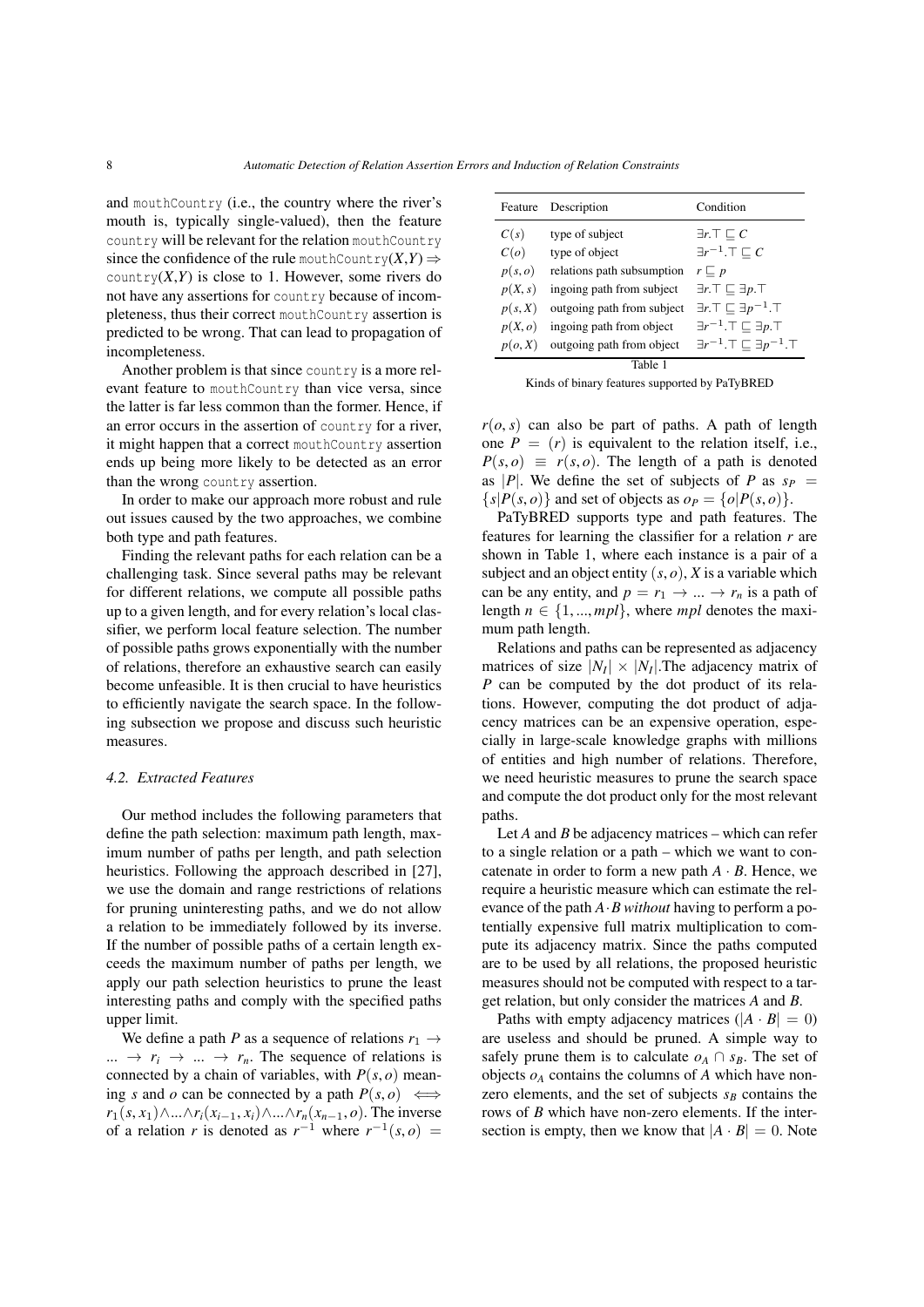that  $|s_B| \leq |B|$  and  $|o_A| \leq |A|$ , and the intersection is cheaper to compute than dot product, therefore the runtime for computing  $o_A \cap s_B$  is shorter.

While paths with empty adjacency matrices can be pruned safely without information loss, paths with very sparse, yet non-empty adjacency matrices are less likely to be informative for the classifier. Hence, we apply a less defensive pruning and define heuristics for pruning paths with sparse adjacency matrices. Since the size of the intersection  $o_A \cap s_B$  can be a good indicator of the number of nonzero elements in  $A \cdot B$ , we use it to define three measures for estimating the relevance of a path  $A \cdot B$ : We employ that characteristic into three proposed relevance measures *inter*, *m*1 and *m*2 (c.f Equations [1,](#page-8-0) [2](#page-8-1) and [3\)](#page-8-2).

<span id="page-8-1"></span><span id="page-8-0"></span>
$$
inter(A, B) = |o_A \cap s_B|
$$
 (1)

$$
m_1(A, B) = \frac{|o_A \cap s_B|}{|s_A \cap o_B| + 1} \tag{2}
$$

<span id="page-8-2"></span>
$$
m_2(A, B) = |o_A \cap s_B| \times |s_A \cup o_B| \tag{3}
$$

For each length, a only a fixed number of paths is kept, which is a parameter in our approach (*mppl*). Hence, only the best scoring paths are used for creating longer paths, as well as for creating features to be used by the classifier. By early pruning irrelevant paths, time is saved not only by computing fewer adjacency matrices, but also the number of features to be considered is reduced (fewer columns in the features table to be populated and less features to have the relevance computed).

Once the relevant paths have been selected, we compute their adjacency matrices and use them to populate the features used to train the relation classifiers. One of the problems of computing the whole adjacency matrix of paths is that some can be very dense and require a lot of memory. For example, the path birthPlace  $\rightarrow$  $locatedIn^{-1}$  on DB pedia, which represents everything which is located in a place where someone was born. Its adjacency matrix contains around 100 million nonzero elements and consumes more than 1GB of memory. As it is unlikely that all the entries in the matrix will be used, it would be desirable to handle such cases in a more efficient manner in order to restrict the memory consumption and speed up the paths adjacency matrices computation process.

It is worth pointing out that the rdf:type relation is not considered in the paths. Types are treated separately and are used to generate the type features, which consist of the set of asserted and subsumed types of an instance (we materialize the subsumed types into the assertions and ignore the subsumption relations). Integrating types into the paths can be problematic. Firstly, it would significantly increase the search space. Secondly, a path which begins with the property  $\text{rdf:type}$ can only continue with  $\text{rdf:type}^{-1}$ , because types can only be objects in this relation (if we do not consider OWL class axioms in paths), and as mentioned earlier, we do not allow a relation to be immediately followed by its inverse.

#### *4.3. Learning the Model*

Once the paths have been selected, and their adjacency matrices have been computed, we can use them together with types as features to predict the existence of an entity pair  $(s, o)$  in a relation. The first step is to build a training dataset containing all extracted features for each relation *r*. We use as positive examples the entity pairs  $D_{\text{pos}} = \{(s, o) | r(s, o) \},\$ i.e. all the non-zero cells in the relation's adjacency matrix. Following [\[4\]](#page-26-7), we generate negative instances  $D_{\text{neg}} = \{ \gamma(s, o) | (s, o) \in D_{\text{pos}} \land \gamma(s, o) \notin D_{\text{pos}} \}$  for supervised training by corrupting entity pairs using a function  $\gamma$ , which substitutes the subject or the object with a random entity instance, ensuring the new pair is not positive. In a preliminary experiment, we compared this approach with that of [\[27\]](#page-27-1), which is more expensive, and no significant difference in performance was observed.

As label, we use information from *r* indicating the existence of  $(s, o)$  in the relation. We extract path features from  $A_R$  and type features from  $A_C$ . The path features are boolean values indicating whether a path connects *s* to *o* ( $P(s, o)$ ) $\forall P \in \mathcal{P} - (r)$ ). The type features consist of the types of *s* and *o* (including subsumed types), i.e.  $\{C|C(s)\}\$  and  $\{C|C(o)\}\$ . Other possible path features include the existence of a path starting or ending in *s* and *p* ( $P(s, X)$ ,  $P(X, s)$ ,  $P(o, X)$ ,  $P(X, o)$ ) as proposed in SFE [\[18\]](#page-26-1), however the authors found out that this kind of feature does not improve performance. We conducted a preliminary experiment, which confirmed their results, and therefore, we do not consider this kind of features in our approach.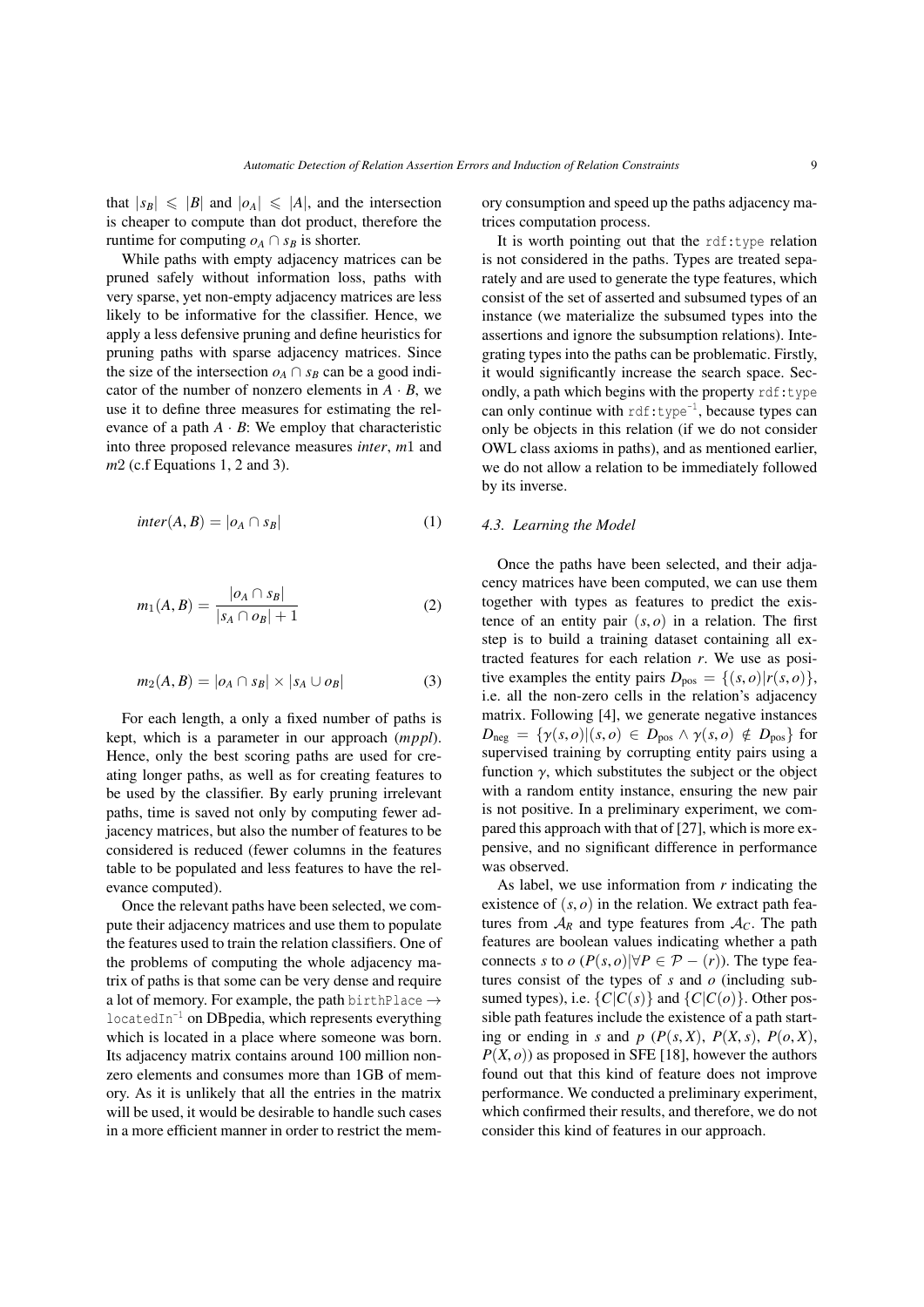In order to clarify how the relation classifiers are trained, Table [2](#page-10-0) depicts provide a simple example of training data for the relation livesIn, containing six features. We assume the example data contains instances of the types Person and Place, and relations livesIn, bornIn, child, and spouse (which is symmetric). For the last two relations we have the following assertions: child(Trump, Ivanka), child(William, George), child(Kate, George), spouse(Trump, Melania) and spouse(William, Kate). There are in total six assertions for the relation livesIn, therefore six positive examples in the training data. We generate one negative example for every positive  $(nneg = 1)$  by corrupting the subject or object by substituting either with a random entity.

Before we learn the local classifiers, we evaluate the relevance of the features. Since different features might be relevant for different relations, we perform feature selection separately for every relation. This allows the relation classifiers to work on a small set of locally relevant features, and, at the same time, removes irrelevant features which might act as noise and reduce the classifier's performance [\[39\]](#page-27-16). We use the filter method, which simply select the top-*k* most relevant features, with  $\chi^2$  as relevance measure.<br>Algorithm 1 shows how PaTvBPE

Algorithm [1](#page-9-0) shows how PaTyBRED works. The function RELEVANT\_RELATIONS searches adds the inverse of non-symmetric relations and eliminates relations which do not satisfy the minimum support threshold. After the paths of each length  $\ell$  up to the maximum path length (*mpl*) are selected. First the function PATH\_RELEVANCE gets the top-*mppl* most relevant paths according to the selected path relevance measure. Once the paths are selected their adjacency matrices are computed and saved for later use.

Subsequently the relation classifiers need to be trained. For every relation  $r$  the positive  $(s, o)$  pairs are obtained with GET\_POSITIVES, then a sample of size *f ssize* is selected for feature selection and the negative examples are generated by corrupting the positives sample with GENERATE\_NEGATIVES. Then a features table  $X_{fs}$  and binary vector of labels  $y_{fs}$  is generated with CREATE\_FEATS\_LABELS, with which the set of best features *f eats*[*r*] is selected. Finally a training features and labels are generated for a different set of sample of positives (of size *tssize*) and the classification model *cl f* is trained with FIT\_MODEL.

When comparing PaTyBRED with PRA and SFE, our approach has the following advantages:

## <span id="page-9-0"></span>Algorithm 1 The PaTyBRED algorithm

```
1: function LEARN_PATYBRED_MODEL(R, A, domains, ranges, mppl,
         mpl, k, minsup, phsm, tssize, f ssize)
  2: R_{rel} \leftarrow \text{RELEVANT\_RELATIONS}(R, minsup)<br>3: paths[0] \leftarrow R_{rel}3: paths[0] \leftarrow R_{rel}<br>
4: \ell \leftarrow 1<br>
5: while \ell \leftarrow mpl5: while \ell < mpl do 6: rel \leftarrow \{\}6: rel \leftarrow {\begin{matrix} \} \\ \} \\ \text{for } n \in \mathbb{R} \end{matrix}}7: for p \in paths[\ell] do<br>8. for r \in R_{n} do
  8: for r \in R_{rel} do<br>9: if n[-1] \neq9: if p[-1] \neq r^{-1} \land \text{range}[p[-1]] \cap \text{domain}[r] \neq \emptyset then
10: p_{new} \leftarrow (p, r)<br>11: rel[p_{new}] \leftarrow P11: rel[p_{new}] \leftarrow \text{PATH\_RELEVANCE}(A[p], A[r], phsm)<br>12: end if
12: end if<br>13: end for
13: end for<br>14: end for
14: end for 15:
15: paths_{best} \leftarrow \text{SELECT\_BEST\_PATHS}(\text{rel},mppl)<br>16: for p \in paths_{best} do
16: for p \in paths_{best} do<br>17: A[p] \leftarrow A[p]: -
17: A[p] \leftarrow A[p] : A[p-1]<br>18: end for
18: end for<br>19: paths[\ell<br>20: \ell \leftarrow \ellpaths[\ell + 1] \leftarrow paths_{best}<br>\ell \leftarrow \ell + 120: \ell \leftarrow \ell + 1<br>21: end while
22: models \leftarrow \{\}<br>23: feats \leftarrow \{\}23: feats \leftarrow \{\}<br>24: for r \in R de
24: for r \in R do<br>25: \frac{50}{25}25: so_{pos} \leftarrow \text{GET\_POSITIVES}(r, A)<br>26: so\text{ fs} \leftarrow \text{SAMPLE}(so\text{ fs})26: so\_ f s_{pos} \leftarrow \text{SAMPLE}(so_{pos}, fs_{size})<br>
27· so\_ f s_{rec} \leftarrow \text{GENERATE NEGATIVE}27: so\_fs_{neg} \leftarrow \text{GENERALTE-NEGATIVES}(so\_fs_{pos}, A[r])<br>
28: X_{fs}, y_{fs} \leftarrow \text{CREATE} FEATS LABELS(so f Spos,
28: X_{fs}, y_{fs} ← CREATE_FEATS_LABELS(so_f s<sub>pos</sub>, so_f s<sub>neg</sub>, paths ∪ s<sub>types</sub> ∪ o<sub>types</sub>, A)
29: f eats [r] \leftarrow SELECT_FEATURES(X_{fs}, y_{fs}, k)<br>30: a \tan \theta \leftarrow SAMPLE(se, ts, s)
30: so\_train_{pos} \leftarrow \text{SAMPLE}(so_{pos}, ts_{size})<br>31: so\_train_{neg} \leftarrow \text{GENERALF} \text{ NEGATIV}31: so\_train_{neg} \leftarrow \text{GENERALE\_NEGATIVES}(so\_train_{pos}, A[r])<br>32: X, y \leftarrow \text{CREATE FEATS} \text{LABELS}(so\ train_{neg}, so\ train_{neg})X, y \leftarrow CREATE_FEATS_LABELS(so_train<sub>pos</sub>, so_train<sub>neg</sub>,
         f eats[r], A)
33: \frac{models[r] \rightarrow \text{FIT}\_\text{MODEL}(clf, X, y)}{end for}34: end for<br>35: return
35: return models, feats 36: end function
        end function
```
- By decoupling the feature extraction and the learning step, we can use different popular classifiers to learn the relations, and we found indeed that logistic regression, which is used in PRA and SFE, is not the best performer.
- We introduce a local feature selection step prior to training the relation classifiers, which can significantly increase the computational performance.
- We propose heuristic measures to explore the paths search space, again for gaining computational peformance.

Moreover, negative evidence features, i.e. paths which connect negative but no positive entity pairs of a relation, are also considered. Since our approach is supervised and includes negative examples in the training data, this kind of features is extremely important to identify wrong facts.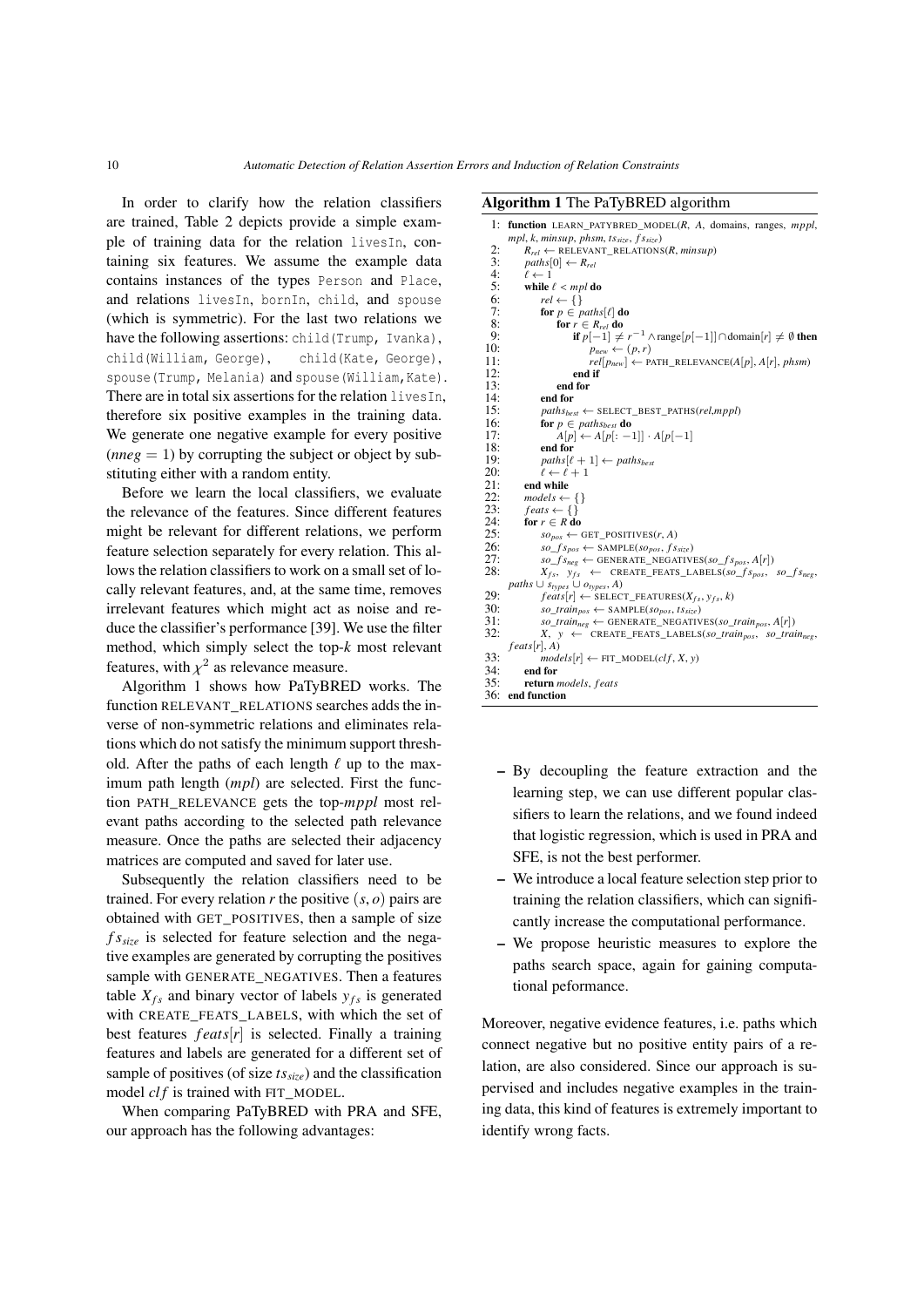<span id="page-10-0"></span>

|                  |           |           |            | Features  |                                                           |  | Label   |
|------------------|-----------|-----------|------------|-----------|-----------------------------------------------------------|--|---------|
| (s, o)           | Person(s) | Place (s) | Person (o) | Place (o) | spouse $\rightarrow$ lives In child $\rightarrow$ born In |  | livesIn |
| (Trump, DC)      |           |           |            |           |                                                           |  |         |
| (Melania, DC)    |           |           |            |           |                                                           |  |         |
| (Ivanka,DC)      |           |           |            |           |                                                           |  |         |
| (William,London) |           |           |            |           |                                                           |  |         |
| (Kate,London)    |           |           |            |           |                                                           |  |         |
| (George, London) |           |           |            |           |                                                           |  |         |
| (NY,DC)          |           |           |            |           |                                                           |  |         |
| (Melania, Paris) |           |           |            |           |                                                           |  |         |
| (Ivanka, Obama)  |           |           |            |           |                                                           |  |         |
| (Bill,London)    |           |           |            |           |                                                           |  |         |
| (Kate,Tokyo)     |           |           |            |           |                                                           |  |         |
| (Xi.London)      |           |           |            |           |                                                           |  |         |
| Table 2          |           |           |            |           |                                                           |  |         |

Example of training data instances for the relation livesIn

#### 5. Error Detection Experiments

In this section, we first briefly present the datasets used in the evaluations, then we present the experiments conducted, which are split into two parts. In the first part we perform an automatic evaluation to compare PaTyBRED with SDValidate and state-of-the-art link prediction methods, and in the second we conduct a manual evaluation of PaTyBRED on three large-scale datasets (DBpedia, NELL and YAGO) with actual erroneous relation assertions . The experiments are designed to answer research question RQ1.

## <span id="page-10-6"></span>*5.1. Datasets*

In our experiments, we use a variety of knowledge graphs, some of which are clean, and others noisy. In the first part of our experiments we automatically evaluate the performance of the error detection algorithms. In order to make the evaluation automatic, we use a variety of datasets to which we add synthesized wrong facts. We generate the erroneous facts by corrupting the subject or object f true facts, i.e., replacing the original entity with a randomly selected which results in a fact which does not exist in the original data. For our generation process, we corrupt 1% of the triples, using two different kinds of errors:

- For *type 1* errors, we corrupt the triple by substituting the object with any entity from the knowledge graph (independent of its type).
- For *type 2* errors, we corrupt the triple by substituting the object with any entity from the knowledge graph which has the same type(s).

That means the errors of the second kind are, in principle, more difficult to be detected than those of the first kind, since the new entity is more likely to have characteristics similar to those of the original one.[4](#page-10-1)

The datasets used are the following: As input knowledge graphs, we use DBpedia (2015-10) [\[2\]](#page-26-11), NELL (08m-690) [\[9\]](#page-26-12), and YAGO3 [\[35\]](#page-27-17). We use the follow-ing smaller domain specific datasets: Semantic Bible<sup>[5](#page-10-2)</sup>, AIFB portal<sup>[6](#page-10-3)</sup>, and Nobel Prize<sup>[7](#page-10-4)</sup>. Furthermore, we selected four of the largest conference datasets from the Semantic Web dog food corpus<sup>[8](#page-10-5)</sup>, i.e., LREC2008, WWW2012, ISWC2013, and ESWC2015. In addition, WN18 and FB15k (WordNet 1.8 and a subset of Freebase with 15 000 entities), which have been widely used on link prediction experiments, are also used.

The Semantic Web dog food datasets are known to be correct and *locally* complete, i.e. no errors or missing relations *between contained entities*, therefore, the generated errors can be used as gold standard. We could not find any evaluation the of quality of AIFB, Semantic Bible, or Nobel Prize. Since we cannot guarantee the quality of the data, the synthesized errors can

<sup>6</sup>[http://www.aifb.kit.edu/web/Web\\_Science\\_und\\_](http://www.aifb.kit.edu/web/Web_Science_und_Wissensmanagement/Portal)

[Wissensmanagement/Portal](http://www.aifb.kit.edu/web/Web_Science_und_Wissensmanagement/Portal)

<span id="page-10-4"></span><sup>7</sup>[http://www.nobelprize.org/nobel\\_organizations/nobelmedia/](http://www.nobelprize.org/nobel_organizations/nobelmedia/nobelprize_org/developer/manual-linkeddata/terms.html) [nobelprize\\_org/developer/manual-linkeddata/terms.html](http://www.nobelprize.org/nobel_organizations/nobelmedia/nobelprize_org/developer/manual-linkeddata/terms.html)

<span id="page-10-1"></span><sup>4</sup> It should be noted that, although type 2 errors are, in theory, a subset of type 1 errors, the sets of errors added to the testsets are not subsets of each other. The probability of generating a type 1 error which is also a type 2 error depends on the distribution of types and differs from datasets to dataset; for the datasets used in our evaluation, it falls into a range between 0.13 and 0.32. However, a correlation of that probability with the approach's performance on the different dataets could not be observed.

<span id="page-10-3"></span><span id="page-10-2"></span><sup>5</sup><http://www.semanticbible.com/>

<span id="page-10-5"></span><sup>8</sup><http://data.semanticweb.org/dumps/conferences/>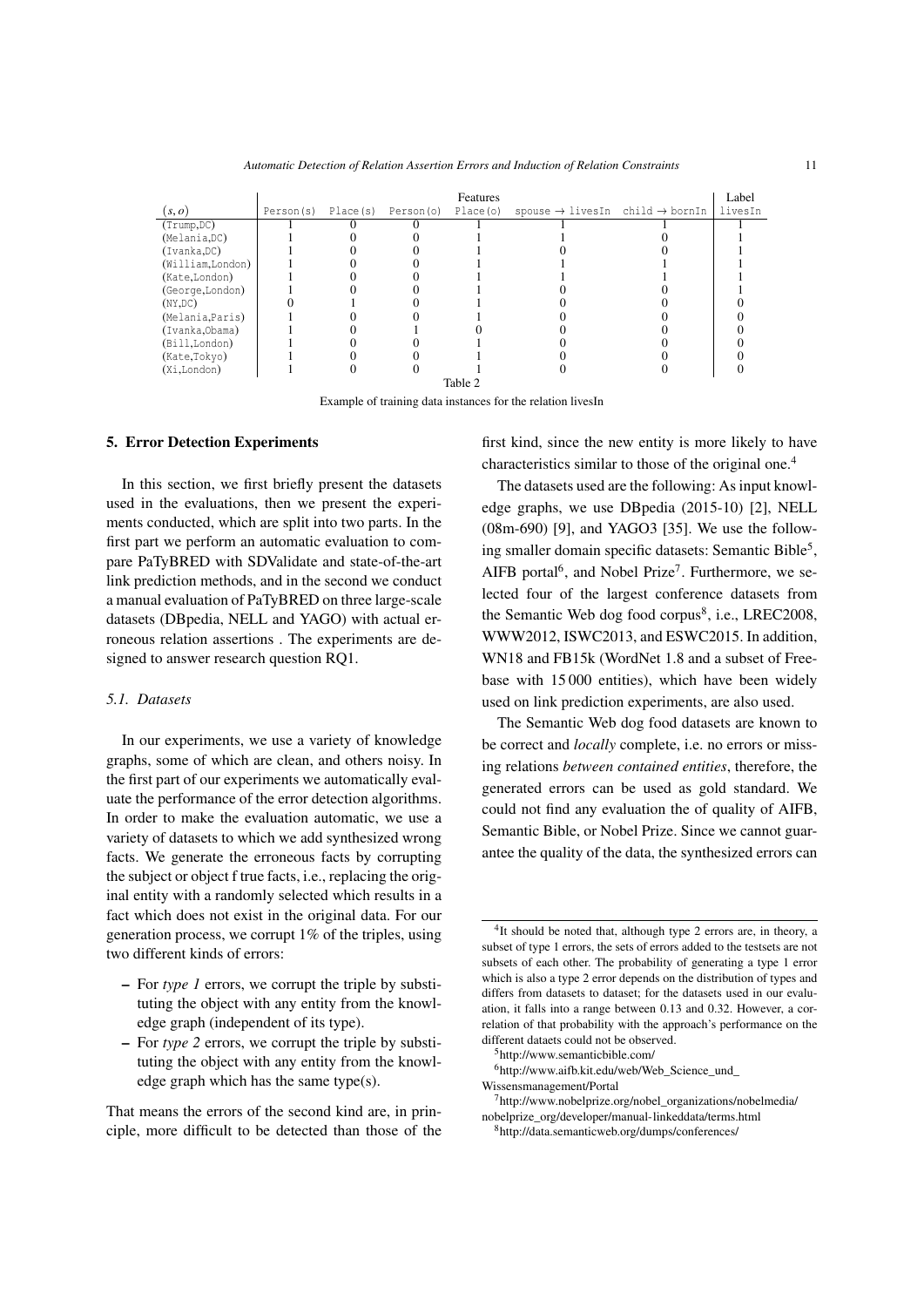be considered a silver standard.<sup>[9](#page-11-0)</sup> The silver standard may contain both false positives (due to incompleteness of the underlying knowledge graphs), as well as false negatives (due to noise in the original knowledge graphs).

The number of false positives is likely to be low even for highly incomplete datasets, since in general, the number of missing facts is significantly smaller than the number of possible facts  $(|N_R||N_I|^2 - |\mathcal{A}_R|)$ from which the generated wrong facts are drawn.

In the second part of the experiments, we use DBpedia and NELL as large-scale real-world use cases. These datasets are known to be noisy and incomplete, with type assertion completeness estimated to be at most 63.7% on DBpedia [\[52\]](#page-28-1). We do not synthesize any erroneous facts, and rank all the facts by their confidence values. Since we do not know the noisy facts or even the number of errors which exist in DBpedia, we manually evaluate the top-100 results.

In our experiments, we evaluate the impact of different parameter settings in our approach, and compare it with SDValidate and embedding-based knowledge graph completion methods. We use  $\text{Proj}E^{10}$  $\text{Proj}E^{10}$  $\text{Proj}E^{10}$  as well as the TransE and HolE implementations of scikit-kge<sup>[11](#page-11-2)</sup>. The three approaches are chosen as representatives of different flavors of embedding methods, each of which has been shown to yield good results on at least one knowledge graph completion task in the past and outperforming a number of other methods. [\[22,](#page-27-18) [26\]](#page-27-12). Those knowledge graph completion methods generally assign a score to a non-existing triple (i.e., a combination of a subject, predicate, and object *not* present in the knowledge graph), and for the completion task, the top scoring triples are considered as useful completions for the knowledge graph. In order to use those methods for *error detection*, we make use of the same scoring mechanism, but apply it to *existing* triples. Lowscoring triples are considered erroneous.

Furthermore, to analyze the benefits of combining path and type features, we also compare against the variants of PaTyBRED using only path features (*PaBRED*) and only type features (*TyBRED*). For that reason, we omit a direct comparison our method with SFE, since, by design, PaBRED performs at least as good as SFE. The implementation of PaTyBRED, as well as the SHACL constraint generation is available on Github<sup>[12](#page-11-3)</sup>.

The reported results from the embedding methods were obtained by not considering the type assertions. We tried adding the type assertions as an extra relation, however, this did not improve the results. The embedding methods suffer from the problem that the distribution of scores over different relations is not uniform. Often some relations have average triple scores lower than others, and this can result in a bias when detecting errors.

In order to address this problem, we use the following strategy to normalize the scores across different relations: in a first step, we run the isolation forest outlier scoring algorithm [\[34\]](#page-27-19) to detect outliers in the confidence values of each relation separately. We then use the outlier scores instead of the triple confidence values to rank the facts, since they share a common global scale. Since unusually high confidence values are also outliers and we are interested only in the outliers of low scores, we do not consider as outlier any fact with score greater than the relation's average.

## *5.2. Evaluation Metrics*

For the error detection problem, we use ranking measures to evaluate the performance of the error detection algorithms, since we compute scores for every triple in the graph and generate a ranking. More specifically, we generate an error score for each triple, and we rank the triples by that error score. With that ranking, ideally all erroneous triples should be ranked higher than the correct ones. We use the mean rank  $(\mu R)$  and mean reciprocal rank (MRR):

$$
\mu R = \frac{1}{|E|} \sum_{i=1}^{|E|} rank_i
$$
 (4)

$$
MRR = \frac{1}{|E|} \sum_{i=1}^{|E|} \frac{1}{rank_i}
$$
 (5)

One shortcoming of those metrics is that they are not comparable across datasets.

<span id="page-11-0"></span><sup>9</sup>We follow the notion that a *gold standard* is guaranteed to contain only correct examples (i.e., in our case, the labels for correct and incorrect triples are always accurate), whereas a *silver standard* may also contain a small fraction of incorrect examples (i.e., in our case, correct triples labeled as incorrect, or vice versa).

<span id="page-11-1"></span><sup>10</sup><https://github.com/nddsg/ProjE>

<span id="page-11-2"></span><sup>11</sup><https://github.com/mnick/scikit-kge>

<span id="page-11-3"></span><sup>12</sup><https://github.com/aolimelo/kged>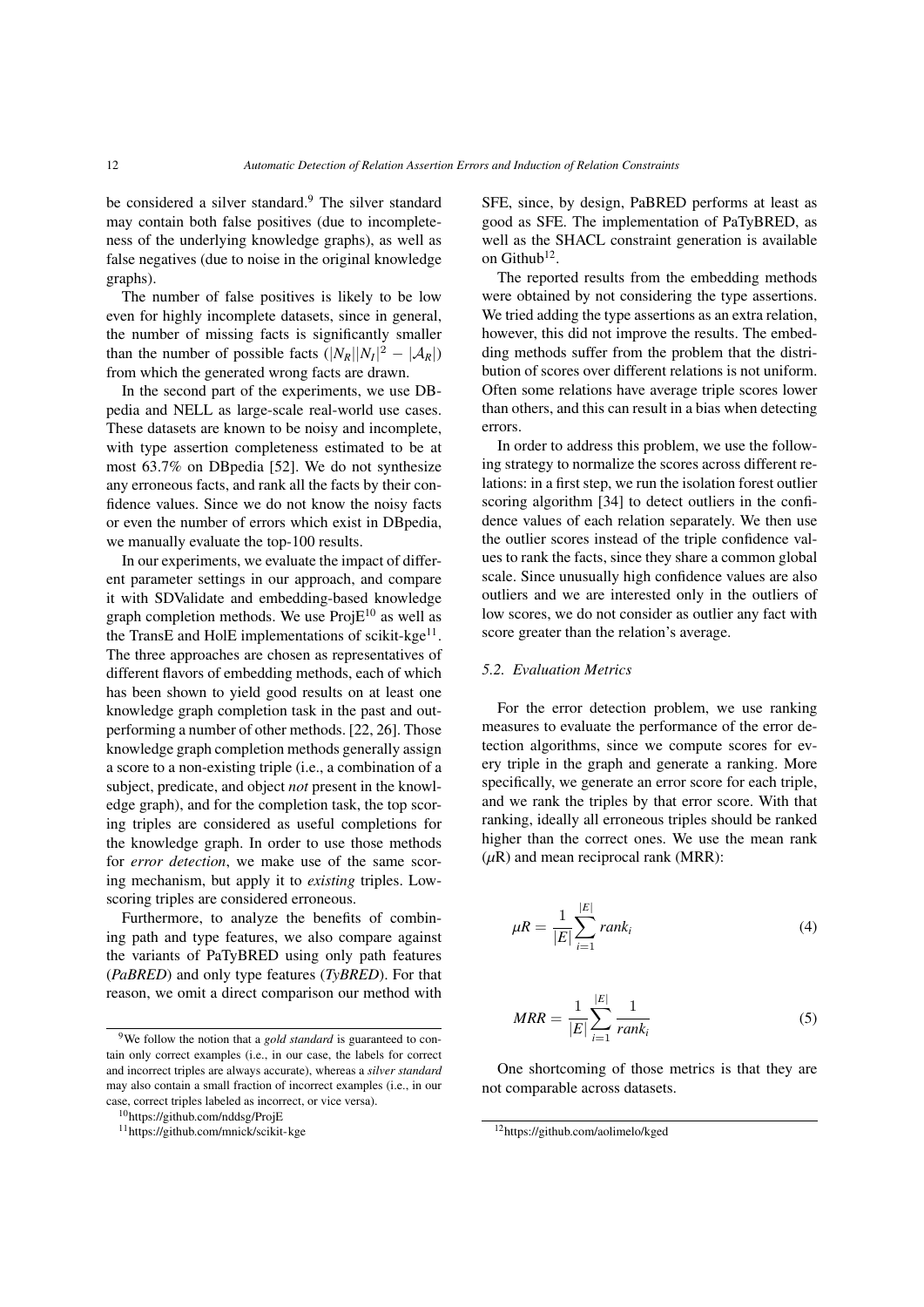<span id="page-12-0"></span>

|            |              | Dataset 1 (5 instances) | Dataset 2 (10 instances) |              |  |
|------------|--------------|-------------------------|--------------------------|--------------|--|
|            | Appr. 1      | Appr. 2                 | Appr. 1                  | Appr. 2      |  |
|            | Е            | E                       | E                        | E            |  |
|            | E            | C                       | E                        | $\mathsf{C}$ |  |
|            | E            | E                       | Е                        | $\mathbf C$  |  |
|            | $\mathsf{C}$ | $\mathsf{C}$            | Е                        | E            |  |
|            | $\mathsf{C}$ | Е                       | E                        | $\mathbf C$  |  |
|            |              |                         | $\mathsf{C}$             | E            |  |
|            |              |                         | $\mathbf C$              | $\mathbf E$  |  |
|            |              |                         | $\mathbf C$              | $\mathsf{C}$ |  |
|            |              |                         | $\mathbf C$              | E            |  |
|            |              |                         | $\mathsf{C}$             | $\mathsf{C}$ |  |
| $\mu$ R    | 2            | 3                       | 3                        | 5.4          |  |
| <b>MRR</b> | 0.61         | 0.51                    | 0.45                     | 0.33         |  |
| $f\mu R$   | 1            | 2                       | 1                        | 3.4          |  |
| fMRR       | 1            | 0.61,                   | 1                        | 0.4          |  |
|            |              | Table 3                 |                          |              |  |

Toy example showing rankings of two error detection approaches on two datasets

To illustrate those shortcomings, table [3](#page-12-0) shows a toy example with the rankings of two approaches on two datasets. While approach 1 is perfect and ranks all errors (E) higher than all correct relations (C), approach 2 makes some mistakes. As we can observe in this example, the  $\mu$ R and MRR are not comparable across datasets of different sizes: approach 2 has a the same  $\mu$ R and a better MRR on dataset 1 than approach 1 on dataset 2, although the results are actually worse.

To overcome those shortcomings and make the results comparable, we use the filtered variants  $f_{\mu}R$  and fMRR (c.f. Equations [6](#page-12-1) and [7\)](#page-12-2), which filter out correctly higher ranked predictions:

$$
fMRR = \frac{1}{|E|} \sum_{i=1}^{|E|} \frac{1}{rank_i - i + 1}
$$
 (6)

<span id="page-12-2"></span>
$$
f\mu R = \frac{1}{|E|} \sum_{i=1}^{|E|} rank_i - i + 1 \tag{7}
$$

Subtracting  $i - 1$  from the rank ensures that better ranked true positives are filtered out. As we can observe in the example, the best approaches always score 1 for the f $\mu$ R and the fMRR, with the inferior approaches being consistently ranked worse. Hence, those filterings can be used to make results comparable across datasets of different sizes and with different error rates.

#### *5.3. Parameter Settings*

First, we evaluate how the different PaTyBRED parameters affect its performance. The evaluated parameters are the maximum path length (*mpl*), the maximum number of paths per length (*mppl*), the path selection heuristic measure (*pshm*), the number of locally selected features (*k*), and the local classifier (*cl f*).

As far as the maximum path length (*mpl*) is concerned, the best results were achieved with  $mpl =$ 2, that is direct links and triangular patterns. Equivalent, inverse, and subproperty relations, as well as other kinds of associations can be exploited with direct links, while more complex associations with composed relations can be exploited with the triangular patterns. Examples of direct link and triangular pattern for the relation livesIn are respectively bornIn and playedFor/locatedIn.

In none of the datasets used in our experiments, a *mpl* > <sup>2</sup> achieved better results. It seems that paths longer than two do not bring any information gain, while it significantly increase the search space and slows runtime.

In our experiments, we evaluate three different classifiers (*clf*): random forests (RF) [\[6\]](#page-26-13), support vector machines (SVM) [\[12\]](#page-26-14) and logistic regression (LR). We also try two different number of selected features *k*, i.e.,  $k = 10$  and  $k = 25$ . These numbers are low because we observed that only a small number of path and type features are relevant to the local relation classifiers. Table [4](#page-13-0) shows how the different settings of PaTyBRED  $c^{tf}$  on various datasets. The results show that RF and SVM achieved the best results, while LR – which is used in PRA and SFE – lagged behind.

<span id="page-12-1"></span>The heuristic measures used for selecting relevant adjacency matrices are those proposed in Section [4.2,](#page-7-1) i.e., *inter*, *m*1 and *m*2. As a baseline, we use the *random* selection of paths. In order to better evaluate the quality of the paths selected we exclude the type features and consider exclusively the selected paths. We compared the heuristic measures on all the datasets presented in Section [5.1,](#page-10-6) ranked the measures and averaged them, as advised in [\[14\]](#page-26-15). In order to find out the significance of the results we perform Nemenyi Test with  $\alpha = 0.05$ . Since the number of datasets is rather small, the difference between *inter* and *m*2 is not significant, however, they are significantly better than the random approach (c.f. Figure [3\)](#page-13-1).<sup>[13](#page-12-3)</sup> Given those results,

<span id="page-12-3"></span> $13$ The diagram is to be read as follows: the x axis depicts the average rank of the different approaches across different datasets. A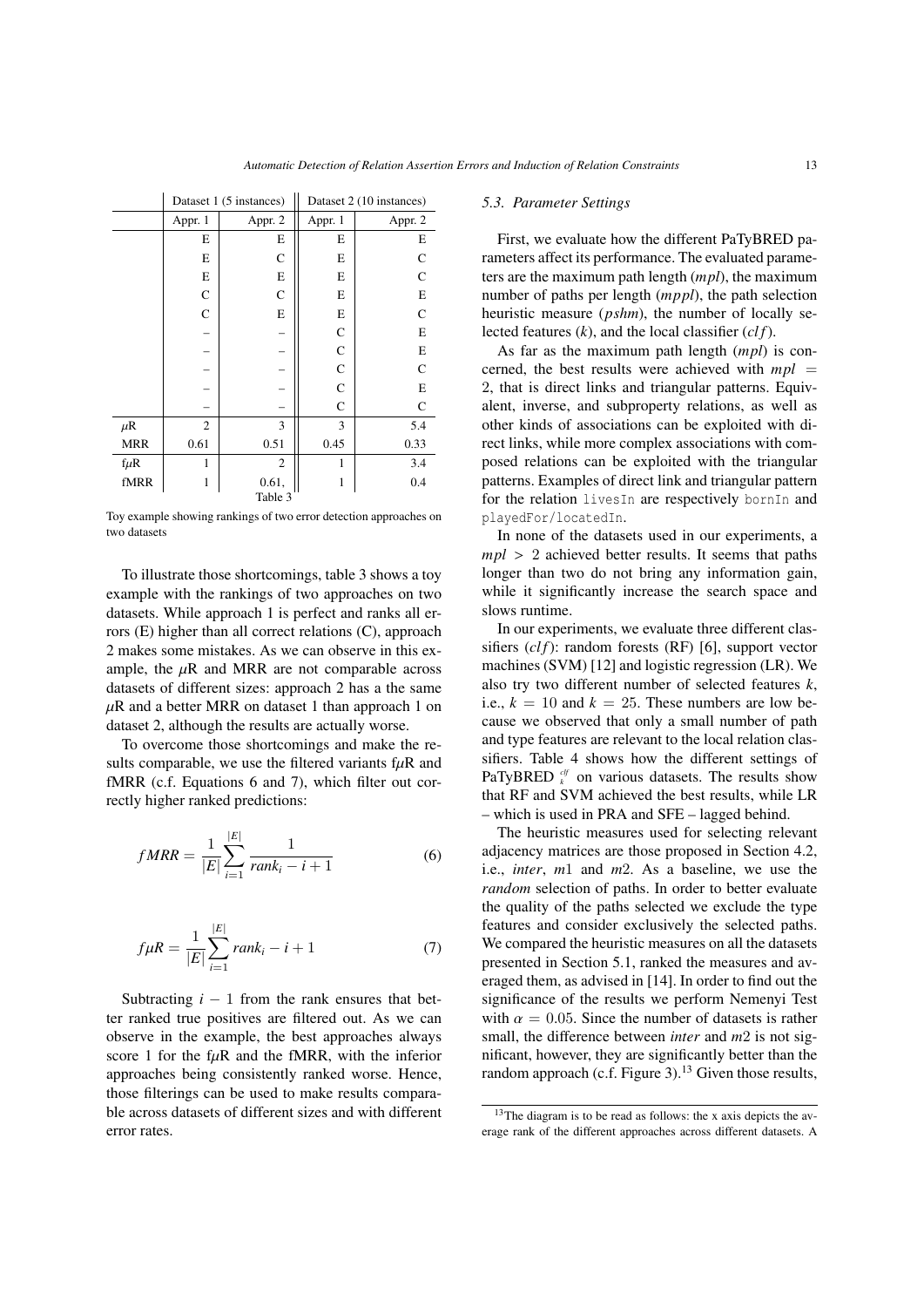14 *Automatic Detection of Relation Assertion Errors and Induction of Relation Constraints*

<span id="page-13-0"></span>

|                                                                                                                                              | fMRR |  |  |  |  |  |         | fuR |  |  |  |  |  |  |                                                                                                                                     |  |
|----------------------------------------------------------------------------------------------------------------------------------------------|------|--|--|--|--|--|---------|-----|--|--|--|--|--|--|-------------------------------------------------------------------------------------------------------------------------------------|--|
|                                                                                                                                              |      |  |  |  |  |  |         |     |  |  |  |  |  |  | sembib eswe iswe www lree nobel aifb wn18 fb15k sembib eswe iswe www lree nobel aifb wn18 fb15k                                     |  |
| PaTyBRED $_{10}^{LR}$                                                                                                                        |      |  |  |  |  |  |         |     |  |  |  |  |  |  | 0.800 0.835 0.811 0.212 0.754 0.690 0.014 0.584 0.618 0.008 0.020 0.006 0.0023 0.011 0.076 0.041 0.00352 0.015                      |  |
| PaTyBRED <sup>RF</sup>                                                                                                                       |      |  |  |  |  |  |         |     |  |  |  |  |  |  | $\mid$ 0.840 $\mid$ 0.927 0.933 0.559 0.747 0.680 0.120 0.860 0.770 $\mid$ 0.009 0.009 0.010 0.0003 0.006 0.080 0.031 0.00003 0.018 |  |
| PaTyBRED $_{10}^{\text{SVM}}$                                                                                                                |      |  |  |  |  |  |         |     |  |  |  |  |  |  | 0.838 0.906 0.980 0.414 0.844 0.673 0.070 0.820 0.713 0.011 0.012 0.008 0.0007 0.004 0.103 0.041 0.00003 0.014                      |  |
| PaTyBRED $\frac{LR}{2E}$                                                                                                                     |      |  |  |  |  |  |         |     |  |  |  |  |  |  | $0.745$ 0.907 0.862 0.707 0.786 0.788 0.068 0.584 0.524 0.005 0.022 0.003 0.0012 0.011 0.051 0.035 0.00349 0.014                    |  |
| PaTyBRED $_{25}^{\text{RF}}$                                                                                                                 |      |  |  |  |  |  |         |     |  |  |  |  |  |  | 0.881 0.928 0.964 0.795 0.653 0.782 0.213 0.795 0.545 0.003 0.028 0.010 0.0001 0.006 0.051 0.028 0.00004 0.020                      |  |
| PaTyBRED $_{25}^{\text{sym}}$ 0.848 0.860 0.980 0.537 0.822 0.788 0.045 0.570 0.765 0.007 0.015 0.006 0.0003 0.005 0.063 0.028 0.00006 0.014 |      |  |  |  |  |  |         |     |  |  |  |  |  |  |                                                                                                                                     |  |
|                                                                                                                                              |      |  |  |  |  |  | Table 4 |     |  |  |  |  |  |  |                                                                                                                                     |  |

Comparison of local classifiers and number of selected features on generated errors of kind 1

<span id="page-13-1"></span>

Fig. 3. Critical distance diagram comparing path selection heuristics

we set the maximum paths per length (*mppl*) to 1,000 and use *m*2 as a heuristic measure when the maximum number of paths exceeds 1,000.

## *5.4. Comparison*

Tables [5](#page-14-0) and [6](#page-14-1) report a comparison between PaTy-BRED and the other state-of-the-art models. Table [5](#page-14-0) refers to errors generated by replacing entities with entities of arbitrary types (*errors of kind 1*). Table [6](#page-14-1) refers to errors where entities have been replaced by entities with the same types as the original entity (*errors of kind 2*). Table [6](#page-14-1) does not contain results for WN18 and FB15k because the original datasets do not contain entity types, which prevents errors of kind 2 to be generated. For the same reason the results of SDValidate and TyBRED in Table [5](#page-14-0) are not reported for WN18 and FB15k. We report values for  $fMRR$  and  $f\mu R$ . To make the results on knowledge graphs of different sizes more comparable, the  $f\mu R$  are values divided by the total number of facts in the KG.

It is noticeable that the results for AIFB are significantly worse than other datasets. One of the reasons is the fact that it has no inverse relations, which can be extremely helpful on the error detection. Another reason is the fact that in AIFB the author is defined by 27 author  $n$  relations, with  $n$  indicating the position in the authors list. That means it is necessary to not only model the author relation, but also all the  $n<sup>th</sup>$ -author relations.

We can observe some larger variations in and between the datasets. The smaller sets, like *nobel* or *aifb*, do not have enough training information for some approaches, which work better on the larger *wn18* and *fb15k* datasets. The same holds for SDValidate, which is relying on larger datasets to create stable statistical distributions – in fact, SDValidate even has a hard coded switch that prevents it from reporting errors based on small distributions and little evidence to avoid false negatives. On the other hand, the classifiers used in PaTyBRED and its variants can learn stable models also for smaller datasets. Moreover, the embedding based approaches TransE, HolE, and ProjE, which have been developed for link *prediction* on large datasets, tend to overfit when it comes to link *validation*, especially for smaller scale datasets. Although there are quite a few successors and alternatives to the embedding based approaches tested here, the difference is so large that we do not expect a larger shift when trying more different embedding based methods.

As discussed above, PaTyBRED, TyBRED and PaBRED were run with 6 different configuration:  $clf \in \{LR, RF, SVM\}$  and  $k \in \{10, 25\}$ . For each dataset, the results of the best performing configuration are reported. The values reported for the embeddings methods were the best for each dataset amongst number dimensions  $d \in \{5, 15, 50, 100, 200\}$  and with the outlier detection, as explained earlier.

It is worth mentioning that the score normalization via outlier detection helped improve the performance of embeddings'  $f\mu R$  performance on average on 15%. The best results for the embedding methods were obtained with  $d = 15$  or  $d = 50$  depending on the dataset. The results reported for the knowledge graph completion in the original paper for ProjE on FB15k were with  $d = 200$ . On error detection with the same

higher ranked approach which is more than the critical distance (CD) away from a lower ranked one outperforms the lower ranked one *statistically significantly*. The black bars groups approaches whose performance differences are *not* statistically significant. This means that in this diagram: m2 and inter significantly outperform random, while m1 does not. The difference between m1, m2, and inter is not significant.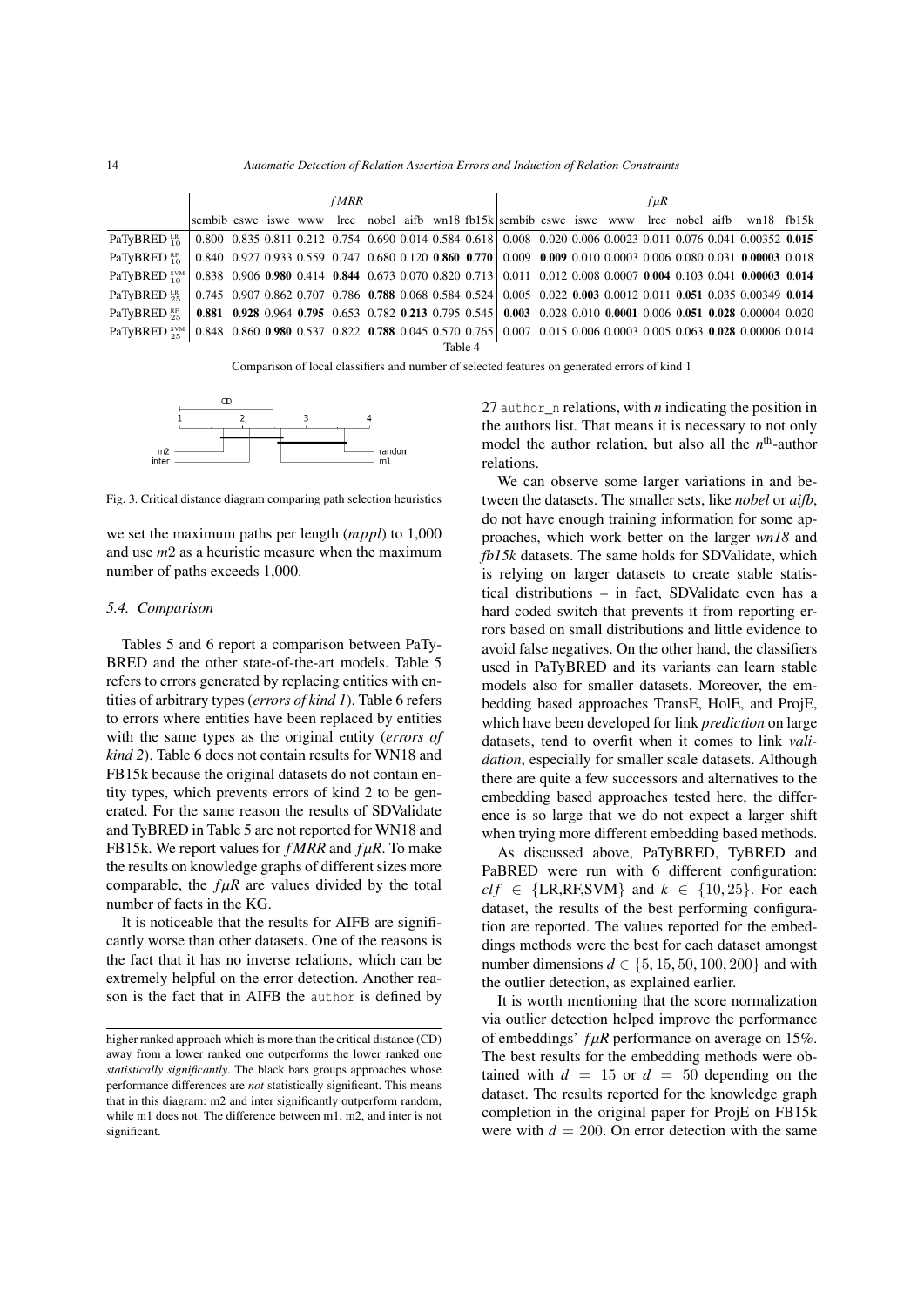*Automatic Detection of Relation Assertion Errors and Induction of Relation Constraints* 15

<span id="page-14-0"></span>

|            |                                                       | fMRR |  |  |  |  |  | $f\mu R$ |                                                                                                                        |  |  |  |  |  |                                                                                                                                                    |  |
|------------|-------------------------------------------------------|------|--|--|--|--|--|----------|------------------------------------------------------------------------------------------------------------------------|--|--|--|--|--|----------------------------------------------------------------------------------------------------------------------------------------------------|--|
|            |                                                       |      |  |  |  |  |  |          |                                                                                                                        |  |  |  |  |  | sembib eswe iswe www lree nobel aifb wn18 fb15k sembib eswe iswe www lree nobel aifb wn18 fb15k                                                    |  |
| PaTvBRED   |                                                       |      |  |  |  |  |  |          |                                                                                                                        |  |  |  |  |  | $0.881$ $0.928$ $0.980$ $0.795$ $0.844$ $0.788$ $0.213$ $0.860$ $0.770$ $0.003$ $0.009$ $0.003$ $0.0001$ $0.004$ $0.051$ $0.028$ $0.00003$ $0.014$ |  |
| TyBRED     |                                                       |      |  |  |  |  |  |          | $0.463$ $0.782$ $0.315$ $0.744$ $0.693$ $0.758$ $0.205$ $  0.121$ $0.083$ $0.102$ $0.0740$ $0.113$ $0.084$ $0.085$ $-$ |  |  |  |  |  |                                                                                                                                                    |  |
| PaBRED     | 0.800 0.831 0.980 0.503 0.778 0.200 0.173 0.860 0.770 |      |  |  |  |  |  |          |                                                                                                                        |  |  |  |  |  | $0.009$ 0.010 0.005 0.0008 0.004 0.227 0.056 0.00003 0.014                                                                                         |  |
| SDValidate |                                                       |      |  |  |  |  |  |          | $0.265$ $0.140$ $0.218$ $0.109$ $0.307$ $0.464$ $0.022$ $  0.355$ $0.397$ $0.326$ $0.3768$ $0.339$ $0.286$ $0.293$ $-$ |  |  |  |  |  |                                                                                                                                                    |  |
| ProjE      |                                                       |      |  |  |  |  |  |          |                                                                                                                        |  |  |  |  |  | $0.102$ $0.175$ $0.047$ $0.098$ $0.138$ $0.187$ $0.048$ $0.004$ $0.014$ $0.149$ $0.197$ $0.201$ $0.1796$ $0.179$ $0.177$ $0.252$ $0.18714$ $0.125$ |  |
| HolE       |                                                       |      |  |  |  |  |  |          |                                                                                                                        |  |  |  |  |  | 0.011 0.018 0.025 0.018 0.065 0.026 0.001 0.002 0.006 0.204 0.258 0.108 0.1170 0.108 0.213 0.235 0.17304 0.083                                     |  |
| TransE     |                                                       |      |  |  |  |  |  |          |                                                                                                                        |  |  |  |  |  | 0.058 0.001 0.000 0.001 0.039 0.051 0.005 0.001 0.000 0.226 0.302 0.280 0.2381 0.163 0.320 0.329 0.26174 0.190                                     |  |
|            |                                                       |      |  |  |  |  |  | Table 5  |                                                                                                                        |  |  |  |  |  |                                                                                                                                                    |  |

Comparison of FMRR on generated errors of kind 1

<span id="page-14-1"></span>

|                                                                                              |         |  |  | fMRR |  |  |  |                                                                                                                 |  |  | $f\mu R$ |  |  |
|----------------------------------------------------------------------------------------------|---------|--|--|------|--|--|--|-----------------------------------------------------------------------------------------------------------------|--|--|----------|--|--|
|                                                                                              |         |  |  |      |  |  |  | sembib eswe iswe www lree nobel aifb sembib eswe iswe www lree nobel aifb                                       |  |  |          |  |  |
| PaTyBRED 0.482 0.553 0.941 0.609 0.532 0.022 0.272 0.082 0.124 0.023 0.025 0.027 0.250 0.080 |         |  |  |      |  |  |  |                                                                                                                 |  |  |          |  |  |
| TyBRED                                                                                       |         |  |  |      |  |  |  | $\mid$ 0.001 0.001 0.001 0.001 0.000 0.000 0.000 0.597 0.503 0.512 0.495 0.551 0.526 0.496                      |  |  |          |  |  |
| PaBRED                                                                                       |         |  |  |      |  |  |  | $\vert$ 0.579 0.567 0.941 0.625 0.486 0.250 0.205 0.086 0.099 0.017 0.023 0.011 0.212 0.065                     |  |  |          |  |  |
| SDValidate                                                                                   |         |  |  |      |  |  |  | 0.001 0.001 0.001 0.000 0.000 0.000 0.000 0.570 0.457 0.467 0.506 0.495 0.495 0.475                             |  |  |          |  |  |
| ProjE                                                                                        |         |  |  |      |  |  |  | $0.064$ $0.026$ $0.015$ $0.026$ $0.007$ $0.067$ $0.018$ $0.215$ $0.362$ $0.223$ $0.245$ $0.254$ $0.274$ $0.269$ |  |  |          |  |  |
| HolE                                                                                         |         |  |  |      |  |  |  | $0.022$ $0.015$ $0.043$ $0.049$ $0.059$ $0.053$ $0.004$ $0.240$ $0.324$ $0.192$ $0.190$ $0.192$ $0.294$ $0.246$ |  |  |          |  |  |
| TransE                                                                                       |         |  |  |      |  |  |  | 0.092 0.004 0.012 0.000 0.012 0.001 0.003 0.247 0.308 0.239 0.337 0.148 0.413 0.339                             |  |  |          |  |  |
|                                                                                              | Table 6 |  |  |      |  |  |  |                                                                                                                 |  |  |          |  |  |

Comparison of FMRR on generated errors of kind 2

dataset the best performance was with  $d = 50$ , cutting the *fuR* in half. Additionally,  $d = 5$  and  $d = 15$  also had better performance than  $d = 200$ . This indicates that when using embeddings for error detection, the dimensionality should be lower than for KGC. Since the dataset contains wrong triples, which shouldn't be fit by the model, overfitting can severely affect the performance (more than underfitting).

Our proposed method outperforms all the other methods, with the embedding methods having a surprisingly low performance. PaTyBRED performs best when combining types and paths, with TyBRED (with types only) and PaBRED (with paths only) being generally worse. To further understand the importance of combining path type features, we analyze what kind of features are selected on the local classifiers and report the proportion of types and paths. Table [7](#page-15-0) shows the average proportion of selected features over all relation classifiers with  $k = 10$ . Overall more type features are selected, but both kinds of features are relevant on the evaluated datasets. WN18 and FB15k are absent because they do not have type assertions, and therefore have only path features.

Table [6,](#page-14-1) where the erroneous facts contain wrong instances of correct types, shows how the performance of methods which rely on types exclusively (SDValidate and TyBRED) is similar to that of random ranking with  $f \mu R$  around 0.5. It also shows how detecting errors of kind 2 is more difficult than those of kind 1, and it reveals the importance of using path features for detecting facts with wrong instances of correct types. We can also observe that PaBRED has performance similar to PaTyBRED and even better on some datasets for kind 2 errors, since type features are useless to detect those errors, and not considering type features ensures that these cannot potentially replace more useful path features. The only exceptions are on LREC and AIFBportal, where PaTyBRED has better *f MRR* than PaBRED. However, on the same datasets PaBRED performs better in terms of  $f\mu R$ , meaning that it has better average rank but less highly ranked instances.

In addition to evaluating the result quality, we also conducted a scalability study of the evaluated methods. The scalability test is performed on synthesized replica of DBpedia with the M3 model [\[40\]](#page-27-20) of sizes {0.01%, 0.1%, 1% and 10%} of the original size, that means the number of triples varies from around 1.5k to 1.5M triples. The results are shown in Figure [4.](#page-15-1)

We can observe that SDValidate has by far the lowest runtimes, since it is a simpler model than the others. Amongst the embedding methods, ProjE which directly optimizes the rankings in the link predic-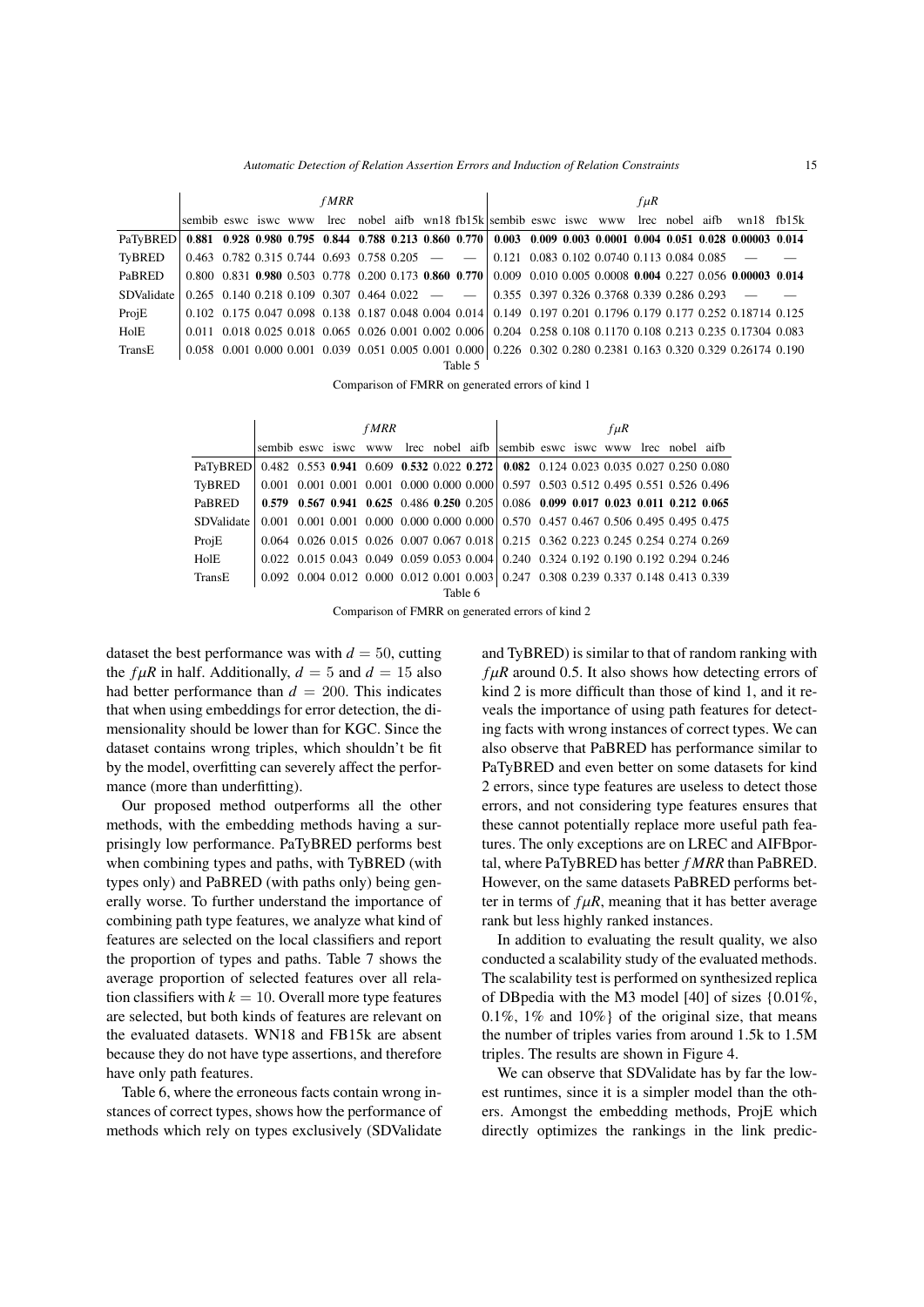

Proportion of path and type features selected

<span id="page-15-1"></span><span id="page-15-0"></span>

 $\rightarrow$  PaTyBRED  $\rightarrow$  SDValidate  $\rightarrow$  ProjE  $\rightarrow$  TransE  $\rightarrow$  HolE

Fig. 4. Runtime comparison of the evaluated methods

tion task, has the steepest runtime growth. HolE and TransE have similar scalability being more scalable than ProjE. PaTyBRED, due to the aggressive local feature selection and sampling, has the least steep of the curves, and, together with SDValidate, was the only approach to handle the larger knowledge graphs in less than 24 hours. This indicates the appropriateness of PaTyBRED for handling large datasets.

## *5.5. Manual Validation*

In this section, we perform a manual validation of PaTyBRED on three large-scale knowledge graphs: DBpedia, NELL, and YAGO. We have a deeper look at the top-100 results and classify the triples as *correct*, *wrong* and *other errors*, i.e., correct triples with related errors, e.g., wrong or missing types of subject or object. Note that by analyzing the top-100 results, we do explicitly *not* draw a representative, random sample of 100 triples to validate the accuracy of our approach. We rather measure precision@100 of the approaches. This is similar to how a knowledge graph engineer would utilize the approach: they would typically not inspect random errors, but the ones in which the automated approach has the highest confidence.

The results are shown in Figure [5](#page-15-2) with PaTy-BRED  $_{10}^{RF}$  and PaTyBRED  $_{25}^{RF}$  on DBpedia (dbp10, dbp25), NELL (nell10, nell25) and YAGO (yago10, yago25). PaTyBRED seems to perform better on DBpedia and YAGO with less local features (10), and with more on NELL (25). Most of the other error cases occurred because of type assertion incompleteness, with

<span id="page-15-2"></span>

Fig. 5. Manual evaluation on DBpedia, NELL, and YAGO

the subject or object often having no types at all. Deleting these triples would lead to propagation of incompleteness. These cases could be automatically detected (i.e., by checking whether types are present for the subject and object), and some of them fixed if the type completion methods [\[41,](#page-27-21) [51\]](#page-28-21) are combined with error detection. The quality of predicted types can be asserted by the improvement of the scores of triples containing the entities with predicted types.

Some of the errors come from mistakes when linking Wikipedia pages with very similar names. Such problems could potentially be evaluated with CoCKG. Section [6](#page-16-0) presents the approach in more details and evaluates its performance on DBpedia and NELL.

Entities in DBpedia are described in much more detail than in NELL [\[57\]](#page-28-22). Around 20% of NELL's instances are untyped, while in DBpedia, only 1% of them have no types other than owl:Thing. Furthermore, in NELL, reasoning is already used in the construction process for error detection, which means that very obvious errors and violations of the underlying ontology are already removed. This may explain why NELL performs better with more locally selected features, as opposed to DBpedia. By increasing the number of features the number of correct facts with untyped subject or object in the top-100 was reduced from 48 to 9, and the number of actual errors increased from 45 to 86.

Amongst the five correct facts from DBpedia which were wrongly predicted to be errors, two were from the relation seeAlso. That is understandable since the relation has very wide semantics, and any pair of vaguely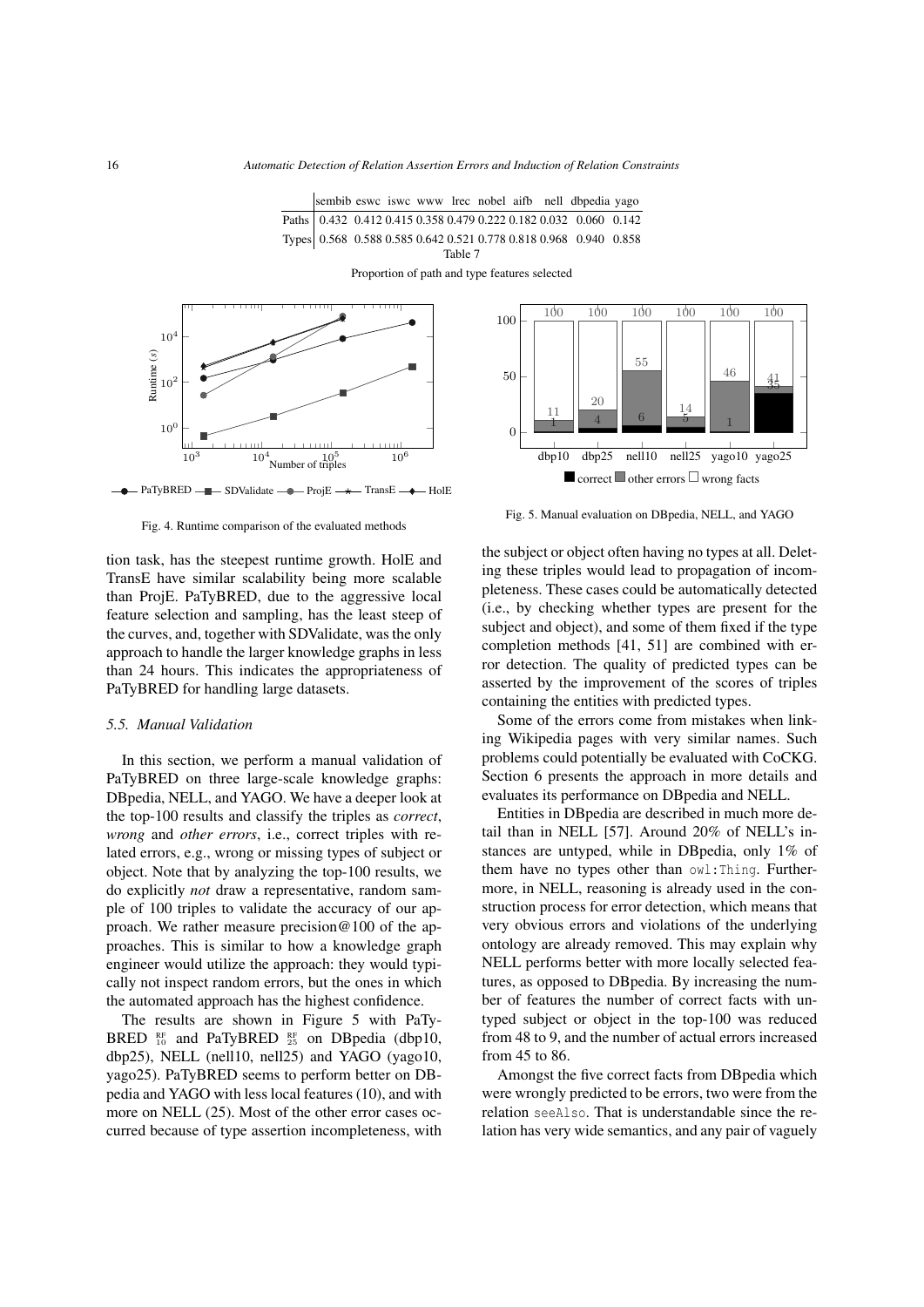related entities can be correct, therefore, learning a model for such a relation may be very difficult. Another error detected was location(Alan\_Turing\_Institute, British\_Library), which is a correct fact, but the unique case of an organization which is located in a library. The last case is with the foundedBy relation, with two cases of newspapers found by political parties, not persons.

For YAGO, the results are considerably worse than for DBpedia and NELL. There are various reasons here: first, the schema of YAGO is very different, with only 77 relations, but 488,469 classes [\[35\]](#page-27-17). Hence, compared to DBpedia with 1,105 relations and 760 classes, the search space for path and type features is completely different – we cannot construct too many interesting paths, and many of the types are too specific to be meaningful for error detection. Second, the global error rate of YAGO is lower [\[15\]](#page-26-16), with more sophisticated checking in place already during YAGO's construction process, which makes the error detection task inherently more difficult.

## <span id="page-16-0"></span>6. Correction of Errors Approach

Once erroneous relation assertions have been identified at a high level of confidence, they may be removed from the knowledge graph. In case a suitable replacement for the relation can be found, they may be also be *corrected* instead of removed. In this section, we discuss the CoCKG (Correction of Confusions in Knowledge Graphs) approach for finding suitable replacements for an erroneous relation assertion. The approach is designed to address research question RQ3.

The approach consists of first running an error detection algorithm (PaTyBRED in the case of this paper), selecting the top-*k* facts most likely to be wrong. In the next step, the error is heuristically verified to be an actual relation assertion error and not caused by missing or wrong type assertions in the object or subject with a type predictor *tp*. In the final step, candidate entities are retrieved, and if any of the candidates significantly improves the likelihood of the triple being right, we replace it by that candidate. This idea is similar to using a relation prediction algorithm for scoring the candidates at hand. In both cases, the likelihood of a triple being correct is estimated and used to decide whether or not to perform the substitution.

The function CORRECT\_TRIPLE in Algorithm [2](#page-16-1) gives an overview of how CoCKG works. The parameter *T* is the set of all triples in the knowledge graph,

<span id="page-16-1"></span>Algorithm 2 Knowledge base correction process

| 1:  | <b>function</b> CORRECT_TRIPLES( <i>T</i> , $T_{err}$ , <i>ed</i> , <i>tp</i> , $mc$ , $mcg$ )                          |
|-----|-------------------------------------------------------------------------------------------------------------------------|
| 2:  | $T_{corr} \leftarrow \emptyset$                                                                                         |
| 3:  | for t, score <sub>t</sub> $\in T_{err}$ do                                                                              |
| 4:  | $s, p, o \leftarrow t$                                                                                                  |
| 5:  | $s_{tp} \leftarrow \text{PREDICT_TYPES}(tp, s)$                                                                         |
| 6:  | $o_{tp} \leftarrow \text{PREDICT_TYPES}(tp, o)$                                                                         |
| 7:  | <b>if</b> $\neg$ (CONF_NT(ed, t, s, s <sub>tp</sub> ) $\vee$ CONF_NT(ed, t, o, o <sub>tp</sub> )) then                  |
| 8:  | $s_{cand} \leftarrow$ GET_CANDIDATES(s)                                                                                 |
| 9:  | $o_{cand} \leftarrow$ GET_CANDIDATES( <i>o</i> )                                                                        |
| 10: | $T_{cand} \leftarrow \{(s_i, p, o)   s_i \in s_{cand}\} \cup \{(s, p, o_i)   o_i \in o_{cand}\}\$                       |
| 11: | $T_{cand} \leftarrow T_{cand} - T$                                                                                      |
| 12: | $c_{best}$ , max <sub>conf</sub> $\leftarrow$ nil, conf                                                                 |
| 13: | for $c \in T_{cond}$ do                                                                                                 |
| 14: | if $s \in domain(p) \land o \in range(p)$ then                                                                          |
| 15: | $score_c \leftarrow \text{CONF}(ed, c)$                                                                                 |
| 16: | <b>if</b> score <sub>c</sub> $\geqslant$ mc $\wedge$ score <sub>c</sub> /score <sub>t</sub> $\geqslant$ mcg <b>then</b> |
| 17: | $c_{best}$ , ma $x_{conf} \leftarrow c$ , score <sub>c</sub>                                                            |
| 18: | end if                                                                                                                  |
| 19: | end if                                                                                                                  |
| 20: | end for                                                                                                                 |
| 21: | <b>if</b> $c_{best} \neq nil$ then                                                                                      |
| 22: | $T_{corr} \leftarrow T_{corr} \cup \{(c_{best}, t)\}\$                                                                  |
| 23: | end if                                                                                                                  |
| 24: | end if                                                                                                                  |
| 25: | end for                                                                                                                 |
| 26: | return $T_{corr}$                                                                                                       |
| 27: | end function                                                                                                            |

*Terr* is the set of triple and confidence pairs generated by the error detection model (*ed*), *tp* is the type predictor, *mc* is the minimum confidence threshold, and *mcg* the minimum confidence gain threshold, i.e. the ratio of the new and old triple scores. In the next subsections we discuss the other parts in more details.

## *6.1. Type Prediction*

After selecting the *k* triples most likely to be wrong, we first check if their confidence is low because of missing or wrong instance types (subject or object). In order to do that, we run a type predictor *tp* on the subject and object instances. In this paper, we use as *tp* a multilabel random forest classifier based on qualified links (i.e. ingoing links paired with subject type and outgoing links paired with object type), as described in [\[41\]](#page-27-21). If the set of predicted types of the subject are different from the actual types, we change the type features used by *ed* and compute a new confidence for the triple (c.f. CONF\_NT). If the new score satisfies *mc* and *mcg*, then we conclude that the error was in the subject type assertions. The same is done for the object.

If in neither case (i.e., after recomputing the confidence with changed types for the subject and the object) the confidence thresholds are satisfied, we assume that the triple is actually wrong (i.e., a true negative), and not identified as erroneous by mistake (i.e., a false negative). In that case, we proceed to the next part where we try to substitute the subject and object with their respective lists of candidates.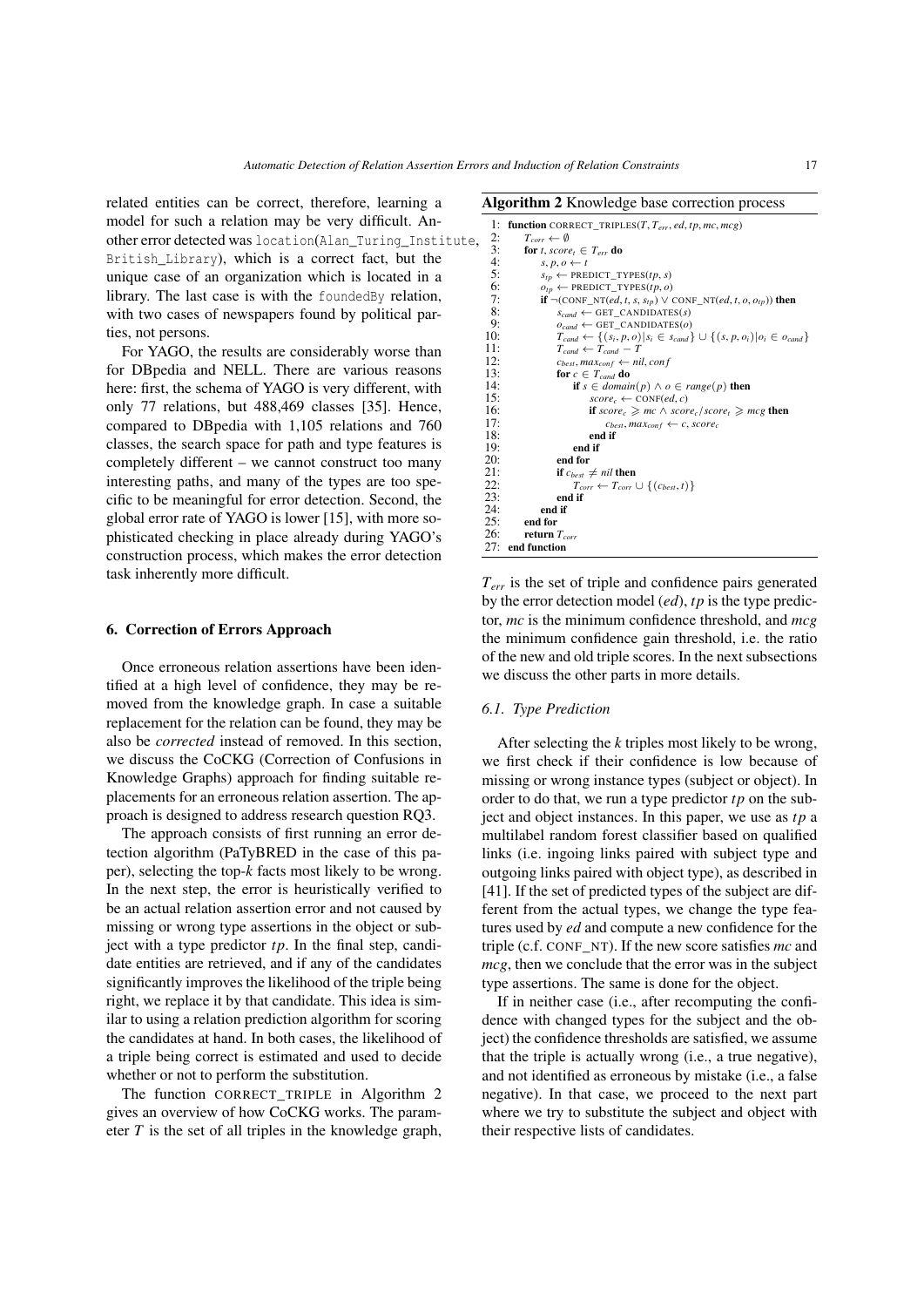Combining the type prediction process with the error detection also has the advantage that the newly predicted types can be validated on triples containing the instance whose types were predicted. This can help support, or contradict the type predictor, possibly detecting types which are wrongly predicted by identifying triples where the score is lowered with the new types.

## *6.2. Retrieving Candidates*

As discussed above, we assume that one common source of erroneous assertions is the confusion of entities with similar names. Hence, a simple way to find candidate entities to resolve entity confusions is to use disambiguation pages in Wikipedia. However, since disambiguation pages are only available for Wikipedia-based knowledge graphs, and furthermore are not available for each entity (e.g. Ronaldo has no disambiguation page), and in some cases the disambiguation pages miss important entities (e.g. the page Bluebird\_(disambiguation) misses the entity Bluebird\_(horse), hence, we cannot correct the fact grandisre(Miss\_Potential,Bluebird)), we require an additional source of candidates.

Since in our experiments we consider DBpedia and NELL, which have informative IRIs (in the case of DBpedia extracted from the correspondent Wikipedia's page), we search for candidate entities which have similar IRIs. Alternatively, for knowledge graphs with non-informative IRIs (e.g., Wikidata or Freebase), we could pursue the same approach and search for entities with similar labels. In this paper, we refer to the informative part of an IRI as the "name" of the entity, and note that there might be other sources of a name, such as an entity label.

Retrieving all the instances of similar names can be a time consuming task. This kind of problem is known as approximate string matching, and it has been widely researched [\[45,](#page-27-22) [73\]](#page-28-23). For our method, we use an approximate string matching approach based on [\[43\]](#page-27-23). First, we remove the IRI's prefix and work with the suffix as the entity's name. We then tokenize the names and construct a deletions dictionary with all tokens being added with all possible deletions up to a maximum edit distance *dmax* threshold. This dictionary contains strings as keys and lists with all tokens which can turn into the key string with up to *dmax* deletions as values. Only pairs of tokens which share a common deletion string can have an edit distance less or equal than *dmax*. We also have a tokens dictionary which has tokens as keys and lists of entities which contain a given token as values. With that, given a token and a *dmax*, we can efficiently obtain all the entities which contain that a string approximately similar to that token up to the maximum edit distance.

When searching for entities similar to a given entity, we perform queries for every token of the entity's name and we require that all tokens are matched. That is, for a certain entity to be considered similar, it has to contain tokens similar to all the tokens of the queried entity. A retrieved entity may have more tokens than the queried entity, but not less. The idea is that in general, when referring to an entity, it is common to underspecify the entity, but highly unlikely to overspecify it. E.g., it is more likely that Ronaldo is wrongly used instead of Cristiano\_Ronaldo than the other way around. Furthermore, it reduces the number of matched entities.

We also perform especial treatment on DBpedia and NELL entity names because of peculiarities in their IRI structures. In DBpedia it is common to have between parentheses information to help disambiguate entities, which we consider unnecessary since the entity types are used in the error detection method. In NELL the first token is always the type of the entity, therefore, for similar reasons, we ignore it.

## *6.3. Correcting Wrong facts*

At this point, for each assertion identified as erroneous, we have a list of candidate entities for replacing the subject and the objects, gathered, e.g., by exploiting disambiguation pages and approximate string matching. We then compute a custom similarity measure  $s(e_1, e_2)$  between an entity  $e_1$  and a candidate  $e_2$ . Each entity *e<sup>i</sup>* consists of a set of its tokens. The measure we propose consists of two components. The first is the sum of Levenshtein  $(d_L)$  distance of all matched tokens, and the second considers the number of unmatched tokens to capture a difference in specificity. The set of approximately matched token pairs is represented by  $\mu(e_1, e_2)$  and the constant *c* is the weight of the second component. This measure is used to sort the retrieved candidates, to prune them in case there are too many, and to break ties when deciding which of the top-scoring candidates should be chosen.

$$
s(e_1, e_2) = \sum_{(t_1, t_2) \in \mu(e_1, e_2)} d_L(t_1, t_2) + c \frac{|e_1| - |\mu(e_1, e_2)|}{|e_1|}
$$
\n(8)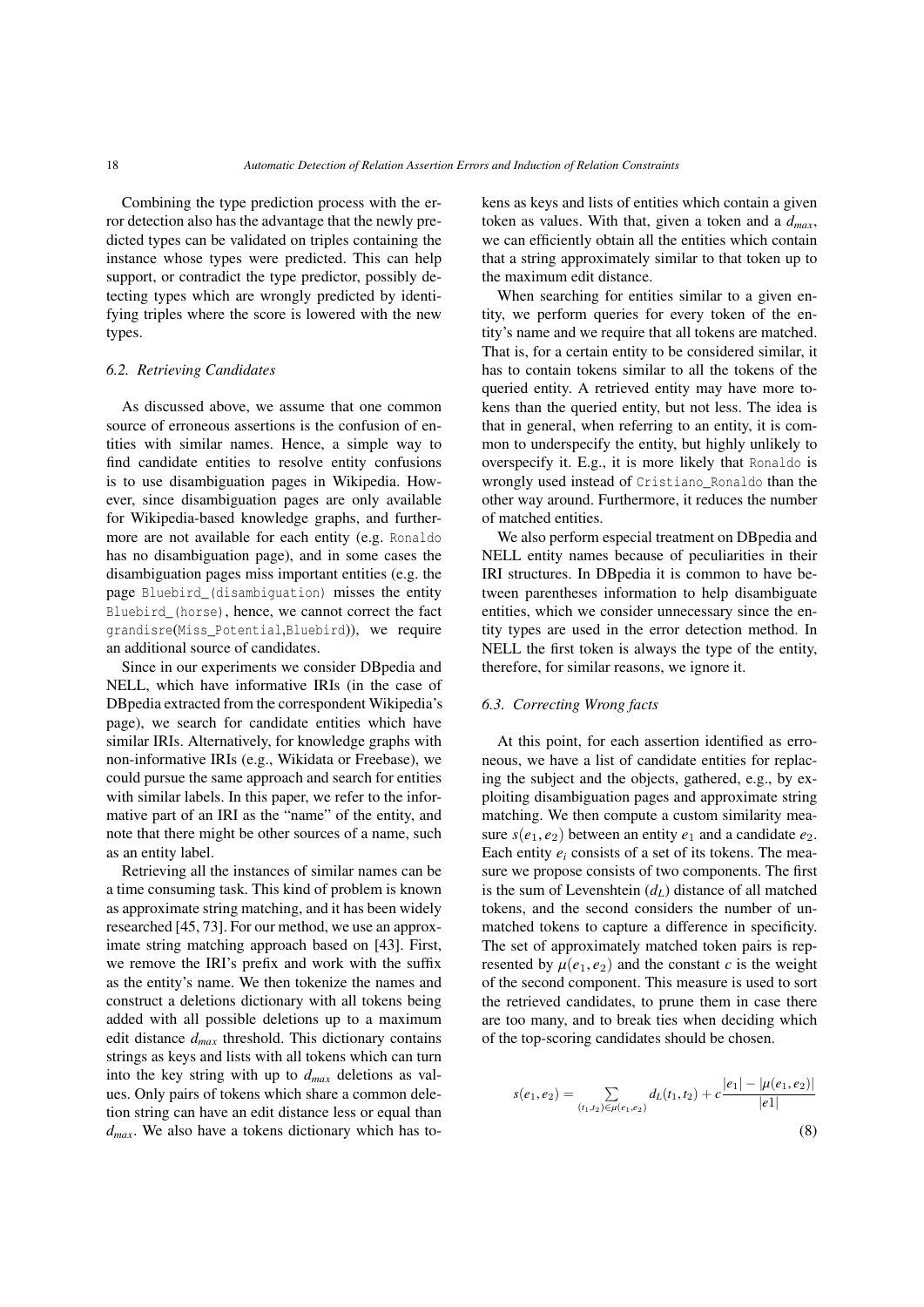In case the relation has domain or range restrictions, we remove the candidates which violate these restrictions. Later, for each of the candidates, we generate triples by substituting the subject and object by each of the instances in its candidates lists (first substitute subject only, then object only). That is, the total number of candidate triples is the sum of the size of the subject and object candidates list. We do not create candidate triples by substituting both the subject and object at the same time because, although possible, we assume the simultaneous confusion of both instances to be highly unlikely.[14](#page-18-0) This restriction also limits the number of possible candidate triples to a linear instead of a quadratic number.

From the set of candidate triples, we remove those triples which are already existent in the KG. We compute the confidence of the remaining candidate triples and select that with highest confidence, given that *mc* and *mcg* are satisfied. As a result, CoCKG outputs a set of erroneous triples with a suggested replacement.

## 7. Correction of Errors Experiments

To validate the performance of error correction, and to answer research question RQ3, we conduct a manual evaluation on DBpedia (2016-10) and NELL (08m-690). For each knowledge graph, we have run PaTy-BRED, and presented the top-1% most likely to be errors to CoCKG. We inspected the resulting corrections and classified them into four different categories:

- 1. WC: wrong fact turned into correct
- 2. WW: wrong fact turned into another wrong fact
- 3. CW: correct fact turned into wrong fact
- 4. CC: correct fact turned into another correct fact

Note that while *WC* is the only class that actually *improves* the knowledge graph, it does not mean that the other classes actually make it worse. In fact, only *CW* reduces the quality of the underlying knowledge graph, while *WW* and *CC* do not alter the amount of correct and wrong axioms in the knowledge graph.

<span id="page-18-2"></span>

Fig. 6. Manual evaluation on DBpedia and NELL respectively

Our approach was run with  $mc = 0.75$ ,  $mcg = 2$ and entity similarity measure with  $c = 1.5$ .<sup>[15](#page-18-1)</sup> That re-<br>sulted in 24.973 corrections on DB pedia and 616 corsulted in 24,973 corrections on DBpedia and 616 correction on NELL. It also detected that 873 (569) errors were caused by wrong types in DBpedia (NELL). The relation of suggestions corrections between DBpedia and NELL, although the numbers are very different, reflects the relation of the overall number of axioms in both knowledge graphs [\[57\]](#page-28-22), the relation of wrong types is not. One possible reason is that while types in DBpedia are often incomplete, they are rarely incorrect [\[51\]](#page-28-21).

For the evaluation, since manually evaluating all these corrections would be impossible, we randomly select 100 suggestied corrections on each knowledge graph to perform the evaluation.

The results of our manual evaluation are shown in Figure [6.](#page-18-2) The proportion of facts successfully corrected (WC) was rather low. However, the majority of suggested replacements is WW (which does not alter the quality the of the knowledge graph), and only a small fraction (8% and 12%, respectively) are of the problematic category CW. These results show that the approach is at least capable of making meaningful suggestions, and can be used by experts to maintain the quality of a knowledge graph, although maybe not in a fully automatic setting.

When evaluating some relations individually, we notice that some of them achieve good results. E.g., the relations sire, damsire, grandsire and subsequent-Work reaching more than 90% of successful corrections (case 1). The approach works well for these relations because horses are often named after other entities, and artists often have albums named after themselves, which makes confusions likely, but also fairly easy to detect.

<span id="page-18-0"></span><sup>14</sup>For that to happen in the case of DBpedia, a Wikipedia user would have to go to the wrong article page and insert a wrong link in the infobox. In NELL, an extraction would have to extract a relation by misinterpreting both involved entities at the same time, which, since reasoning, among other plausibliity checks, is involved in the creation of NELL, would require a plausible triple with a subject and object with a similar name *and* a compatible type, e.g., two football players and two football clubs with a similar name.

<span id="page-18-1"></span><sup>&</sup>lt;sup>15</sup>The parameter values were selected based on heuristics and may not be optimal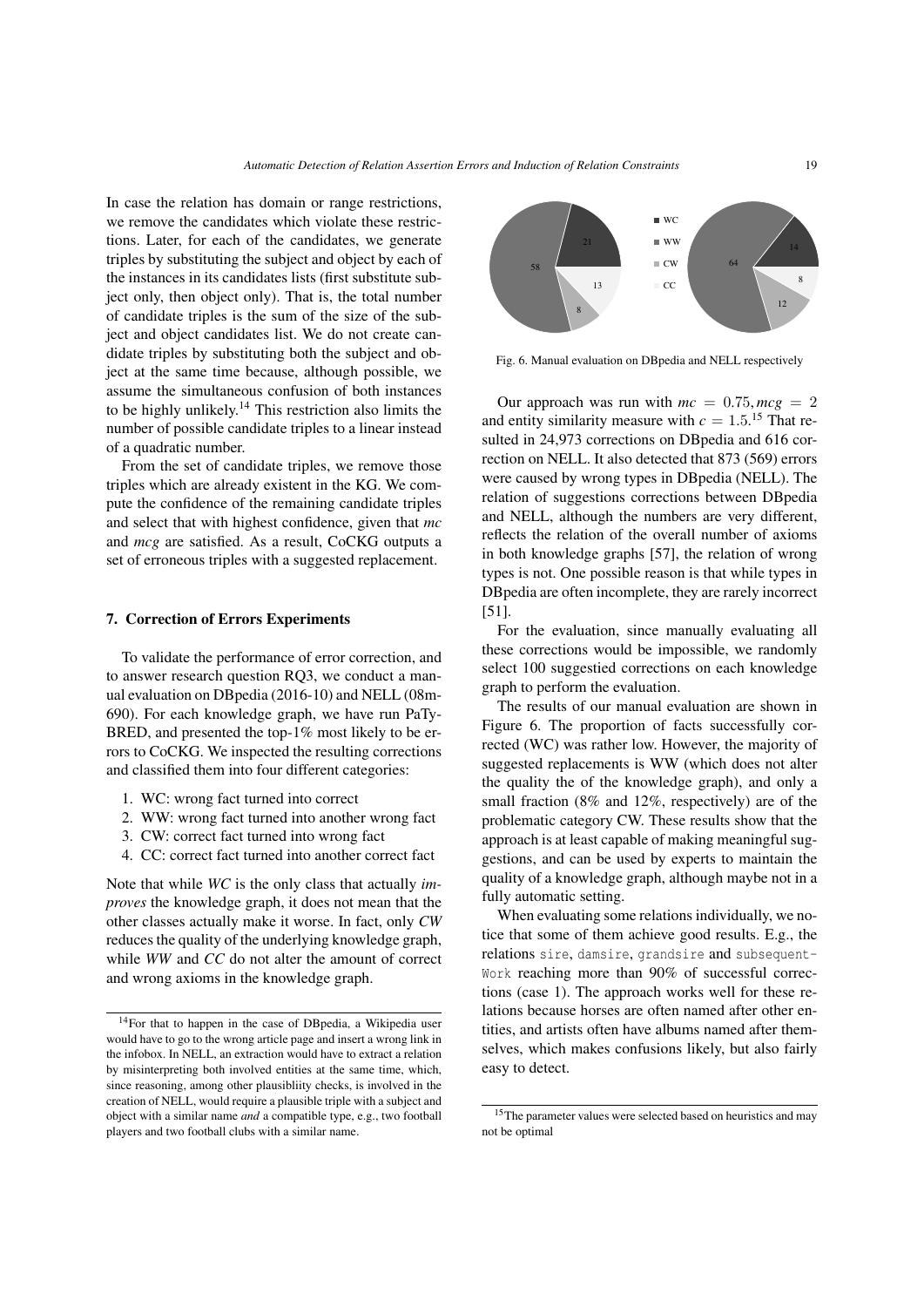One of the problems of our approach is that since it relies on PaTyBRED, which cannot find many relevant path features on DBpedia and NELL [\[38\]](#page-27-4), it is difficult to distinguish between candidate entities of same type. For example, in NELL, the entity person\_paul as object of book\_writer relation is always corrected with writer paul feval.

The decision to generate candidate triples by corrupting either the subject or object seemed to have worked well for DBpedia, where we could not find a triple where both subject and object were wrong. On the other hand, in NELL such case was observed a few times, e.g. ismultipleof(musicinstrument\_herd , musicinstrument\_buffalo) whose object was corrected to mammal\_buffalo but the subject remained wrong.

Also, our assumption that confusions tend to use a more general IRI instead of a more specific, requiring all tokens of the queried to be matched, does not always hold. One example in DBpedia which contradicts this assumption is language(Paadatha\_Thenikkal , Tamil\_cinema), whose corrected object would be Tamil language and could not be retrieved by our approach. While this can be a problem, dropping this assumption also means that more candidates entities will be retrieved, increasing the number of unrelated candidates, resulting in more candidate triples which need to be tested and possibly more wrong replacements. Further experiments would have to be conducted in order to evaluate the effects of such change.

#### 8. Learning SHACL Relation Constraints

In this section we present our approach for translating models for the correctness of relation assertions learned with PaTyBRED into SHACL relation constraints. This approach is designed to address research question RQ2. It is important to note that we focus on the creation of constraints for relations between entities, i.e. owl:ObjectProperty. Constraints for owl:DataProperty relations containing, e.g. numerical, textual or geographical data, are out of the scope of this paper.

Learning such constraints has an important advantage when comparing to opaque relation assertion error detection methods, such as embeddings. The SHACL constraints are human-readable and can be directly evaluated and improved by specialists without requiring the manual evaluation of its output. Furthermore, once learned, they can be deployed in the knowledge graph creation process and evaluated more efficiently.

## *8.1. SHACL*

Shapes Constraint Language (SHACL) is a language for validating RDF graphs against a set of conditions, which are provided as *shapes* expressed in the form of an RDF graph called *shapes graph*. The RDF graphs that are validated against a shapes graph are called *data graphs*. The shape graphs conditions may be used for a variety of purposes beside validation, including user interface building, code generation and data integration. SHACL was created as an extension of ShEX (Shape Expressions).[16](#page-19-0)

The SHACL specification is divided into SHACL Core and SHACL-SPARQL.[17](#page-19-1) SHACL Core consists of frequently needed features for the representation of shapes, constraints and targets. The SHACL Core language defines shapes about the focus node itself (node shapes) and shapes about the values of a particular property or path for the focus node (property shapes).

SHACL-SPARQL consists of all features of SHACL Core plus the advanced features of SPARQL-based constraints and an extension mechanism to declare new constraint components. Constraint can be written as SPARQL ASK or SELECT queries. These queries are interpreted against each shape focus node. If an ASK query does not evaluate to true for a given node, then the constraint is violated. Constraints described using a SELECT query must return an empty result set when conforming with the constraint and non-empty set when violated.

SHACL also supports three different constraint severity levels: Info, Warning and Violation. The different levels have no impact on the validation, but may be used by to categorize validation results. It is up to the user to define how the different severity levels are handled.

### *8.2. Generation Process*

To generate SHACL constraints, we follow the idea of generating rules from decision trees. Hence, we first run PaTyBRED with a tree learner to generate a decision tree for classifying assertions into correct and erroneous ones, and extract rules for erroneous statements. Those rules are then expressed as SHACL constraints. Following [\[56\]](#page-28-24), the trees are not optimized or pruned during learning, but we apply a specific pruning procedure later in the process.

<span id="page-19-0"></span><sup>16</sup><https://www.w3.org/2001/sw/wiki/ShEx>

<span id="page-19-1"></span><sup>17</sup><https://www.w3.org/TR/shacl/>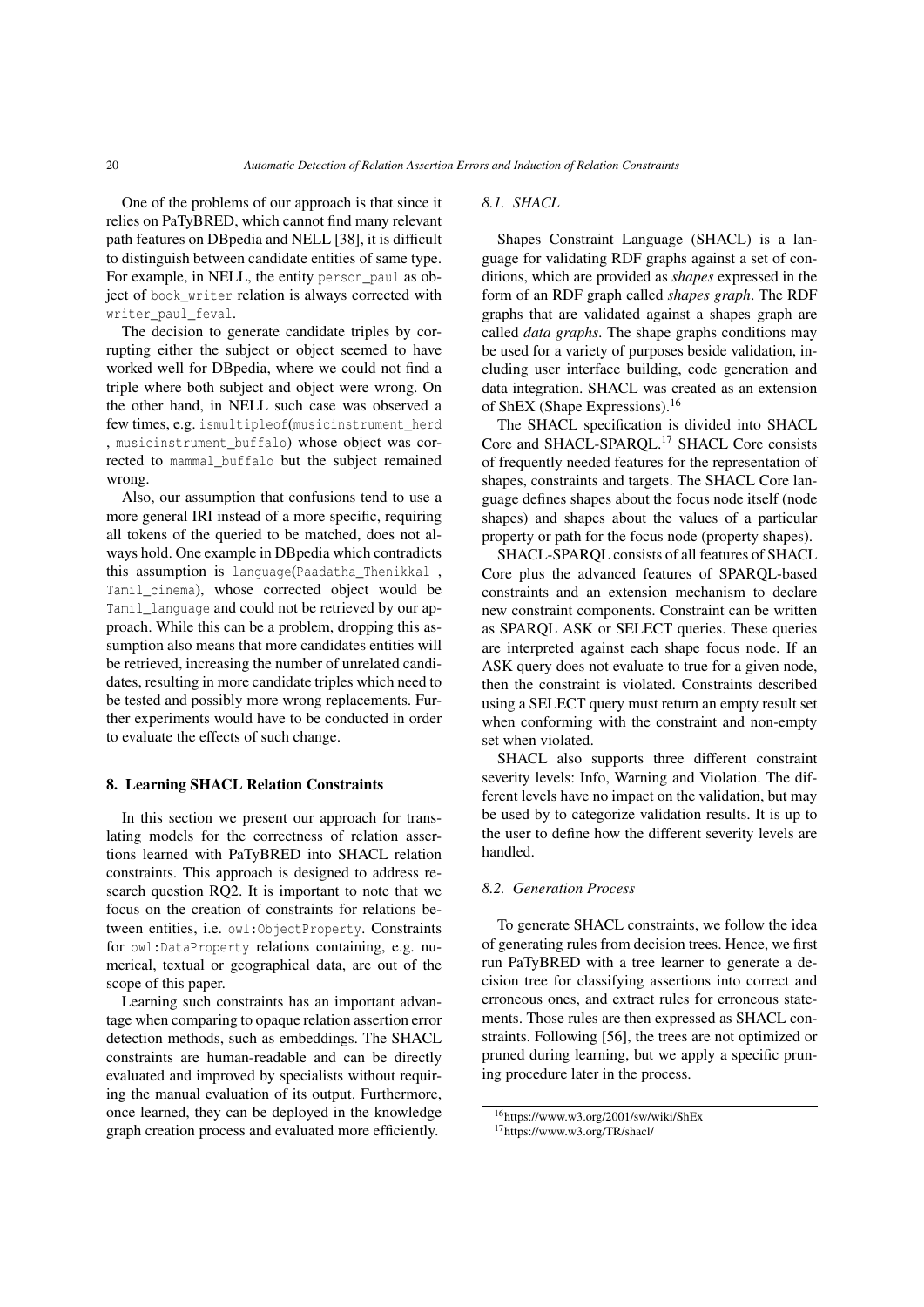To create the constraints, we consider the subtrees whose leave nodes state that the example should be classified as erroneous. The subtree is then converted it into a logical expression, whose negation is used as a constraint for the relation. The idea is that we used as constraints the negation of the expression that defines the examples which are predicted by PaTyBRED to be highly erroneous. In the rest of this section we describe in details how the generation of the constraints is done.

Firstly we identify the nodes which contain only – or mostly – erroneous relation assertions. For a node not to be pruned it needs to satisfy minimum support and confidence thresholds, or be an ancestor of a node which satisfies the thresholds. If a non-leaf node satisfies both thresholds, all its ancestors can be pruned (to avoid redundancies). This pruned tree can then be directly converted into a logical expression which will translate the conditions into a single SHACL constraint. Each literal  $L_{i,j}$  is a variable which may be negated or not. This can be directly translated to node negated or not. This can be directly translated to node conditions in the tree which are satisfied (right branch) or not (left branch).

Figure [7](#page-21-0) shows an example of how the pruning process works. The decision tree is learned on the example relation relation from the introductory example. Leaves which contain only negative examples (like the upper right leaf) or have an impure distribution (like the lower right leaf) are pruned. From the remaining paths in the tree, logic expressions for valid relation assertions are generated.

A confidence value of 1 means that only pure nodes containing exclusively negative examples can be selected. It also means that if the learned constraints are to be applied on the original data, no existing errors can be detected. In order to enable detection of preexisting errors, the confidence threshold of less than 1 is necessary. We can use different confidence thresholds to define different SHACL constraints with different severity levels. Constraints with lower confidence may be used as warnings, while higher confidence values close to 1 maybe used as violations.

Since PaTyBRED relies on path and type features, all conditions in the decision tree nodes will be of the following kinds: subject type, object type and path.

The decision tree's logical expression can be directly translated to SHACL Core using sh:and, sh:or and sh:not. A shape for a relation :r can be defined with :rShape a sh:NodeShape. We define the target nodes of the shape as subjects of the target relation with sh:targetSubjectsOf. Subject type features test if the subject of the relation assertion is of a certain class :C. This can be done in SHACL with :rShape sh:class :C. Moreover, the object can be restricted to a type : C with the following expression :rShape sh:property [sh:path :r; sh:class :C].

The main problem with SHACL Core is when translating path features. In the decision trees we consider pairs of subject and object as examples, however SHACL validation is performed on single nodes basis. Its vocabulary provides the components for property pair constraints sh:equals and sh:disjoint. The first requires that for all focus nodes the set of nodes reach by both properties (or property paths) should be identical, while the second requires that the sets are disjoint. The problem is that what we need to represent is the subsumption relation between a pairs of paths.

This can be illustrated with Example 1. If we want to validate the relation :playedFor we need to consider the subject-object pairs (:Anelka, :Chelsea) and (:Anelka, :Arsenal). Assuming every (*s*, *<sup>o</sup>*) pair is required to also be connected by the path :livedIn/ :ˆlocatedIn in order to be correct, then both assertions should be valid. However, since the set of objects reached from :Anelka with :playedFor is {:Chelsea, :Arsenal} and with :livedIn/:ˆlocatedIn is {:Chelsea, :Arsenal, :Westham}, an error on the focus node :Anelka would be detected if we use sh:equals to represent the path pattern.

## Example 1:

| :Anelka  | :playedFor | :Chelsea . |
|----------|------------|------------|
| :Anelka  | :playedFor | :Arsenal.  |
| :Anelka  | :livedIn   | :London.   |
| :Chelsea | :locatedIn | :London.   |
| :Arsenal | :locatedIn | :London.   |
| :Westham | :locatedIn | :London.   |

#### Example 2:

| :Anelka  | :playedFor : Chelsea.     |                                  |
|----------|---------------------------|----------------------------------|
| :Anelka  |                           | :playedFor :Arsenal ARG.         |
| :Anelka  | :livedIn :London.         |                                  |
| :Chelsea | $:$ locatedIn $:$ London. |                                  |
|          |                           | :Arsenal_ARG:locatedIn :Sarandi. |
| :Westham | :locatedIn :London .      |                                  |

A similar problem happens if we try to use the negation of sh:disjoint. In Example 2 the pair (:Anelka, :Chelsea) is correct, while (:Anelka, :Arsenal\_ Sarandi) is incorrect, since the pair is not connected with :livedIn/:ˆlocatedIn because :Anelka did not live in :Sarandi. If we validate the data using the negation of sh:disjoint, the sets of objects reached with the two paths are not disjoint because both have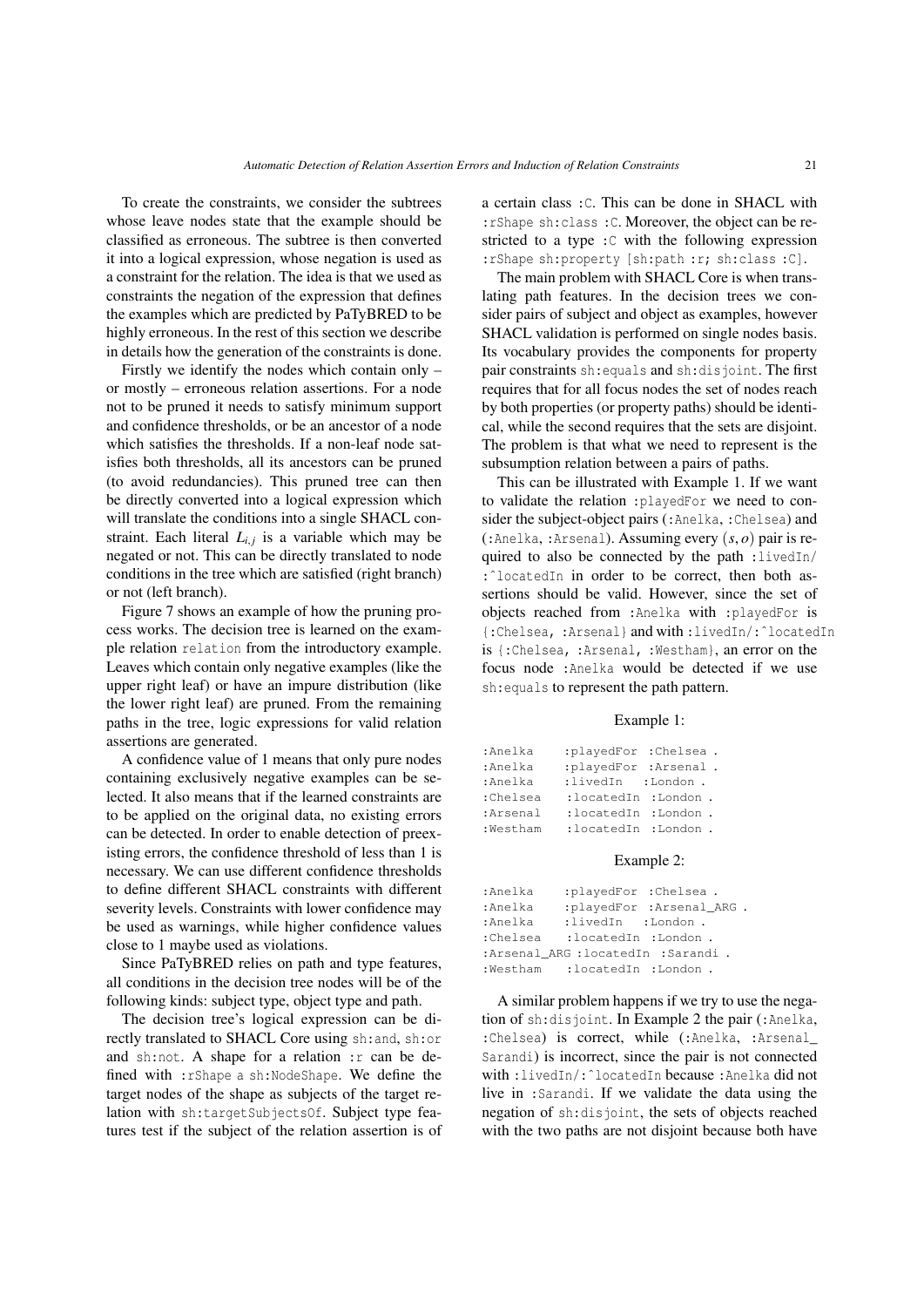<span id="page-21-0"></span>

Person(*s*) ∧ Organisation(*o*) ∨ Person(*s*) ∧ Person(*o*) ∧ (successor−<sup>1</sup> ◦ president)(*s*, *<sup>o</sup>*) ∨ Person(*s*) ∧ Person(*o*) ∧ (successor−<sup>1</sup> ◦ president ◦ successor)(*s*, *<sup>o</sup>*)

Fig. 7. Deriving constraints from a learned decision tree. First, leaves are pruned (marked as struck through). Then, logical constraints are derived from the remaining paths in the tree (lower part).

:Chelsea, therefore the validator would assume that for the focus node :Anelka there is no assertion error with relation :playedFor. This would only work if the relation :playedFor were functional. For that reason, we cannot correctly translate the PaTyBRED decision trees into SHACL Core.

In SHACL-SPARQL path features can be correctly translated in a more intuitive way, since it is possible to work directly with subject-object pairs. Moreover, it has the advantage of using a wellestablished and widely used language instead of requiring the learning of a whole new vocabulary. The template for a SHACL-SPARQL relation constraint is shown below. The SPARQL constraint is defined with the sh:SPARQLConstraint component. The variable \$this indicate the focus node and ?o its correspondent objects in the target relation.

```
:relSHACLShape a sh:NodeShape ;
sh:targetSubjectsOf :rel ;
sh:sparql [
 a sh:SPARQLConstraint ;
 sh:select """
  SELECT $this ?o
  WHERE {
    $this :rel ?o .
    FILTER(!(E))
   }
 """ ;
] .
```
The relation constraints expression is represented by E, which is negated because during validation the select query needs to return an empty set if \$this satisfies the constraint. Table [8](#page-22-0) shows how the PaTyBRED features can be converted into SHACL-SPARQL and Core. The path : p represents a property chain :r1/.../:rn in SHACL-SPARQL, with the  $\check{\phantom{a}}$ character before a relation indicating the inverse of the relation.

For the earlier president relation example from DBpedia, which corresponds to the decision tree shown in Fig. [7,](#page-21-0) the expression  $E$  could be defined as shown below. Every variable in the logical formula is expressed as a different EXISTS clause. Negated literals can be represented by simply negating a single variable EXISTS clause. Alternatively, disjunctions and conjunctions can be represented in a single EXISTS clause using "UNION" and "." respectively, however expressing negations would be complicated.

```
EXISTS {?o a :Person} &&
(EXISTS {$this a :Organisation} ||
(EXISTS {$this a :Person} &&
 (EXISTS {
  $this ^:successor/:president ?o }
  || EXISTS {
  $this ^:successor/:president/:successor ?o }
  ) ) )
```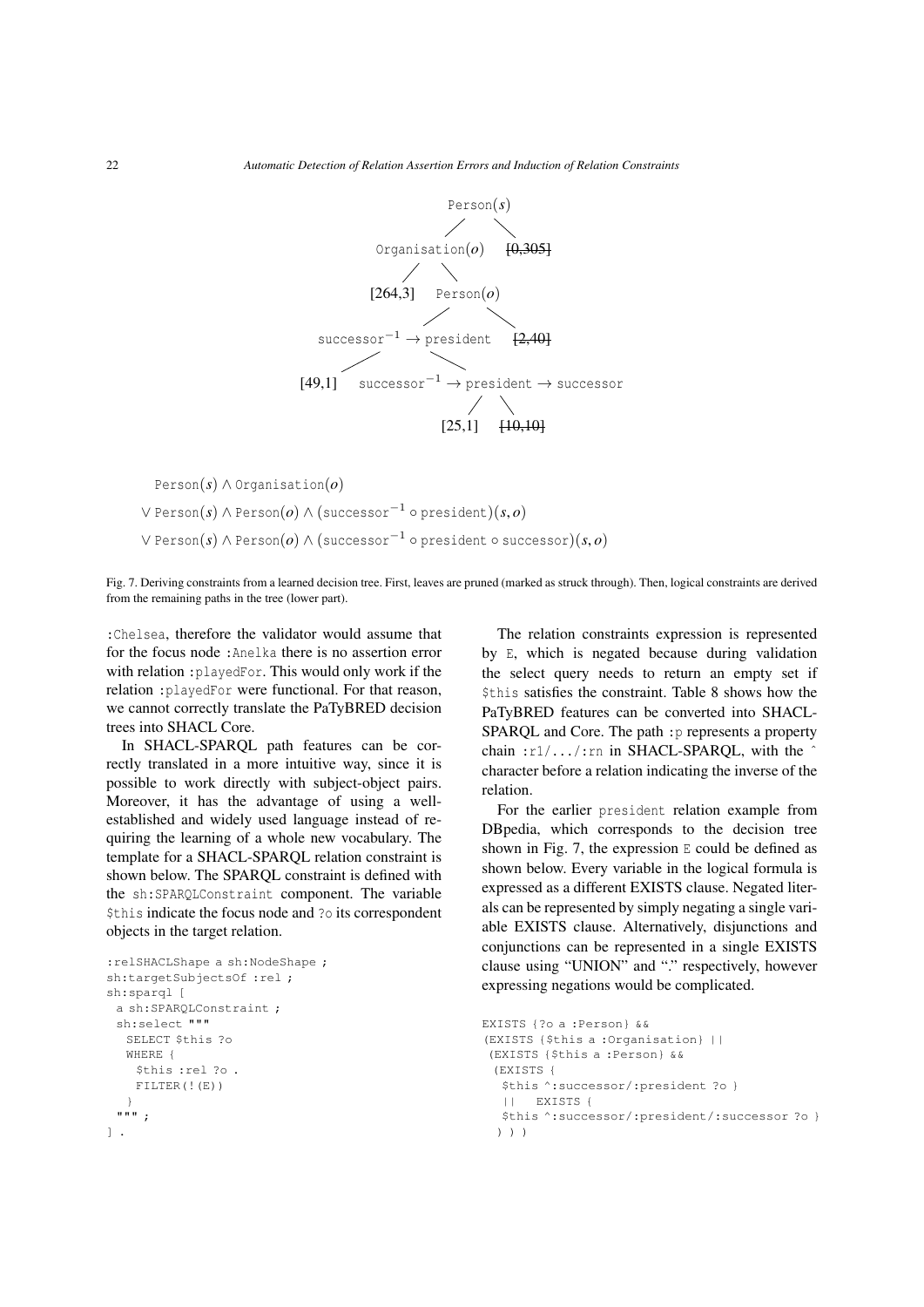*Automatic Detection of Relation Assertion Errors and Induction of Relation Constraints* 23

<span id="page-22-0"></span>

| Feature | SHACL-SPAROL SHACL Core   |                                                         |  |  |  |  |  |
|---------|---------------------------|---------------------------------------------------------|--|--|--|--|--|
| C(s)    | $\{\text{sthis a :C}\}\$  | :b sh:class :C .                                        |  |  |  |  |  |
| C(o)    | $\{?\circ a :: C\}$       | $\_:b$ sh:property [sh:path :r; sh:class :C].           |  |  |  |  |  |
|         | $p(s, o)$ {\$this: p ? o} | N/A                                                     |  |  |  |  |  |
|         | $p(X, s)$ {?X :p \$this}  | $\lfloor$ :b sh:property [sh:path [sh:inversePath :p]]. |  |  |  |  |  |
|         | $p(s, X)$ {\$this: p ?X}  | $\_:b$ sh:property [sh:path :p].                        |  |  |  |  |  |
| p(X,o)  | $\{?X : p ?o\}$           | N/A                                                     |  |  |  |  |  |
|         | $p(o, X)$ {?o : p ?X}     | N/A                                                     |  |  |  |  |  |
|         | Table 8                   |                                                         |  |  |  |  |  |

PaTyBRED features translation into SHACL

It is important to note that the number of variables and the length of the expression will depend on the number of features selected defined by PaTyBRED. It also depends on the decision tree settings, such as the maximum depth, maximum number of leaf nodes, minimum samples on leaf and on split.

#### 9. Relation Constraint Experiments

To evaluate the learning of relation constraints, we compare the constraints learned with our approach with domain and range restriction axioms learned with statistical schema induction (SSI). We conduct experiments on two large-scale knowledge graphs, i.e., DBpedia and YAGO. These experiments address research question RQ2.

As discussed above, approaches learning explicit interpretable and executable models for identifying errors in knowledge graphs are scarce, since most approaches are rather focused towards scoring individual triples. However, a feasible way of combining error detection in knowledge graph with learning explicit models is first to enrich the underlying schema or ontology by additional axioms, and then to use the axioms to detect errors in the knowledge graph [\[63\]](#page-28-18). We use an approach called *Statistical Schema Induction (SSI)* first introduced in [\[66\]](#page-28-4), which uses association rule mining to learn domain and range restrictions in a schema. SSI [\[66\]](#page-28-4) uses association rule mining to induce domain and range restrictions the data. In order to learn such restrictions, it generates transaction tables where transactions correspond to relation assertions and items correspond to relation and subject types, for domain learning, or relation and object types, for range learning. Then rules of the forms  $\exists r.\top \sqsubseteq C$  and  $\exists r^{-1}.\top \sqsubseteq C$  (i.e., domain and range<br>avioms respectively) are learned with association rule axioms respectively) are learned with association rule mining. To compare these domain and range restrictions to our SHACL constraints, we converted them to explicit tests, flagging axioms with a given property but the subject or object missing the type defined as domain or range, respectively.

The reasons why we choose SSI as a comparison is two-fold: first, it scales well to an entire knowledge graph such as DBpedia. Second, our approach can, as discussed in the introduction, learn more complex patterns for errors which go beyond simple domain and range restrictions. Hence, the comparison will also reveal whether this theoretical capability is also exploited in practice, or whether our approach falls back to learn simple domain and range restrictions, which are only *expressed* by more complex SHACL constraints.

We run both methods with minimum confidence of 0.95 and minimum support of 50 instances. For SSI, we use the most specific domain and range axioms that satisfy the minimum confidence and support thresholds. Every constraint and axiom preserves its original confidence value, and for every fact violating the constraints we assign the confidence of its original axiom.

We rank the detected errors by the scores, and select the top-10000 (top-10k) errors with each method (less than 1% of the total amount of relation assertions). Since many of triples are in the top-10k of both methods, we manually evaluate only those triples which are selected by one method and not the other.

We decided to evaluate the compared approaches based on their ability to detect existing errors. Evaluating the quality of the generated constraints by themselves, without considering their ability to detect errors, would be subjective. Since both methods induce the constraints from the ABox and the detection of errors is their main application, we think it is fair to evaluate the approaches by how accurately they can detect errors in an incorrect dataset like DBpedia.

The learned SHACL constraints are translated from PaTyBRED decision trees learned with *mpl* = 2,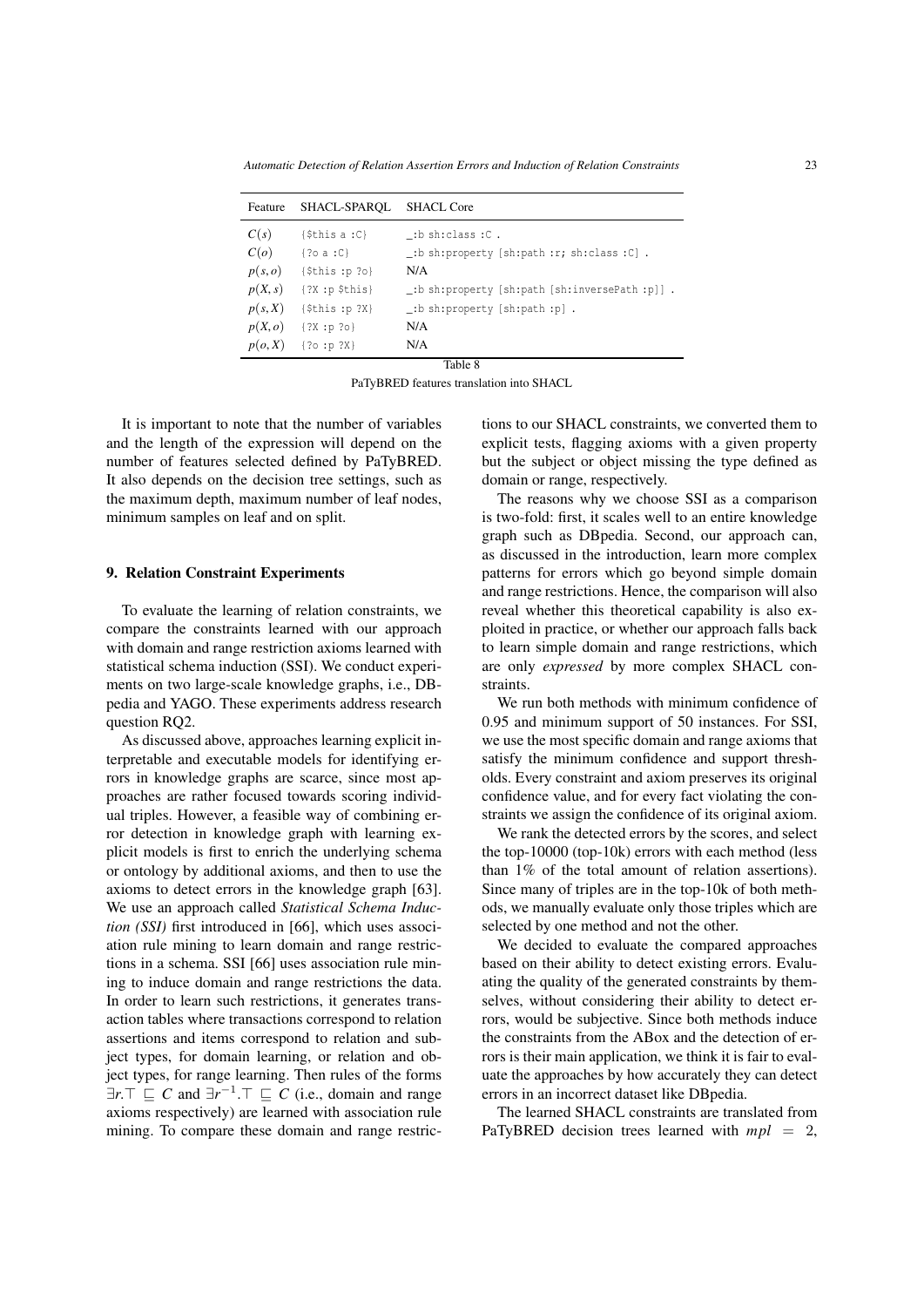$mppl = 5000, k = 10$  and  $nneg = 1$ . Out of 646 owl:ObjectProperty relations from DBpedia 2015-10 considered, we learned 440 SHACL constraints. Out of those 122 were simple domain and range restrictions, 224 were combinations of subject and object types and 94 had path features (from which 43 had length 2). The relevance of triangular path features in DBpedia is rather small, contributing to only 6% of the features selected (c.f. Table [1\)](#page-7-0).

Figure [8](#page-23-0) shows the results of our manual evaluation on DBpedia[18](#page-23-1). Since there is some overlap in the top-10k triples detected with each method (380 triples in DBpedia and 5963 in YAGO), we also present the results of the evaluation on the differences between the two methods in Figure [9.](#page-23-2) We call SHACL-SSI the set of triples selected by the SHACL constraints and not by SSI, and SSI-SHACL the set of those selected by SSI and not SHACL. We then select random samples of 100 errors from SHACL-SSI and SSI-SHACL and manually evaluate them.

In the manual evaluation we classify the triples detected as errors into four categories.

- WT-CC: wrong triple with correct types
- WT-WC: wrong triple with wrong types
- CT-WC: correct triple with wrong types
- CT-CC: correct triple with correct types

We consider a fact to have wrong type (WC), if either the subject or the object in the triple has wrong or missing triple assertions. That includes instances which are untyped, has too general types, or has wrong type assertions. A relation assertion is considered correct (CT) if the pair of subject and object entities is correct, independent of their types.

The results from Figure [5](#page-15-2) show that the SHACL constraints are better at detecting wrong triples, with a higher number of wrong triples with correct types (WT-CC), which are more difficult to detect. Also, the number of correct triples with wrong types (CT-WC) is reduced, showing that the more flexible SHACL constraints are better at modeling noisy and incomplete relations. We suppose that on datasets where path features are more relevant, our learned SPARQL constraints would have a greater advantage when compared to SSI, since the latter only exploits subject and object types.

We illustrate the results obtained with our method showing two examples of SHACL constraints learned

<span id="page-23-0"></span>

Fig. 8. Manual evaluation on DBpedia and YAGO

<span id="page-23-2"></span>

Fig. 9. Manual evaluation of the differences between SHACL and SSS on DBpedia and YAGO

on DBpedia learned for the relations parent and kingdom, as well as the relation isCitizenOf learned on YAGO. The :parentShape constraint uses exclusively path features, and it exploits the fact that generally people have children with their spouses and that it is the inverse of the child relations. In the DBpedia ontology child and parent are not the inverse of each other, with the two relations having different number of assertions. By considering the two path features, the constraint is more flexible requiring that neither paths connect subject and object for a relation assertion to violate the constraint. Such flexibility is particularly important on incomplete datasets, such as DBpedia.

```
:parentShape a sh:NodeShape ;
sh:targetSubjectsOf :parent ;
sh:sparql [
 a sh:SPARQLConstraint ;
 sh:select """ SELECT $this ?o WHERE {
   $this :parent ?o .
   FILTER(
    !EXISTS {$this :parent/:spouse ?o}
     && !EXISTS {$this ^:child ?o} )}
 """ ;
] .
```
<span id="page-23-1"></span><sup>18</sup>The manual annotations can be accessed in [http://data.dws.](http://data.dws.informatik.uni-mannheim.de/hmctp/shacl-eval/) [informatik.uni-mannheim.de/hmctp/shacl-eval/](http://data.dws.informatik.uni-mannheim.de/hmctp/shacl-eval/)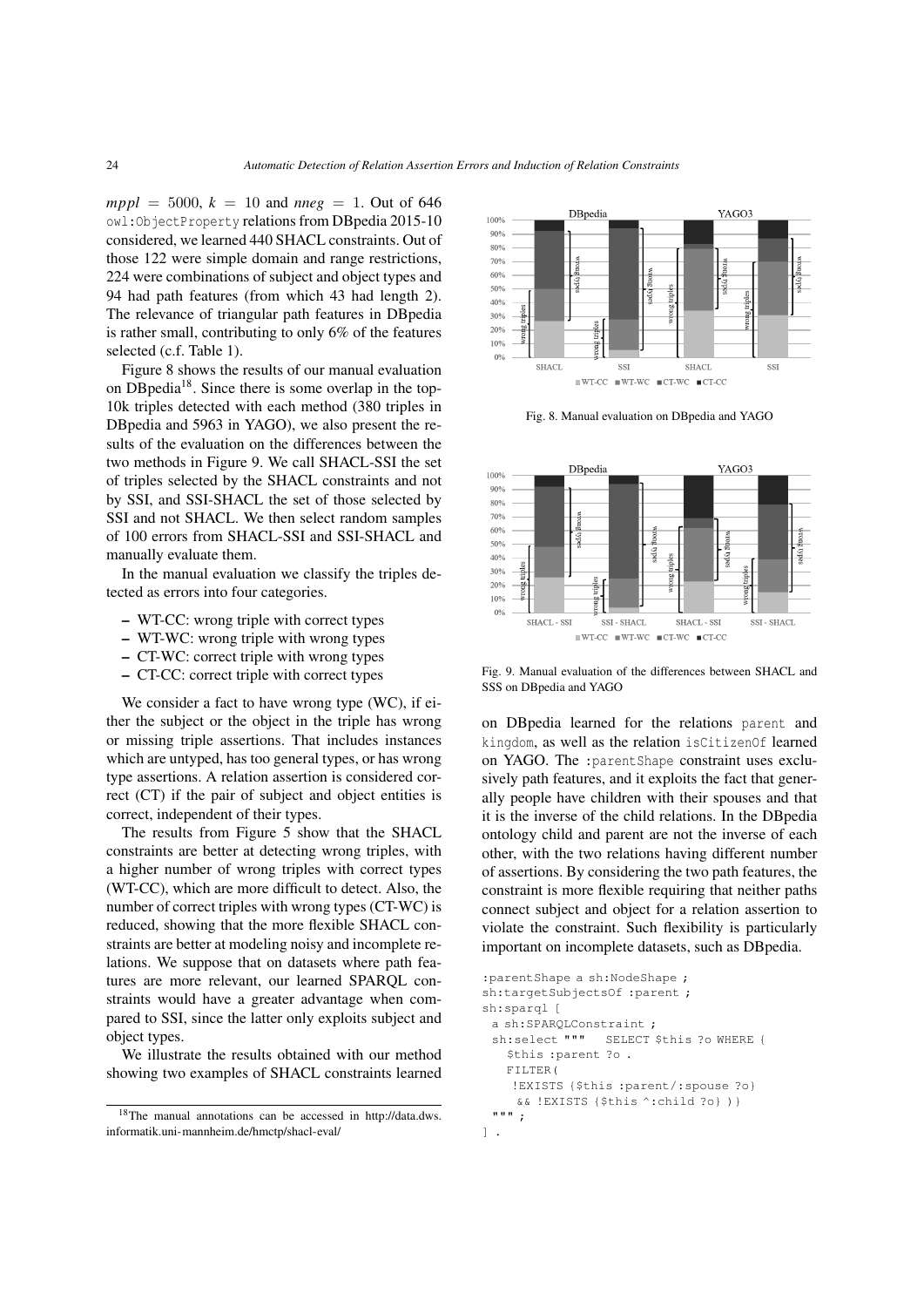```
: kingdomShape a sh: NodeShape ;
sh:targetSubjectsOf :kingdom ;
sh:sparql [
 a sh:SPARQLConstraint ;
 sh:select """
 SELECT $this ?o WHERE {
  $this :kingdom ?o .
  FILTER(
   !EXISTS {$this :family/:kingdom ?o}
    \& \&!EXISTS {$this :phylum/:kingdom ?o}
    \delta \delta!EXISTS {$this :genus/:kingdom ?o}
  )}
 """ ;
] .
```

```
:isCitizenOfShape a sh:NodeShape ;
sh:targetSubjectsOf :isCitizenOf ;
sh:sparql [
 a sh:SPARQLConstraint;
 sh:select """
 SELECT $this ?o WHERE {
   $this :isCitizenOf ?o .
  FILTER(
  !EXISTS {?o a :Country} ||
   (!EXISTS
     {$this :wasBornIn/:isLocatedIn ?o}
      \&\&!EXISTS
     {$this :graduatedFrom/:isLocatedIn ?o}
   ))}
 """ ;
] .
```
The :isCitizenOfShape constraint learned on YAGO3 requires that the object of the relation is of the type :Country and that the subject was born in a place located in the country or graduated from an institution located in the country. Although the constraint is not entirely correct, since people who were not born in or did not graduate in a country can still be citizen of a country, however, it reveals interesting patterns in the data. Moreover, by varying the minimum confidence threshold one can obtain more aggressive constraints, such as the one shown above, or more conservative ones which do not require the paths conditions to be fulfilled.

The :kingdomShape exploits the fact that for every level of the life taxonomy below kingdom (from species to phylum), most instances have assertions of the kingdom relation. The constraint requires that for every pair of subject-object at least one of following three paths should exist: :family/:kingdom, :phylum/:kingdom ?o and: qenus/:kingdom. The problem is that while this holds for the majority of the :kingdom assertions, those which have a phylum as

subject cannot have one of the three aforementioned paths because phylum is the level directly kingdom. Statistical methods – including our approach – identifies such case as outlier, since the proportion of subjects which are phyla is very small. This happens because there are orders of magnitude more species, genera, families, orders and classes than phyla.

This case illustrate the importance of having readable constraints, which can be understood and improved by specialists. The constraint could be easily fixed by adding the path ˆ:phylum/:kingdom to the expression, which would include the cases where the subject is a phylum into the definition.

## *9.1. Limitations*

One of the limitations of our approach is the cost of considering paths of length *mpl* > <sup>2</sup> on datasets with many relations. In order to enable PaTyBRED to be used on large-scale datasets, such as DBpedia and NELL, conservative values for *mpl* and *mppl* need to be selected. This reduces the number of paths whose adjacency matrix needs to be computed and the number of features considered in the relations' training data. This improves the scalability, however, it also means that possibly relevant paths can be left out.

Another limitation is that in its current implementation, PaTyBRED generates negative examples by substituting the subject or object by a randomly selected entity. Since the distribution of instances over classes on most KGs is highly skewed, with some classes being much more likely to be sampled than others. That means the generation of potentially relevant negative examples with instances of infrequent classes is unlikely, which may make it difficult to learn constraints with such infrequent classes.

In order to compensate for this effect, we would need to introduce a bias to selection of entities on the generation of negative examples. A possible solution is to make it more likely to generate instances of the same or sibling classes, making it more likely to select entities of classes that are more closely related to the class of the original entity. That is an interesting problem, however it requires extensive research in order to verify its effectiveness on mitigating the issue.

## 10. Conclusion and Future Work

In this paper, we have investigated three research questions: error detection in knowledge graphs (RQ1),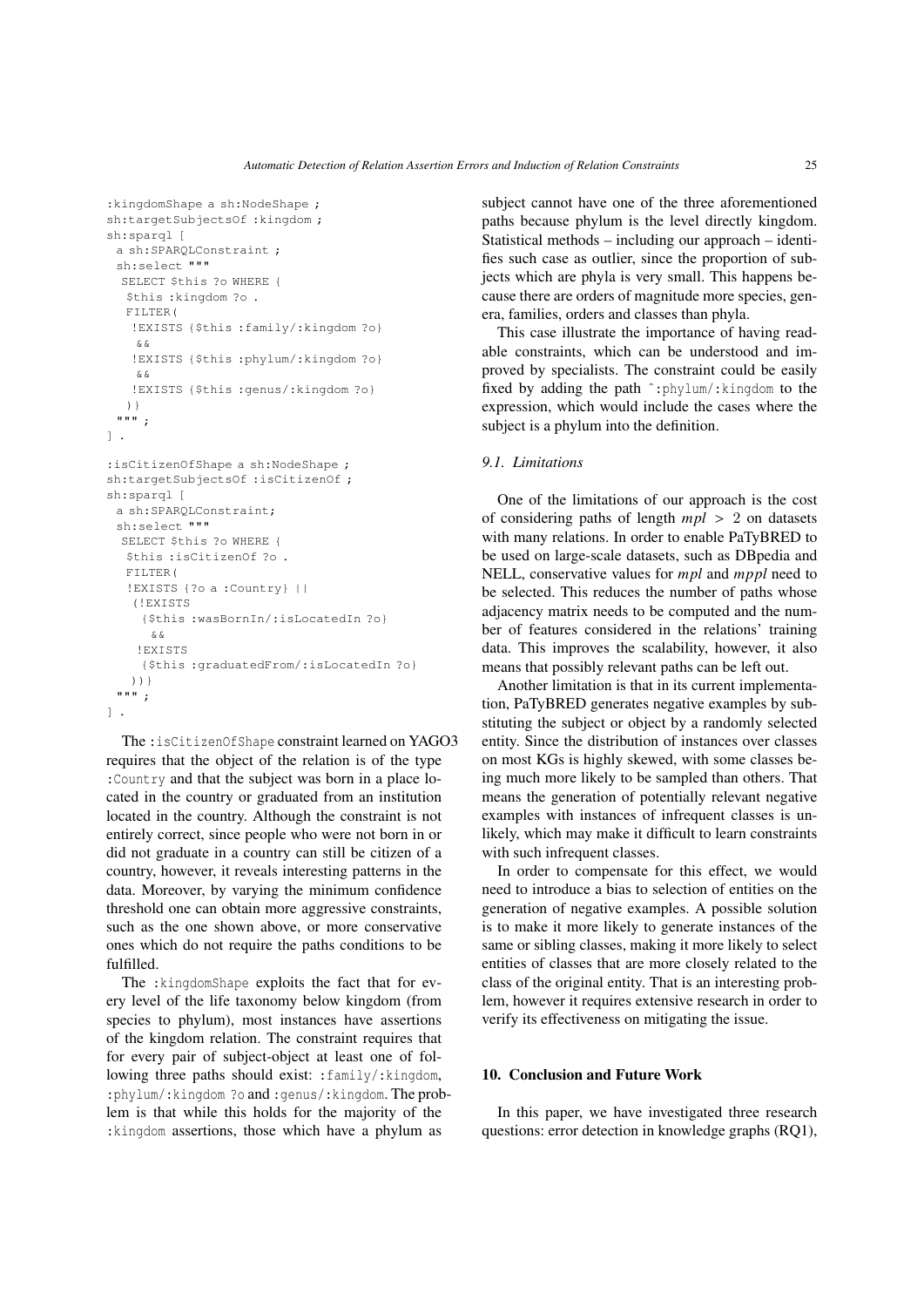developing a method for sustaining the results of error detection and abstract from individual errors detected to patterns of such errors (RQ2), and automatic correction of such errors (RQ3).

We have shown that although the error detection problem is similar to knowledge completion, methods which perform well in knowledge completion might not necessarily be appropriate for error detection. To address RQ1, we have proposed PaTyBRED, a robust supervised error detection method which relies on type and path features, and compare it with state-of-theart error detection and knowledge graph completion methods. We demonstrate the importance of combining those path and type features together, and we also perform a manual evaluation of our approach on DBpedia and NELL.

The experiments in our paper show that path features are particularly helpful when detecting the less obvious kinds of errors, e.g., when two entities of the same type are confused. At the same time, the search space for optimal path features is very large, so that a big potential of improvement lies in the development of efficient searching and pruning strategies. For example, in our paper, we have imposed a fixed number of paths of each length to inspect and to create longer paths from, while a flexible approach which always inspects a different fraction of paths of each length might yield better results.

To address RQ3, we have presented CoCKG, an approach for correcting erroneous facts originated from entity confusions in knowledge graphs. The experiments show that CoCKG is capable of correcting wrong triples with confused instances, with estimated precision of 21% of the produced corrections in DBpedia and 14% in NELL. The low precision values obtained do not allow this process, as of now, to be used for fully automatic KG enrichment. Nevertheless, it works as a proof of concept and can be useful, e.g., as suggestions from which a user would ultimately decide whether to execute. Moreover, fusing multiple external signals (e.g., confidence scores of link prediction approaches, external evidence from texts [\[23,](#page-27-24) [24\]](#page-27-25), other knowledge graphs [\[7\]](#page-26-17) or fact validation engines [\[29\]](#page-27-26)) to achieve better scores for the substitution candidates might be a way to improve the performance of CoCKG.

We have observed that there are quite a few characteristic patterns of confusion in knowledge graphs (e.g., artists and albums with the same name, a city and a sports club located in that city, etc.). Similar to learning patterns for typical shapes in a knowledge graph, it might be interesting to learn typical shapes for confusions. Those may serve as good starting points for semi-automatically curating editing guidelines with common mistakes and how to avoid them.

To address RQ2, we have furthermore proposed a method for learning SHACL-SPARQL constraints for relations which is based on the relation assertion error detection method PaTyBRED. We compare the learned SHACL constraints with RDFS domain and range restriction learned with statistical schema induction. We performed a manual comparison of the two approaches on DBpedia, and we show that our SHACL constraints are better at detecting wrong relation assertions while being more robust when handling noise and incompleteness of subject and object type assertions. The SHACL constraints learned are available online<sup>[19](#page-25-0)</sup> and could be deployed directly for error detection on DBpedia. These results show that, if using symbolic learning for error detection in knowledge graphs, it is possible to generate an executable model for error detection in knowledge graphs. Such an approach has two advantages: (1) manual validation with a human in the loop becomes easier when only a small number of constraints has to be reviewed instead of a large number of flagged triples, and (2) there are tools to validate RDF graphs using SHACL [\[19\]](#page-26-18), which are used in the pipelines of building large-scale knowledge graphs. Hence, the results of error detection can be made available in a reusable way and built into the knowledge graph construction process.

In the future we plan to investigate the creation of SHACL constraints for numerical and textual data. For numerical data constraints we can extend previous works [\[16,](#page-26-19) [42\]](#page-27-27) on the area to derive intervals which can be used as constraints. It would also be interesting to adapt CoCKG to support active learning. Since guaranteeing the quality of the newly generated facts is crucial, having input from the user to clarify borderline cases and improve the overall results would be highly valuable. Furthermore, using an ensemble of different KG models with different characteristics, e.g. KG embeddings, instead of a single model may potentially increase the robustness of the system. Finally, it would be worth adding textual features from entities descriptions to help determine if a pair of entities is related or not.

<span id="page-25-0"></span><sup>19</sup><https://github.com/aolimelo/kged>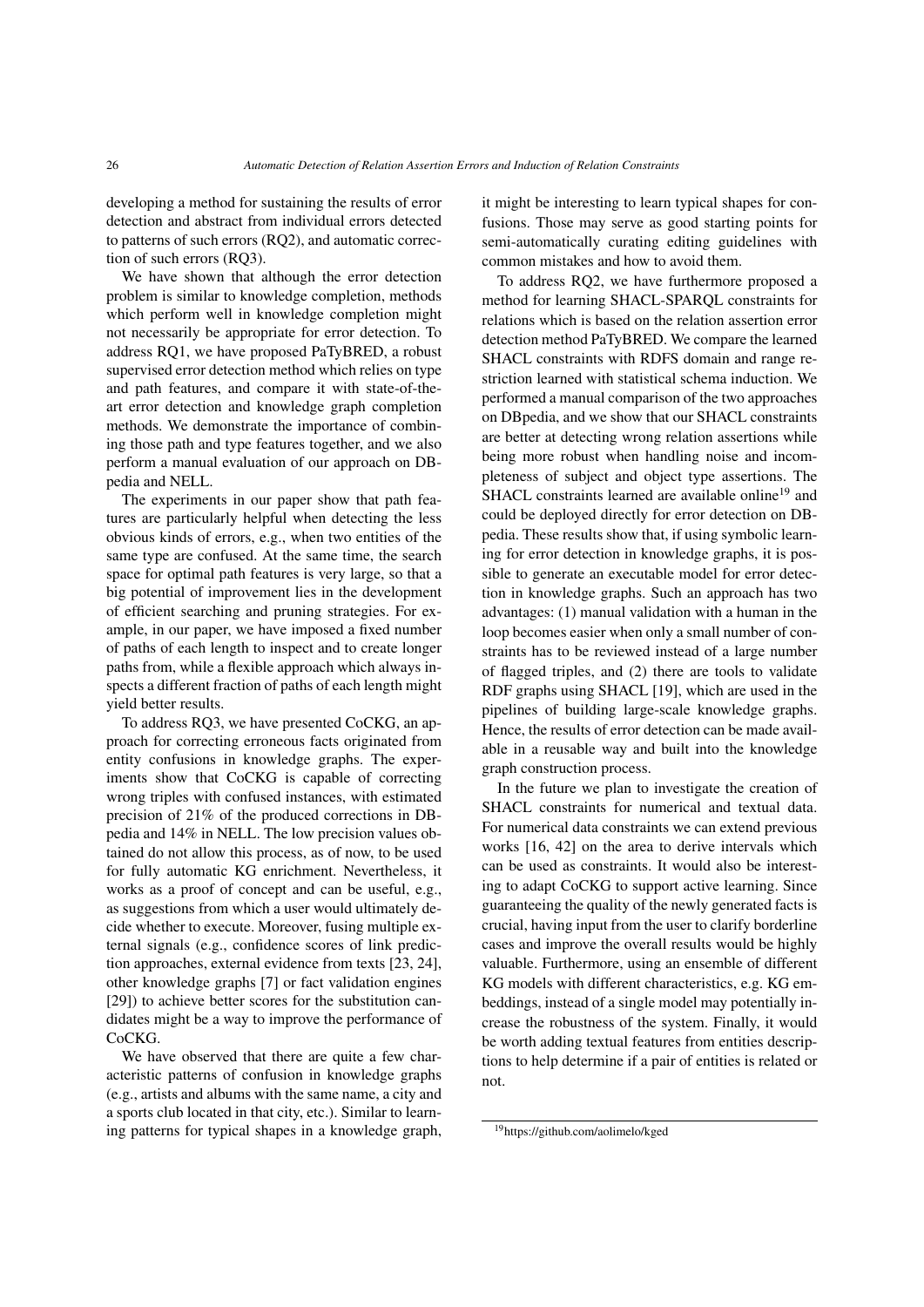#### Acknowledgements

The work presented in this paper has been partly supported by the Ministry of Science, Research and the Arts Baden-Württemberg in the project  $SyKo^2W^2$ (Synthesis of Completion and Correction of Knowledge Graphs on the Web).

### References

- <span id="page-26-10"></span>[1] Arndt, D., De Meester, B., Dimou, A., Verborgh, R., Mannens, E.: Using rule-based reasoning for RDF validation. In: Costantini, S., Franconi, E., Van Woensel, W., Kontchakov, R., Sadri, F., Roman, D. (eds.) Proceedings of the International Joint Conference on Rules and Reasoning. Lecture Notes in Computer Science, vol. 10364, pp. 22–36. Springer (Jul 2017), https://doi.org/10.[1007/978-3-319-61252-2\\_3](https://doi.org/10.1007/978-3-319-61252-2_3)
- <span id="page-26-11"></span>[2] Auer, S., Bizer, C., Kobilarov, G., Lehmann, J., Cyganiak, R., Ives, Z.: Dbpedia: A nucleus for a web of open data. In: Proceedings of the 6th International The Semantic Web and 2Nd Asian Conference on Asian Semantic Web Conference. pp. 722–735. ISWC'07/ASWC'07, Springer-Verlag, Berlin, Heidelberg (2007), https://doi.org/10.[1007/978-3-540-76298-](https://doi.org/10.1007/978-3-540-76298-0_52) [0\\_52](https://doi.org/10.1007/978-3-540-76298-0_52)
- <span id="page-26-6"></span>[3] Bordes, A., Glorot, X., Weston, J., Bengio, Y.: Joint learning of words and meaning representations for open-text semantic parsing. In: Proceedings of the Fifteenth International Conference on Artificial Intelligence and Statistics, AISTATS 2012, La Palma, Canary Islands, April 21-23, 2012. pp. 127– 135 (2012), http://jmlr.csail.mit.[edu/proceedings/papers/v22/](http://jmlr.csail.mit.edu/proceedings/papers/v22/bordes12.html) [bordes12](http://jmlr.csail.mit.edu/proceedings/papers/v22/bordes12.html).html
- <span id="page-26-7"></span>[4] Bordes, A., Usunier, N., Garcia-Duran, A., Weston, J., Yakhnenko, O.: Translating embeddings for modeling multi-relational data. In: Burges, C.J.C., Bottou, L., Welling, M., Ghahramani, Z., Weinberger, K.Q. (eds.) Advances in Neural Information Processing Systems 26, pp. 2787–2795. Curran Associates, Inc. (2013), http://papers.nips.[cc/paper/5071-translating-embeddings-for](http://papers.nips.cc/paper/5071-translating-embeddings-for-modeling-multi-relational-data.pdf)[modeling-multi-relational-data](http://papers.nips.cc/paper/5071-translating-embeddings-for-modeling-multi-relational-data.pdf).pdf
- <span id="page-26-5"></span>[5] Bordes, A., Weston, J., Collobert, R., Bengio, Y.: Learning structured embeddings of knowledge bases. In: Proceedings of the Twenty-Fifth AAAI Conference on Artificial Intelligence, AAAI 2011, San Francisco, California, USA, August 7-11, 2011 (2011), http://www.aaai.[org/ocs/index](http://www.aaai.org/ocs/index.php/AAAI/AAAI11/paper/view/3659).php/AAAI/ [AAAI11/paper/view/3659](http://www.aaai.org/ocs/index.php/AAAI/AAAI11/paper/view/3659)
- <span id="page-26-13"></span>[6] Breiman, L.: Random forests. Machine Learning 45(1), 5–32 (Oct 2001), http://dx.doi.org/10.[1023/A:1010933404324](http://dx.doi.org/10.1023/A:1010933404324)
- <span id="page-26-17"></span>[7] Bryl, V., Bizer, C.: Learning conflict resolution strategies for cross-language Wikipedia data fusion. In: 23rd International Conference on World Wide Web. pp. 1129–1134. ACM (2014), https://doi.org/10.[1145/2567948](https://doi.org/10.1145/2567948.2578999).<sup>2578999</sup>
- <span id="page-26-3"></span>[8] Bühmann, L., Lehmann, J.: Universal owl axiom enrichment for large knowledge bases. In: Proceedings of the 18th International Conference on Knowledge Engineering and Knowledge Management. pp. 57–71. EKAW'12, Springer-Verlag, Berlin, Heidelberg (2012), http://dx.doi.org/10.[1007/978-3-](http://dx.doi.org/10.1007/978-3-642-33876-2_8) [642-33876-2\\_8](http://dx.doi.org/10.1007/978-3-642-33876-2_8)
- <span id="page-26-12"></span>[9] Carlson, A., Betteridge, J., Kisiel, B., Settles, B., Jr., E.H., Mitchell, T.: Toward an architecture for never-ending language learning. In: Proceedings of the Conference on Artificial Intelligence (AAAI). pp. 1306–1313. AAAI Press (2010)
- <span id="page-26-4"></span>[10] Chang, K.W., Yih, S.W.t., Yang, B., Meek, C.: Typed tensor decomposition of knowledge bases for relation extraction. In: Proceedings of the 2014 Conference on Empirical Methods in Natural Language Processing. ACL â $\AA$ S Association for Computational Linguistics (October 2014), [http://dx](http://dx.doi.org/10.3115/v1/D14-1165).doi.org/ <sup>10</sup>.[3115/v1/D14-1165](http://dx.doi.org/10.3115/v1/D14-1165)
- <span id="page-26-8"></span>[11] Cochez, M., Ristoski, P., Ponzetto, S.P., Paulheim, H.: Global RDF vector space embeddings. In: International Semantic Web Conference (1). Lecture Notes in Computer Science, vol. 10587, pp. 190–207. Springer (2017), [https://doi](https://doi.org/10.1007/978-3-319-68288-4_12).org/10.1007/ [978-3-319-68288-4\\_12](https://doi.org/10.1007/978-3-319-68288-4_12)
- <span id="page-26-14"></span>[12] Cortes, C., Vapnik, V.: Support-vector networks. Mach. Learn. 20(3), 273–297 (Sep 1995), [http://dx](http://dx.doi.org/10.1023/A:1022627411411).doi.org/10.1023/ [A:1022627411411](http://dx.doi.org/10.1023/A:1022627411411)
- <span id="page-26-0"></span>[13] Debattista, J., Lange, C., Auer, S.: A preliminary investigation towards improving linked data quality using distance-based outlier detection. In: Semantic Technology - 6th Joint International Conference, JIST 2016, Singapore, Singapore, November 2-4, 2016, Revised Selected Papers. pp. 116–124 (2016), https://doi.org/10.[1007/978-3-319-50112-3\\_9](https://doi.org/10.1007/978-3-319-50112-3_9)
- <span id="page-26-15"></span>[14] Demšar, J.: Statistical comparisons of classifiers over multiple data sets. Journal of Machine learning research 7(Jan), 1–30 (2006)
- <span id="page-26-16"></span>[15] Färber, M., Bartscherer, F., Menne, C., Rettinger, A.: Linked data quality of dbpedia, freebase, opencyc, wikidata, and yago. Semantic Web 9(1), 77–129 (2018), [https://dx](https://dx.doi.org/10.3233/SW-170275).doi.org/ <sup>10</sup>.[3233/SW-170275](https://dx.doi.org/10.3233/SW-170275)
- <span id="page-26-19"></span>[16] Fleischhacker, D., Paulheim, H., Bryl, V., Völker, J., Bizer, C.: Detecting errors in numerical linked data using crosschecked outlier detection. In: Mika, P., Tudorache, T., Bernstein, A., Welty, C., Knoblock, C., Vrandečić, D., Groth, P., Noy, N., Janowicz, K., Goble, C. (eds.) The Semantic Web – ISWC 2014: 13th International Semantic Web Conference, Riva del Garda, Italy, October 19-23, 2014. Proceedings, Part I. pp. 357–372. Springer International Publishing, Cham (2014), https://doi.org/10.[1007/978-3-319-11964-9\\_23](https://doi.org/10.1007/978-3-319-11964-9_23)
- <span id="page-26-2"></span>[17] Galárraga, L.A., Teflioudi, C., Hose, K., Suchanek, F.M.: AMIE: association rule mining under incomplete evidence in ontological knowledge bases. In: Schwabe, D., Almeida, V.A.F., Glaser, H., Baeza-Yates, R.A., Moon, S.B. (eds.) 22nd International World Wide Web Conference, WWW '13, Rio de Janeiro, Brazil, May 13-17, 2013. pp. 413–422. International World Wide Web Conferences Steering Committee / ACM (2013), http://dl.acm.org/citation.[cfm?id=2488425](http://dl.acm.org/citation.cfm?id=2488425)
- <span id="page-26-1"></span>[18] Gardner, M., Mitchell, T.M.: Efficient and expressive knowledge base completion using subgraph feature extraction. In: Proceedings of the 2015 Conference on Empirical Methods in Natural Language Processing, EMNLP 2015, Lisbon, Portugal, September 17-21, 2015. pp. 1488–1498 (2015), [http:](http://aclweb.org/anthology/D/D15/D15-1173.pdf) //aclweb.[org/anthology/D/D15/D15-1173](http://aclweb.org/anthology/D/D15/D15-1173.pdf).pdf
- <span id="page-26-18"></span>[19] Gayo, J.E.L., Prud'Hommeaux, E., Boneva, I., Kontokostas, D.: Validating rdf data. Synthesis Lectures on Semantic Web: Theory and Technology 7(1), 1–328 (2017)
- <span id="page-26-9"></span>[20] Gayo, J.E.L., Prud'hommeaux, E., Solbrig, H.R., Boneva, I.: Validating and describing linked data portals using shapes. CoRR abs/1701.08924 (2017), [http://arxiv](http://arxiv.org/abs/1701.08924).org/abs/ <sup>1701</sup>.[08924](http://arxiv.org/abs/1701.08924)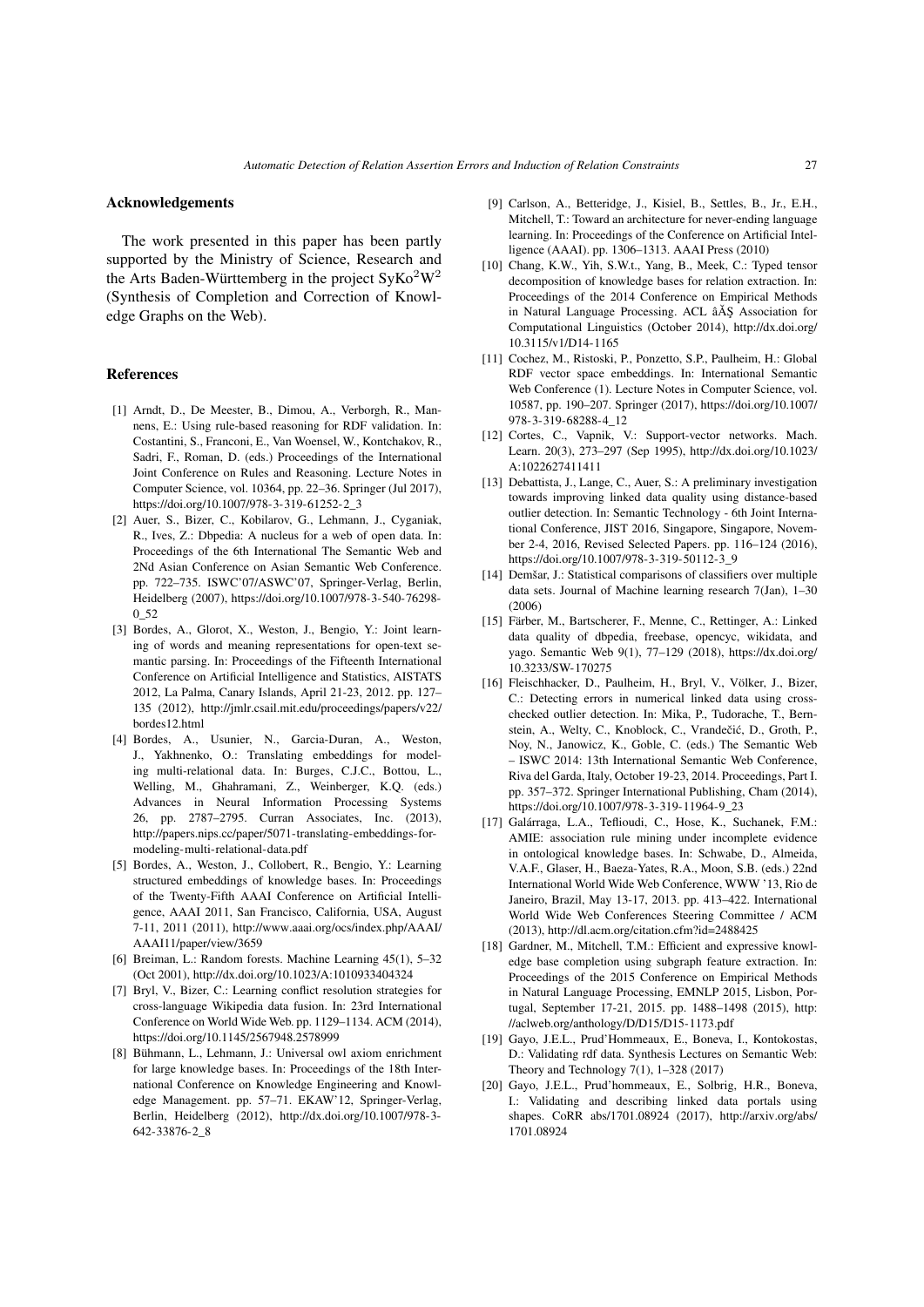- <span id="page-27-3"></span>[21] Grau, B.C., Horrocks, I., Motik, B., Parsia, B., Patel-Schneider, P., Sattler, U.: Owl 2: The next step for owl. Web Semantics: Science, Services and Agents on the World Wide Web 6(4), 309–322 (2008), [https://doi](https://doi.org/10.1016/j.websem.2008.05.001).org/10.1016/ <sup>j</sup>.[websem](https://doi.org/10.1016/j.websem.2008.05.001).2008.05.<sup>001</sup>
- <span id="page-27-18"></span>[22] Han, X., Cao, S., Lv, X., Lin, Y., Liu, Z., Sun, M., Li, J.: Openke: An open toolkit for knowledge embedding. In: Proceedings of the 2018 Conference on Empirical Methods in Natural Language Processing: System Demonstrations. pp. 139– 144 (2018), https://www.aclweb.[org/anthology/D18-2024](https://www.aclweb.org/anthology/D18-2024)
- <span id="page-27-24"></span>[23] Heist, N., Hertling, S., Paulheim, H.: Language-agnostic relation extraction from abstracts in wikis. Information 9(4), 75 (2018), https://doi.org/10.[3390/info9040075](https://doi.org/10.3390/info9040075)
- <span id="page-27-25"></span>[24] Heist, N., Paulheim, H.: Language-agnostic relation extraction from Wikipedia abstracts. In: International Semantic Web Conference. pp. 383–399. Springer (2017), [https://doi](https://doi.org/10.1007/978-3-319-68288-4_23).org/10.1007/ [978-3-319-68288-4\\_23](https://doi.org/10.1007/978-3-319-68288-4_23)
- <span id="page-27-8"></span>[25] Jenatton, R., Roux, N.L., Bordes, A., Obozinski, G.R.: A latent factor model for highly multi-relational data. In: Pereira, F., Burges, C.J.C., Bottou, L., Weinberger, K.Q. (eds.) Advances in Neural Information Processing Systems 25, pp. 3167–3175. Curran Associates, Inc. (2012), http://papers.nips.[cc/paper/4744-a-latent-factor-model-for](http://papers.nips.cc/paper/4744-a-latent-factor-model-for-highly-multi-relational-data.pdf)[highly-multi-relational-data](http://papers.nips.cc/paper/4744-a-latent-factor-model-for-highly-multi-relational-data.pdf).pdf
- <span id="page-27-12"></span>[26] Kadlec, R., Bajgar, O., Kleindienst, J.: Knowledge base completion: Baselines strike back. CoRR abs/1705.10744 (2017), http://arxiv.[org/abs/1705](http://arxiv.org/abs/1705.10744).<sup>10744</sup>
- <span id="page-27-1"></span>[27] Lao, N., Cohen, W.W.: Relational retrieval using a combination of path-constrained random walks. Mach. Learn. 81(1), 53–67 (Oct 2010), http://dx.doi.org/10.[1007/s10994-010-5205-8](http://dx.doi.org/10.1007/s10994-010-5205-8)
- <span id="page-27-6"></span>[28] Lao, N., Mitchell, T., Cohen, W.W.: Random walk inference and learning in a large scale knowledge base. In: Proceedings of the Conference on Empirical Methods in Natural Language Processing. pp. 529–539. EMNLP '11, Association for Computational Linguistics, Stroudsburg, PA, USA (2011), [https:](https://aclweb.org/anthology/papers/D/D11/D11-1049/) //aclweb.[org/anthology/papers/D/D11/D11-1049/](https://aclweb.org/anthology/papers/D/D11/D11-1049/)
- <span id="page-27-26"></span>[29] Lehmann, J., Gerber, D., Morsey, M., Ngomo, A.C.N.: Defacto-deep fact validation. In: International semantic web conference. pp. 312–327. Springer (2012), [https://doi](https://doi.org/10.1007/978-3-642-35176-1_20).org/ <sup>10</sup>.[1007/978-3-642-35176-1\\_20](https://doi.org/10.1007/978-3-642-35176-1_20)
- <span id="page-27-15"></span>[30] Lehmann, J., Hitzler, P.: A refinement operator based learning algorithm for the *ALC* description logic. In: ILP. Lecture Notes in Computer Science, vol. 4894, pp. 147–160. Springer (2007), http://dx.doi.org/10.[1007/978-3-540-78469-2\\_17](http://dx.doi.org/10.1007/978-3-540-78469-2_17)
- <span id="page-27-14"></span>[31] Lehmann, J., Voelker, J.: An introduction to ontology learning. In: Lehmann, J., Voelker, J. (eds.) Perspectives on Ontology Learning. pp. ix–xvi. AKA / IOS Press (2014)
- <span id="page-27-10"></span>[32] Lin, Y., Liu, Z., Sun, M.: Modeling relation paths for representation learning of knowledge bases. CoRR abs/1506.00379 (2015), http://arxiv.[org/abs/1506](http://arxiv.org/abs/1506.00379).<sup>00379</sup>
- <span id="page-27-9"></span>[33] Lin, Y., Liu, Z., Sun, M., Liu, Y., Zhu, X.: Learning entity and relation embeddings for knowledge graph completion. In: Proceedings of the Twenty-Ninth AAAI Conference on Artificial Intelligence. pp. 2181–2187. AAAI'15, AAAI Press (2015)
- <span id="page-27-19"></span>[34] Liu, F.T., Ting, K.M., Zhou, Z.H.: Isolation forest. In: Data Mining, 2008. ICDM'08. Eighth IEEE International Conference on. pp. 413–422. IEEE (2008), [https://doi](https://doi.org/10.1109/ICDM.2008.17).org/10.1109/ [ICDM](https://doi.org/10.1109/ICDM.2008.17).2008.<sup>17</sup>
- <span id="page-27-17"></span>[35] Mahdisoltani, F., Biega, J., Suchanek, F.M.: Yago3: A knowledge base from multilingual wikipedias (2015)
- <span id="page-27-2"></span>[36] Meilicke, C., Fink, M., Wang, Y., Ruffinelli, D., Gemulla, R., Stuckenschmidt, H.: Fine-grained evaluation of rule-and embedding-based systems for knowledge graph completion. In: International Semantic Web Conference. pp. 3–20. Springer (2018), https://doi.org/10.[1007/978-3-030-00671-6\\_1](https://doi.org/10.1007/978-3-030-00671-6_1)
- <span id="page-27-5"></span>[37] Melo, A., Paulheim, H.: An approach to correction of erroneous links in knowledge graphs. In: Quality Engineering Meets Knowledge Graph : QEKGraph Workshop co-located with the International Conference on Knowledge Capture (K-CAP 2017), Austin, TX, United States, December 4, 2017. pp. 1–4. ACM, New York, NY (2017), [http://ub-madoc](http://ub-madoc.bib.uni-mannheim.de/43852/).bib.uni[mannheim](http://ub-madoc.bib.uni-mannheim.de/43852/).de/43852/
- <span id="page-27-4"></span>[38] Melo, A., Paulheim, H.: Detection of relation assertion errors in knowledge graphs. In: Corcho, Ó., Janowicz, K., Rizzo, G., Tiddi, I., Garijo, D. (eds.) Proceedings of the Knowledge Capture Conference, K-CAP 2017, Austin, TX, USA, December 4-6, 2017. pp. 22:1–22:8. ACM (2017), [http://doi](http://doi.acm.org/10.1145/3148011.3148033).acm.org/ <sup>10</sup>.[1145/3148011](http://doi.acm.org/10.1145/3148011.3148033).<sup>3148033</sup>
- <span id="page-27-16"></span>[39] Melo, A., Paulheim, H.: Local and global feature selection for multilabel classification with binary relevance. Artificial intelligence review (2017), https://doi.org/10.[1007/s10462-017-](https://doi.org/10.1007/s10462-017-9556-4) [9556-4](https://doi.org/10.1007/s10462-017-9556-4)
- <span id="page-27-20"></span>[40] Melo, A., Paulheim, H.: Synthesizing knowledge graphs for link and type prediction benchmarking. In: Blomqvist, E., Maynard, D., Gangemi, A., Hoekstra, R., Hitzler, P., Hartig, O. (eds.) The Semantic Web. pp. 136–151. Springer International Publishing, Cham (2017), https://doi.org/10.[1007/978-3-319-](https://doi.org/10.1007/978-3-319-58068-5_9) [58068-5\\_9](https://doi.org/10.1007/978-3-319-58068-5_9)
- <span id="page-27-21"></span>[41] Melo, A., Paulheim, H., Völker, J.: Type prediction in rdf knowledge bases using hierarchical multilabel classification. In: Proceedings of the 6th International Conference on Web Intelligence, Mining and Semantics. pp. 14:1–14:10. WIMS '16, ACM, New York, NY, USA (2016), [http://doi](http://doi.acm.org/10.1145/2912845.2912861).acm.org/ <sup>10</sup>.[1145/2912845](http://doi.acm.org/10.1145/2912845.2912861).<sup>2912861</sup>
- <span id="page-27-27"></span>[42] Melo, A., Theobald, M., Völker, J.: Correlation-based refinement of rules with numerical attributes. In: Proceedings of the twenty-seventh International Conference of the Florida Artificial Intelligence Research Society (FLAIRS) : May 21 - 23, 2014 Pensacola Beach, Florida, USA. pp. 345–350. AAAI Press, Palo Alto, Calif. (2014), [https://www](https://www.aaai.org/ocs/index.php/FLAIRS/FLAIRS14/paper/view/7819).aaai.org/ ocs/index.[php/FLAIRS/FLAIRS14/paper/view/7819](https://www.aaai.org/ocs/index.php/FLAIRS/FLAIRS14/paper/view/7819)
- <span id="page-27-23"></span>[43] Mihov, S., Schulz, K.U.: Fast approximate search in large dictionaries. Comput. Linguist. 30(4), 451–477 (Dec 2004), http://dx.doi.org/10.[1162/0891201042544938](http://dx.doi.org/10.1162/0891201042544938)
- <span id="page-27-13"></span>[44] Muñoz, E., Nickles, M.: Mining cardinalities from knowledge bases. In: DEXA (1). Lecture Notes in Computer Science, vol. 10438, pp. 447–462. Springer (2017), [https://doi](https://doi.org/10.1007/978-3-319-64468-4_34).org/10.1007/ [978-3-319-64468-4\\_34](https://doi.org/10.1007/978-3-319-64468-4_34)
- <span id="page-27-22"></span>[45] Navarro, G.: A guided tour to approximate string matching. ACM Comput. Surv. 33(1), 31–88 (Mar 2001), [http://](http://doi.acm.org/10.1145/375360.375365) doi.acm.org/10.[1145/375360](http://doi.acm.org/10.1145/375360.375365).<sup>375365</sup>
- <span id="page-27-0"></span>[46] Nickel, M., Murphy, K., Tresp, V., Gabrilovich, E.: A review of relational machine learning for knowledge graphs. Proceedings of the IEEE 104(1), 11–33 (2016), [https://doi](https://doi.org/10.1109/JPROC.2015.2483592).org/10.1109/ JPROC.2015.[2483592](https://doi.org/10.1109/JPROC.2015.2483592)
- <span id="page-27-11"></span>[47] Nickel, M., Rosasco, L., Poggio, T.A.: Holographic embeddings of knowledge graphs. CoRR abs/1510.04935 (2015), http://arxiv.[org/abs/1510](http://arxiv.org/abs/1510.04935).<sup>04935</sup>
- <span id="page-27-7"></span>[48] Nickel, M., Tresp, V., peter Kriegel, H.: A three-way model for collective learning on multi-relational data. In: Getoor, L., Scheffer, T. (eds.) Proceedings of the 28th Interna-